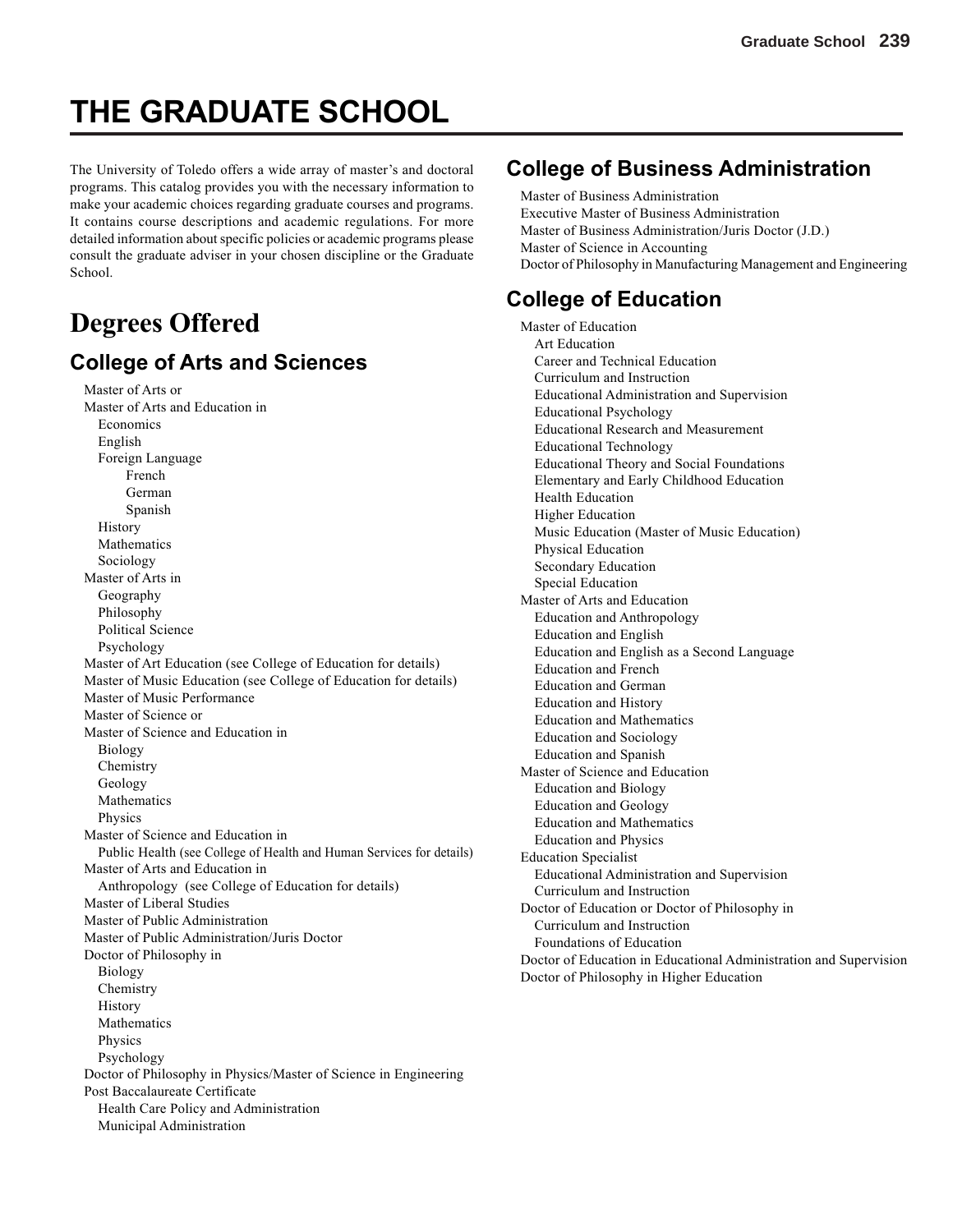# **College of Engineering**

Master of Science Bioengineering Chemical Engineering Civil Engineering Electrical Engineering Engineering Industrial Engineering Mechanical Engineering Doctor of Philosophy Engineering Manufacturing Management and Engineering

# **College of Health and Human Services**

Master of Arts in Counselor Education Community Counseling School Counseling Master of Arts in School Psychology Education Specialist School Psychology Doctor of Philosophy in Counselor Education Master of Science in Exercise Science Applied Biomechanics Clinical Kinesiology Clinical Exercise Physiology Exercise Physiology Doctor of Philosophy in Physical Education: Exercise Science Master of Public Health Master of Arts in Recreation and Leisure Studies Recreation Administration Recreation Therapy Recreational Therapy and Therapeutic Arts Master of Arts in Speech-Language Pathology Doctor of Philosophy in Health Education

# **College of Law**

Juris Doctor (J.D.) Juris Doctor (J.D.)/Master of Business Administration (M.B.A.)

# **College of Pharmacy**

Master of Science in Pharmaceutical Sciences Master of Science in Medicinal Chemistry Doctor of Philosophy in Medicinal Chemistry Doctor of Pharmacy

# **Admissions**

# **Financial Assistance**

Assistantships are available for students studying for advanced degrees. Students holding assistantships receive a stipend for service as assistants and a tuition fee award. Tuition-only scholarships also are available. Contact department chairs or designated directors of graduate programs for application procedures.

A limited number of University and Endowed Fellowships are available in master's and doctoral areas for outstanding students. Nominations should be made by University of Toledo advisers and department chairs.

Fellowship students receive a stipend and a scholarship for tuition and fees.

Scholarships from foundations and societies are available to students who have maintained a high undergraduate and graduate scholastic record. Such scholarships usually permit full-time or part-time study. Applications can be obtained from the Graduate School office; however, prospective students are advised to inquire directly to agencies that may provide scholarships or other financial support.

# **Admission Application Forms**

Application may be made on the form provided by the Graduate School or submitted electronically via the Internet at *http://www.utoledo.edu/ grad-school/*. Application forms and transcripts must be filed at least four weeks prior to registration in order to be considered. An application fee of \$40 (check or money order payable to The University of Toledo) must accompany each application for admission. This fee is nonrefundable. However, all supporting materials and fees must be submitted by mail. It should be noted that some departments or programs have an on-line preapplication process intended to prescreen students for possible admission. In all of these cases when prospective students are advised that admission is likely, they are also advised to go through the formal Graduate School application process described above.

# **Admission Requirements**

An applicant is considered for admission to the Graduate School on the basis of the performance of the applicant in his or her undergraduate program, a well-formulated objective for graduate study and recommendations from college faculty members acquainted with the student's ability. In some instances, additional recommendations are required. The specific requirements are:

- 1. A bachelor's or professional degree earned from a department of approved standing and granted by an accredited college or university.
- 2. A 2.70 or equivalent GPA ratio for all previous academic work, or
	- a. If the GPA is less than a 2.70 or equivalent, applicants are required to forward results of the Graduate Record Examination (GRE) and/or other appropriate qualifying examinations as specified by the department concerned.
	- b. Various departments may require the GRE or other qualifying examinations for all applicants.
- 3. Prerequisite academic work that indicates the applicant should be able to pursue effectively the graduate work in the department in which specialization is desired.
- 4. Acceptance by the college and/or department concerned.
- 5. In addition to the requirements for regular admission, all students from countries where English is not the primary language must achieve satisfactory scores on the Test of English as a Foreign Language (TOEFL) and the general test of the GRE. All international students also must demonstrate that they have adequate financial resources for their graduate education before they can be admitted. All international students are required to have health and accident insurance at time of registration.

Students not meeting requirements for admission to the Graduate School may apply to the appropriate baccalaureate college for admission as an undergraduate with degree (UWD) to make up deficiencies and to establish a basis for reconsideration of admission to the Graduate School. UWDs are not permitted to register for graduate credit courses.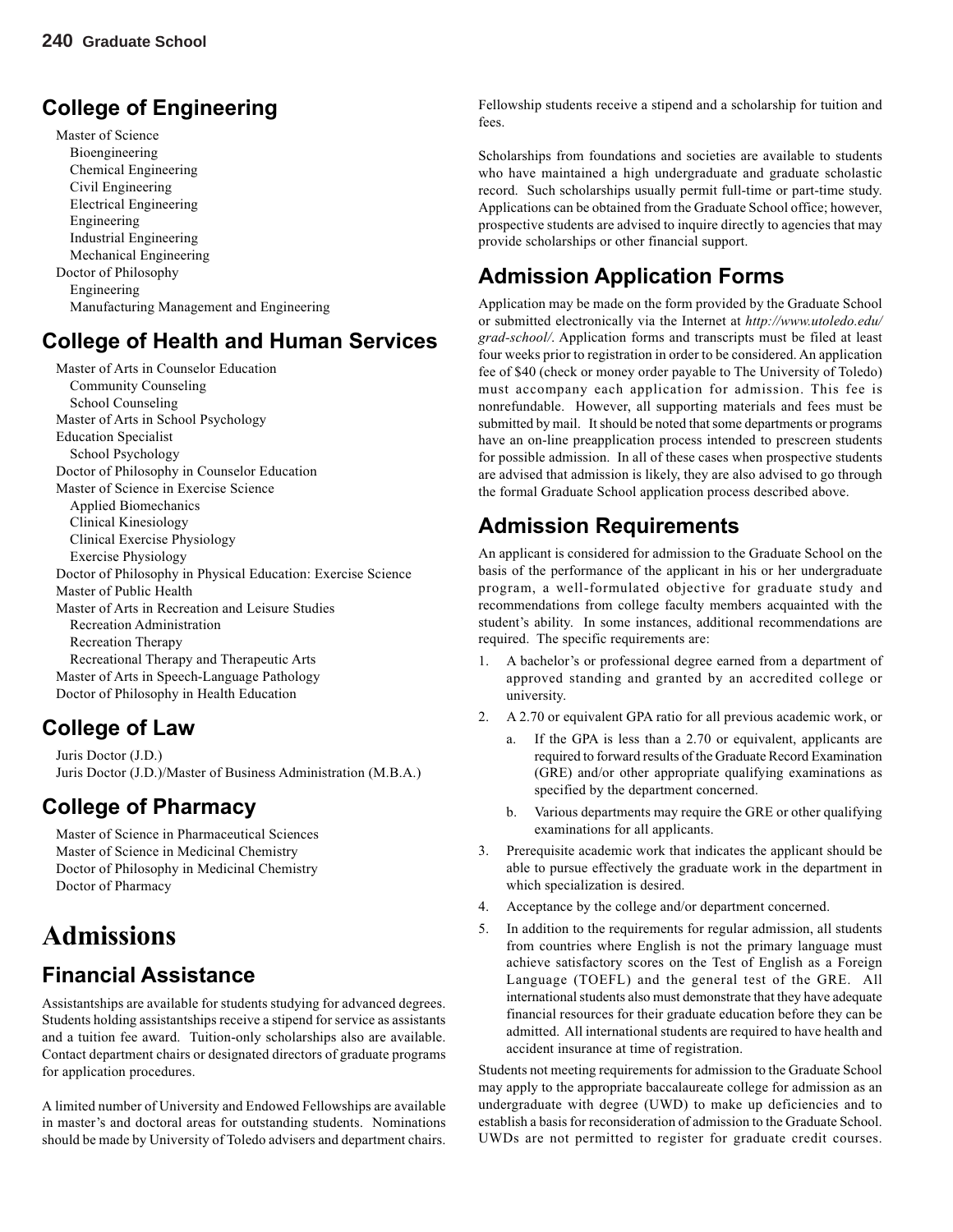Admission to a master's program does not automatically admit a student to the doctoral program.

### **Classification of Students**

Students may be admitted in six categories to take graduate studies.

- 1. **Regular.** An applicant is admitted as a regular graduate student if, after considering all of the required documents, the applicant is considered to meet all admission requirements.
- 2. **Provisional.** An applicant is admitted as a provisional student if, at the time of application, all of the requirements for admission have not been completed. All admission requirements must be completed during the first semester of attendance.
- 3. **Non-Degree Student.** Individuals who want specific courses or groups of courses to meet special personal needs may be considered for admission to the individual department and college as non-degree students. These students are expected to have at least a bachelor's degree and must have permission of the graduate adviser of the department to enroll in each specific course. Persons applying are not candidates for degrees, but subsequent admission to a degree program is possible on recommendation of the college. In such cases, up to 12 graduate credit hours earned as a non-degree student, may, upon approval, be accepted as determined by the college and department concerned.
- 4. **Special Student Status.** Applicants interested in taking graduate courses for personal enrichment, professional development, certification, or who wish to explore graduate study prior to deciding on a degree program, may enroll under Special Student Status. This status is not an admission to a Graduate School degree program. However, upon application to the Graduate School and if subsequently accepted to a degree program, a maximum of 10 semester hours earned while on this status may, upon approval, be counted toward a degree. Applicants must present proof of a bachelor's degree at the time of application or within the first semester of enrollment; without such proof, registration will be canceled. Since this status is not available in all academic areas, applicants should inquire with the Graduate School, the appropriate department or college before submitting an application.
- 5. **Conditional Admission Status.** Applicants who meet all qualifications for admission to a graduate program, except for the TOEFL requirement, will be considered for conditional admission. To be considered in this category, the applicant must (1) have submitted a TOEFL score greater than 450, (2) be self-supporting, and (3) satisfy all other academic requirements. A student with conditional admission status may not register for any graduate level course work until a TOEFL score of 550 or higher is obtained. Students in this category will be required to enroll for English language training at the American Language Institute until the required minimum 550 TOEFL score is achieved.
- 6. **Transient Admission.** A student enrolled in a graduate program at an accredited institution other than The University of Toledo may be admitted as a graduate transient student. A transcript of work completed at The University of Toledo will be sent to the student's home institution for the semester enrolled. This status is granted on a semester basis and is contingent upon approval of the institution in which the student is pursuing a degree.

### **Cooperative Enrollment Program**

The University of Toledo, Bowling Green State University and the Medical College of Ohio jointly sponsor this program, which allows

graduate students at one institution to enroll and receive credit for classes offered at the other institution. The cooperative program provides graduate students the unique opportunity to enhance their academic experience by taking advantage of resources provided by the three institutions. Credit and grades earned count as resident credit at the home institution.

Students at any of these institutions must be admitted under the cooperative student status, and the approval of the graduate dean of the student's home institution is required before a student receives credit and a grade for the class in which he/she has enrolled. In addition, The University of Toledo graduate students who enroll at Bowling Green State University or the Medical College of Ohio are required to complete a minimum of 51 percent of their courses in their degree programs on the main campus of The University of Toledo. Part-time graduate students pay the instructional, general, and if applicable, the nonresident fees at the host institution on a per-hour basis. Instructional and nonresident fees will be waived by the host institution for those students who have paid full-time instructional, general and nonresident fees at their home institution, or who are graduate assistants or teaching fellows at their home university.

### **Letter of Admission**

A letter of admission will be issued to the student upon the satisfactory completion of all requirements. A copy of this admission will be kept in the student's file in the Graduate School office and copies will be forwarded to the program adviser and the Student Records office.

### **Transcripts**

Three transcripts (one of which must be official**\***) of all undergraduate credits and all degrees earned must be provided by the student. If previous graduate work has been undertaken, three transcripts of these records also must be filed with the Graduate School. The official copy will be filed with the Office of Registrar and the other copies will be retained in the Graduate School office and the college dean's file.

**\*Note:** An official transcript is defined as one that is **received directly from the issuing institution.** Transcripts marked "issued to student" are not considered official transcripts.

# **Academic Regulations**

# **Responsibility of Graduate Students**

The graduate student is advised and expected to become familiar with academic regulations of the University and the particular requirements of the specific educational program. The student is solely responsible for complying with all regulations of the University, the Graduate School and the department of instruction, and for meeting all requirements for the degree. The student should consult with the adviser in the event that there is any question concerning the requirements for the degree. The student should determine that proper prerequisites for each course to be taken have been met. Regulations of the graduate faculty require that graduate students maintain (a) a GPA of 3.0 on a 4-point system for all courses completed and (b) an average of 3.0 on a 4-point system for courses completed in the department of specialization. Students whose GPA falls below 3.0 on the 4-point scale are subject to dismissal from Graduate School. Grades of A, A-, B+, B, B-, C+, C, C-, D+, D, D-, and F are used in determining GPAs. A grade of below a  $C(2.0)$  in a graduate course is unsatisfactory and will not satisfy the academic requirements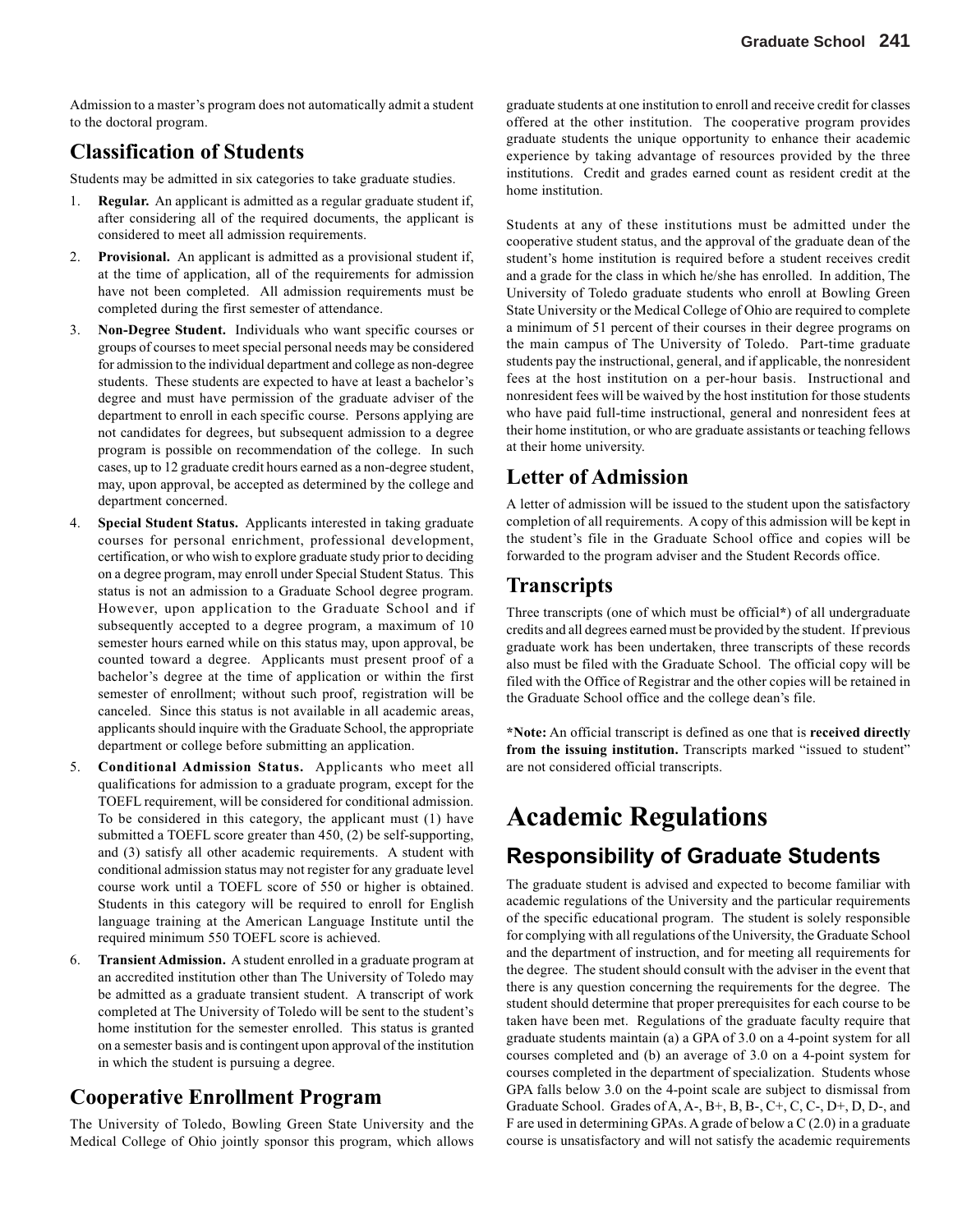in a graduate program of study. Therefore, any graduate course in which a grade of below a C was achieved will not be permitted on the Plan of Study. Grades below a C will continue to be counted in determining the cumulative GPA.

For individual study, master and doctoral thesis, and/or dissertations and other projects at the graduate level, the letters PR may be used for work in progress. The PR and IN letter grades will not be considered in the GPA. A limited number of special graduate courses are grades S (satisfactory) or U (unsatisfactory) upon completion. A grade of S will allow for graduate credit to be earned, while a grade of U will be processed as an F.

# **Courses for Graduate Study**

Credit toward a graduate degree is given for completion of courses designed for graduate students (5000 level and over). If a student does not qualify for admission to the Graduate School the student may take work in the undergraduate program as an Undergraduate With Degree (UWD) but will not be classified as a graduate student.

# **Advising**

The Graduate School of The University of Toledo places a high priority on a program of faculty advising for students. After a student has been accepted for graduate study by the Graduate School, an adviser is appointed. The student should take up questions concerning the program with the adviser and seek advice each semester prior to the time of registration. Early in their programs, master's students should consult with their advisers and prepare a Plan of Study. This plan must be approved by the adviser and submitted to the Graduate School for approval before the student can receive a degree. In addition, early in the program and before embarking on research for the master's thesis, project doctoral dissertation, the student must file with the Graduate School Notice of Thesis or Project or the Doctoral Program Proposal and all accompanying compliance forms.

# **Assurance of Compliance**

All graduate students engaging in project, thesis and dissertation research are required to submit a completed Assurances of Compliance with Applicable Federal and State Regulations Governing Research form to the Graduate School. The form is available in the Graduate School and should be completed at the time the nature of the research project is determined. The student must demonstrate compliance before engaging in related research. Failure to obtain the proper approvals could prevent or significantly delay the awarding of the degree.

Students who work on projects sponsored by external entities are required to comply with all contractual terms, including the confidentiality of data or other information received from the sponsor or developed within the scope of the project by the University researchers.

# **Minimum Enrollment**

Graduate students who have completed their coursework and are working on their project, thesis or dissertation, and/or using University facilities and services (i.e., the library, health services, computer services, laboratories, consult with faculty, apply for graduation, etc.) must register for a minimum of one graduate credit hour each semester, excluding summer terms. However, students who apply for graduation during the summer term also must be registered for a minimum of one graduate credit hour. Access to certain other facilities and services, such as the Student Recreation Center and parking, will require additional user fees.

# **Transfer of Credits**

Graduate work completed in residence at other academically accredited institutions may be offered in partial fulfillment of the requirements, other than residence, for graduate degrees at The University of Toledo when the work is of acceptable quality and appropriate to the student's program. Application for transfer of credit must be made to the student's adviser. The department/college will communicate its recommendation to the associate dean for graduate studies. The student may obtain advance approval from the adviser to take work elsewhere while enrolled at The University of Toledo. All graduate credits requested for transfer must carry a grade of A, A-, B+ or B. Credit for an S grade may be transferred for grade only if the grading institution verifies that the S translates into a grade of B or higher. Application for transfer of credit must be completed as soon as the credits have been earned. As a rule, a total of 10 semester hours may be accepted for transfer by master's candidates.

A student who has obtained one master's degree at The University of Toledo and elects to take a second master's degree at The University of Toledo may use up to 12 semester hours from the first master's if the course work is appropriate for the student's program.

# **Probation and Dismissal from Graduate Programs**

A graduate student must maintain a minimum overall GPA of 3.0 for all graduate courses taken in order to be in good standing and to make adequate progress toward the degree. Whenever the GPA falls below 3.0, the student is placed on academic probation and must within the next semester of enrollment correct the GPA deficiency. Failing to do so may result in dismissal. Please consult with graduate advisers in the individual programs of study concerning other academic requirements necessary for graduation.

# **Foreign Language Requirement**

The student is required to meet the foreign language requirement of the specific department or college. Applications for the examination are available in the Graduate School.

# **Master's Thesis**

Certain departments specify the submission of a thesis as a requirement for the master's degree. If a thesis is required, the title must be reported to the department concerned, the college dean and the Graduate School. The title of the master's thesis must be filed not later than one semester prior to the expected date of graduation. The title of each thesis must be approved by the student's adviser. The original of the thesis and one copy, both signed by the adviser, must be in the Graduate School office 30 days prior to graduation. To assist students in the preparation of the thesis or project, a handbook is available in the Graduate School.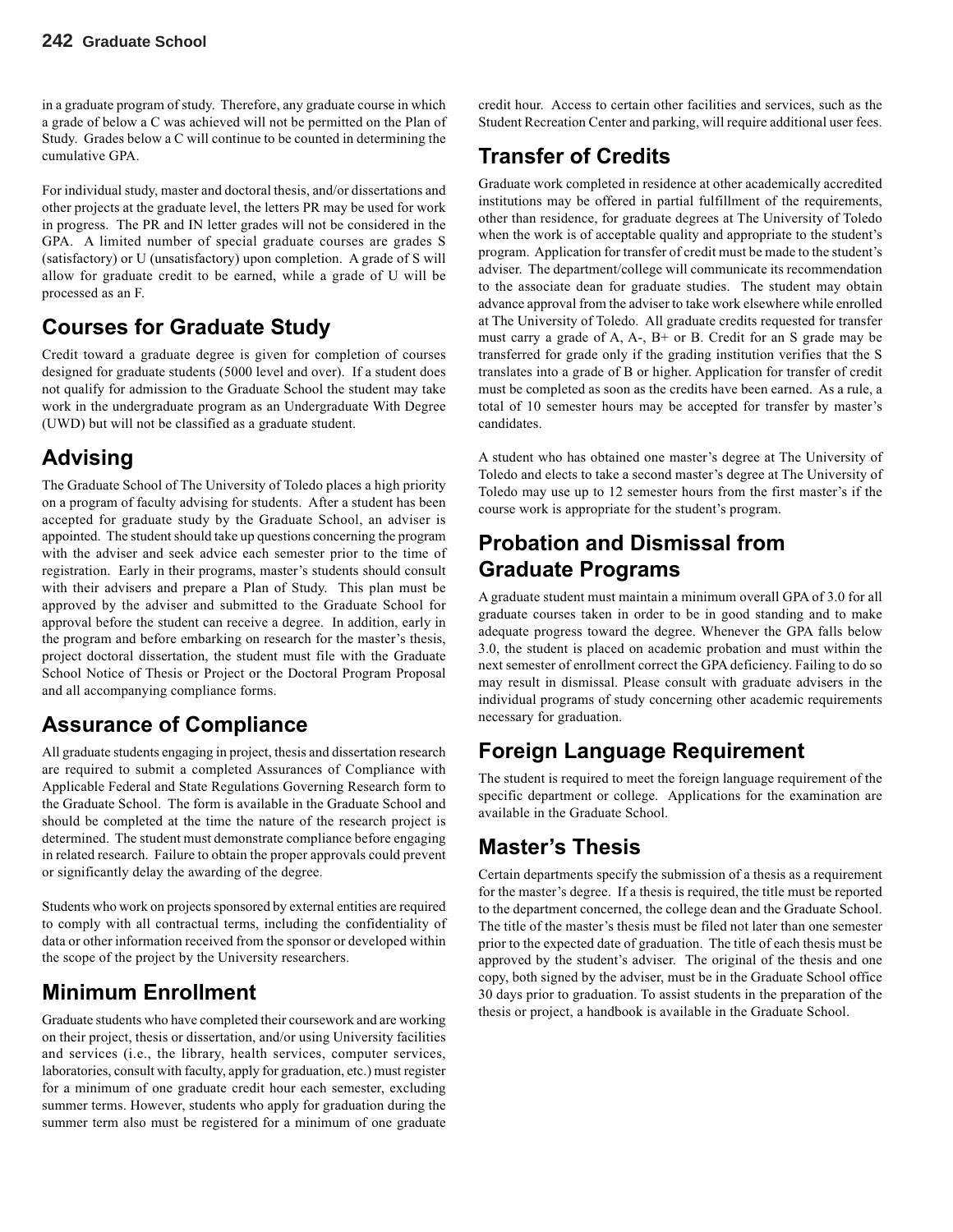# **Admission to Candidacy for the Ph.D. Degree**

At the time a student applies for admission to candidacy, the following requirements must be fulfilled: (a) a GPA of 3.0 on a 12-point system for all courses completed and for courses completed in the department of specialization, and (b) satisfactory completion of the examination requirements of the specific college of department. Application forms are available at the Graduate School office. It is the student's responsibility to initiate the application to candidacy. Admission to candidacy shall be recorded on the student's permanent record. A student who fails to qualify for candidacy at the required time will not be permitted to continue.

# **Doctoral Dissertation**

All departments require a dissertation in partial fulfillment of the doctoral degree. It should constitute an original work of a scholarly nature. It is the responsibility of the student to meet the requirements for the dissertation as stipulated by the department and college conferring the degree. The original of the dissertation and two copies, all signed by the adviser(s) and/or appropriate committee members, must be in the Graduate School office 30 days prior to graduation. All dissertations are microfilmed at the expense of the student. Copyrighting is available but not required. To assist students in the preparation of the dissertation, a handbook is available in the Graduate School.

# **Outside Readers on the Dissertation Committee**

One member of the dissertation committee must be from outside the student's department or college. The chair of the dissertation committee recommends the outside reader to the Graduate School for final approval.

# **Participation in Commencement Exercises and Awarding Diplomas**

Students must apply for graduation on a Formal Application for Degree form filed with the Graduate School by the time of the published deadline. This deadline is usually in the beginning of the semester in which the student plans to graduate. The official diploma will be issued approximately two weeks after the commencement following the semester in which the student completes the degree requirements. The University graduation exercises are conducted to honor those who have earned their degrees. The graduate is encouraged to attend the commencement exercises. Academic dress with appropriate hoods shall be worn by the candidates. Arrangements for academic dress must be made through the Bookstore well in advance of commencement. The student should contact the Bookstore early in the semester of graduation.

# **Review of Graduation Requirements**

The following is only a partial list of graduation requirements. Please check with your adviser or the Graduate School for additional information. **You must be registered for a minimum of 1 credit hour during the semester in which you apply for graduation.**

- 1. Submit an Application for Degree (must be completed in the beginning of the semester you intend to graduate; if the planned graduation is not accomplished, you must file a new application and pay the \$20 application fee again).
- 2. Submit a Plan of Study early in the program.
- 3. Submit Application to Candidacy for the Ph.D. degree.
- 4. Submit a Notice of Thesis, Project or Dissertation Proposal to the Graduate School.
- 5. Submit the Assurance of Compliance form before beginning research.
- 6. Submit the original and one copy of the thesis or project to the Graduate School; the original and two copies of the dissertation.
- 7. Have all PRs removed from your transcript.
- 8. You must be admitted as a regular student in the department and college.
- 9. You must have attained a cumulative 3.0 GPA.
- 10. You must be registered for at least 1 credit hour during the semester in which you apply for graduation.
- 11. All outstanding fees and fines must be paid.
- 12. Contact Educational and Information Technology if you have a computer account.

# **Minimum Earned Hours Required for Graduation**

The University requires a student to earn a minimum of 30 semester hours for the master's degree and 90 semester hours for the doctoral degree. Students should contact the department for the actual number of required credit hours for a specific degree program.

# **Courses Reserved for Graduate Credit**

A senior who does not require a full schedule for the completion of bachelor's degree requirements at The University of Toledo may enroll in courses for graduate credit. In such cases the total schedule is not to exceed 12 semester hours of work. An application for admission must be filed with the Graduate School before the beginning of the semester. This procedure is possible only where the academic record reveals unusual scholastic ability.

# **Residence Requirements for the Ph.D. and Ed.D. Degrees**

Two consecutive semesters of full-time work must be completed at the University in order to fulfill requirements for the Ph.D. degree. For the Ed.D. degree, residence requirements are the same as those for the Ph.D. degree, or they may be fulfilled by the completion, at the University, of two consecutive full-time summer semesters.

# **Time Limitations for Degrees**

The credit applied toward the master's degree must have been earned within the period of six years immediately preceding the time the degree is awarded. In the doctoral programs, a maximum study period of seven years is allowed prior to the time the degree is awarded. In the event the above requirements constitute a hardship on an individual student, a written petition may be presented to the Graduate School for consideration.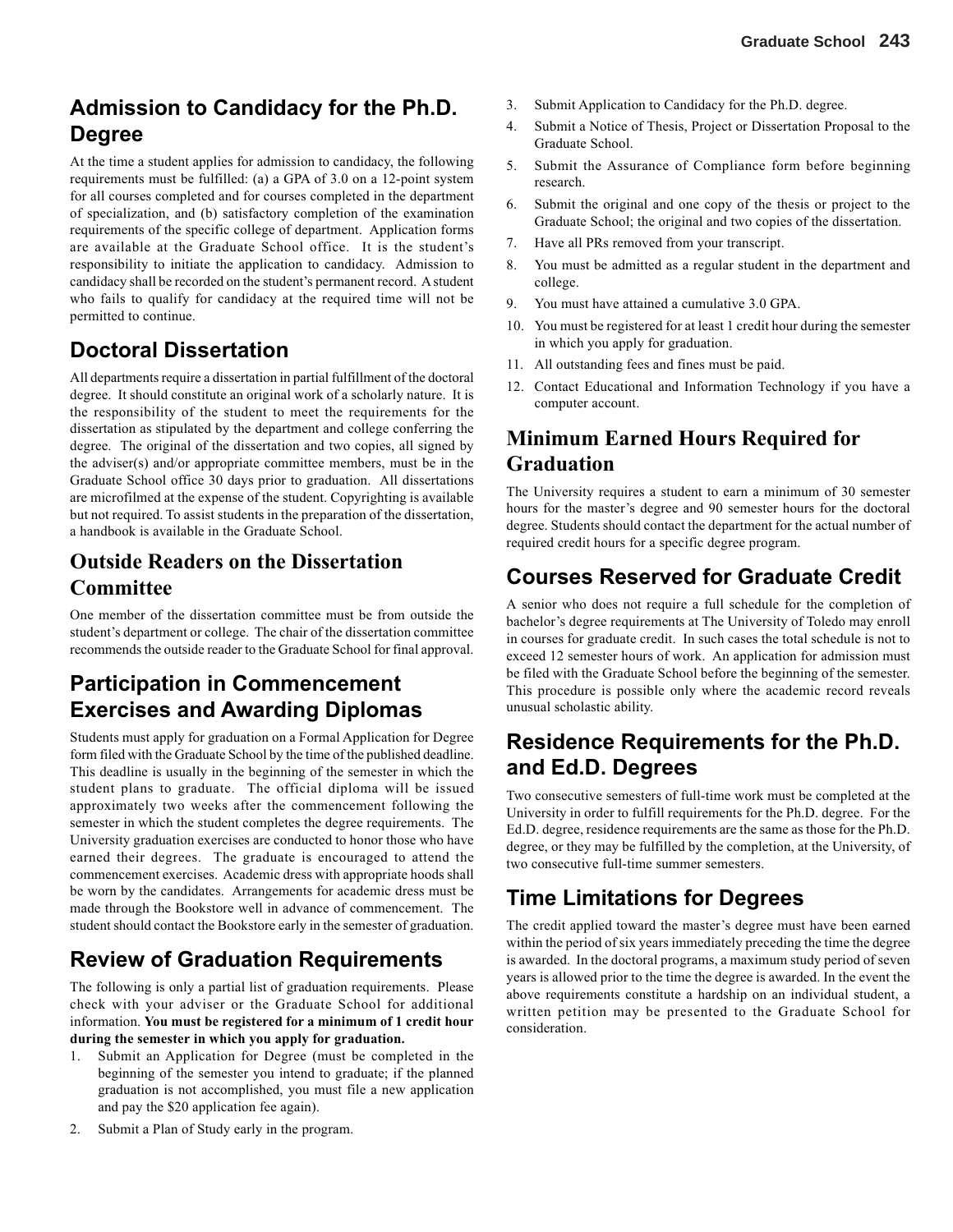# **Academic Grievance Procedure for Graduate Students**

In the event that a graduate student has an academic grievance he or she should attempt to resolve the problem by adhering to the following procedure:

- 1. Discuss the problem with the instructor involved.
- 2. If no resolution can be achieved, the student should present his or her grievance to the chair of the department.
- 3. If the problem is still not resolved, the student should see the dean of the college.
- 4. If a resolution has been unsuccessful at the college dean's level, the student may present the grievance to the Graduate School.
- 5. The final appeal can be made to the Committee on Academic Standing of the Graduate Council and its decision shall be binding on all parties involved in the grievance.

In steps 1 through 4 above, a resolution of the grievance is sought by achieving a consensus on the part of all involved in the grievance. If the process reaches step 5, the Academic Standing Committee of the Graduate Council renders a final decision based upon all of the evidence presented. The Committee's decision shall be binding on all parties involved in the grievance.

**Note:** Graduate students must file the initial grievance with the instructor and a copy to the department no later than one semester after the occurrence of the incident. If students desire to proceed to the next level of appeal, they must file within one month of the last rendered decision until final resolution of the grievance.

# **Other Policies and Information**

Other policies and information pertaining to graduate education may be found in the *General Section* of the University catalog and the college and departmental catalog sections. Graduate students are encouraged to obtain a copy of the *Graduate Student Handbook* prepared by the Graduate School and/or the individual college departments.

# **College of Arts and Sciences**

# **Graduate Programs**

# **Department of Biological Sciences**

*Patricia R. Komuniecki, chair Lirim Shemshedini, graduate adviser*

The department of biological sciences offers graduate degrees at master's and doctoral levels. Students entering the M.S. or Ph.D. programs are expected to have an adequate background in natural sciences and in mathematics. Usually, this will require knowledge of differential and integral calculus, college physics and organic chemistry. Students may be admitted on a provisional basis if they do not have an adequate academic background, but they will be expected to acquire it as rapidly as possible.

# **Requirements for the M.S. in Biology Program (Cell/Molecular Biology concentration)**

**Option A (Thesis):** For the degree of master of science in biology (cell/ molecular biology concentration), a student must complete 30 semester hours of graduate course work approved by an advisory committee, including BIOL 6000, 6010, 6090, 6930 (two hours) and CHEM 6500, and additional course and research credits for 13-17 hours. The student also must pass a comprehensive oral examination. In some cases a written comprehensive examination also may be required. The student must complete 6 to 10 hours of BIOL 6960, write an original research thesis and pass an oral examination on the thesis.

**Option B (Non-thesis):** For the degree of master of science, a student must complete 30 semester hours of graduate course work approved by an advisory committee, including BIOL 6000, 6010, 6090, 6930 (two hours), three additional BIOL lecture and/or laboratory courses or their equivalents from other departments that are approved by the student's advisory committee and additional course and research credits for a total of 30 hours. A maximum of three hours in BIOL 6960, 6980 or 6990 may be included in the minimum 30 hours. The student also must pass a comprehensive oral examination and write an original research paper based on library research that meets the approval of the student's advisory committee. Normally, students choosing Option B will not be encouraged to pursue graduate study beyond the M.S. degree.

Up to 10 hours of graduate credit may be transferred from another accredited institution, as recommended by the student's advisory committee.

# **Requirements for the Master of Science and Education**

For the degree of master of science and education, students must meet requirements for the degree as stated in the College of Education graduate section of this catalog. In addition, no more than 8 hours may be earned in 5000 level courses. Students doing their thesis in biology rather than education must fulfill the same thesis-related requirements as other biology M.S. candidates.

# **Requirements for the Ph.D. in Biology Program (Cell/Molecular Biology concentration)**

The doctoral degree in biology (cell/molecular biology concentration) is awarded to a student who has demonstrated mastery in the field of biology and a distinct and superior ability to make substantial contributions to the field. It is not awarded merely as a result of courses taken, nor for years spent in studying or research. The quality of work and the resourcefulness of the student must be such that the faculty can expect a continuing effort toward the advancement of knowledge and significant achievement in research and related activities.

In general, work for the Ph.D. takes four years of study beyond the bachelor's degree. A substantial portion of this time is spent in independent research leading to a dissertation. Work done toward a master's degree may apply as part of the student's doctoral program. Normally 90 semester hours of study beyond the bachelor's degree are required for the Ph.D.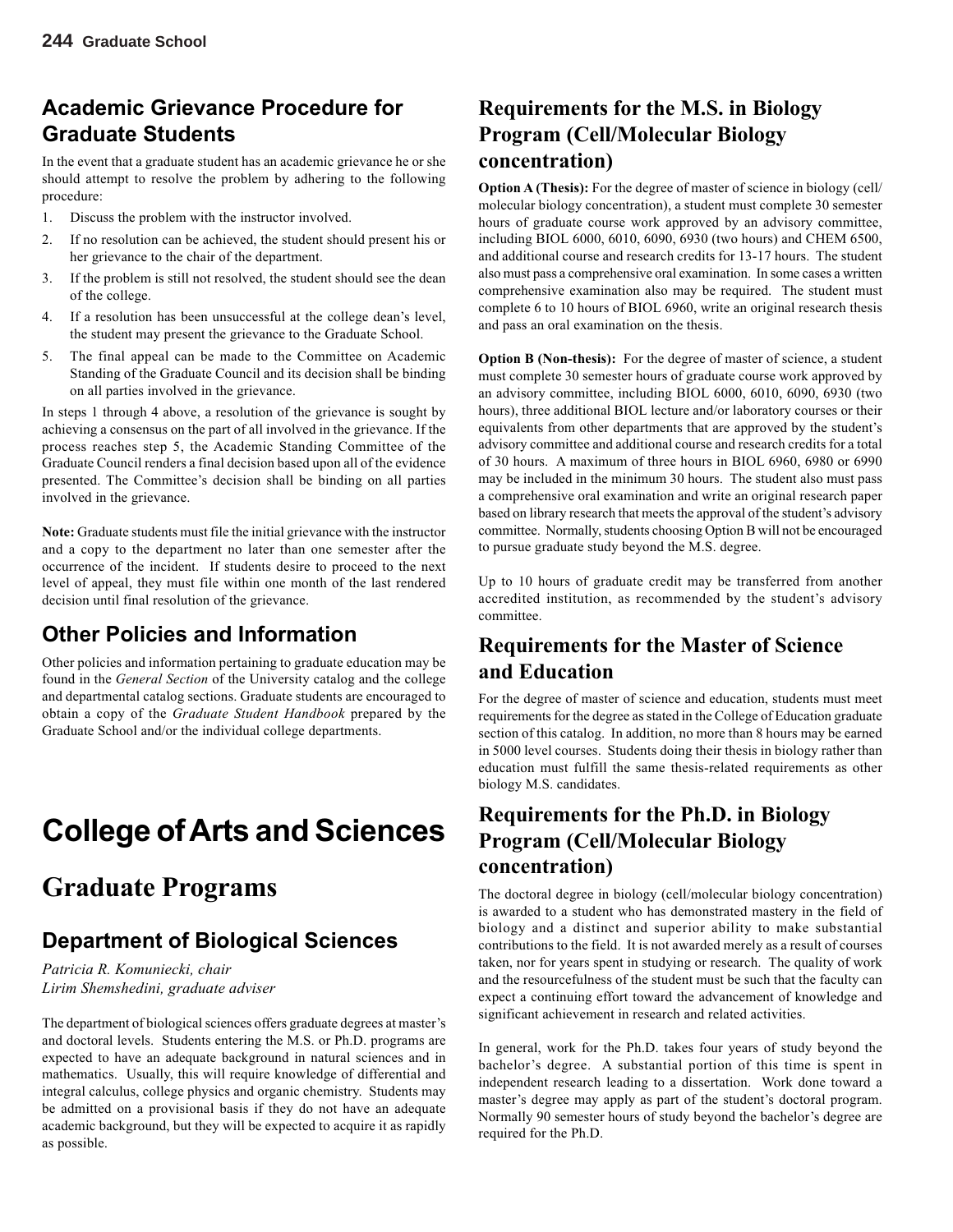Each student must complete an individualized program of study in the area of cell/molecular biology approved by the student's advisory committee and the department. This course of study must include BIOL 8000, 8930 (three hours), 8010, 8090 and CHEM 8500, and additional course and research credits for 72-76 hours. Ph.D. candidates must pass a written qualifying examination in their area of specialization during the first two years of study, an oral comprehensive examination involving a defense of their research proposal after gaining admission to candidacy and then a final oral dissertation defense examination.

Courses numbered at the 5000 and 6000 levels are intended primarily for students at the master's level. Courses numbered at the 7000 and 8000 levels are intended primarily for students at the post-master's (students with a master's degree, or with over 34 graduate credit hours) and doctoral levels. Courses carrying a dual listing (numbered at both 5000/7000 or 6000/8000 levels) are available to students at both levels. In these cases, there may be substantive differences in the course requirements for students registered at the advanced level.

The department considers experience in teaching to be a vital and significant component of graduate education. Therefore, all graduate students in the Ph.D. program are required to complete at least one semester of formal teaching experience. M.S. students are also expected to acquire teaching experience as part of their graduate programs.

# **Department of Chemistry**

*A. Alan Pinkerton, chair Mark R. Mason, director of graduate studies*

### **The Master's Program**

The master's program in chemistry increases the professional competence of the chemist beyond the bachelor's degree. Course work, independent research and small group discussions are emphasized to achieve this goal. The master of science degree can be viewed as an important professional goal or as preparation for study toward the doctoral degree.

### **Requirements for the Master's Program**

For the degree of master of science or master of science and education, students must meet the following departmental requirements:

- a. The courses presented must total at least 30 hours of graduate credit, including at least 4 hours of credit in Graduate Research.
- b. Registration for Research Seminar is typically required each term the student is enrolled in Graduate Research.
- c. Each candidate must present a thesis.
- d. Registration for Chemistry Colloquium is typically required each term, but no more than 4 hours credit may count within the required 30 hours.
- e. Each candidate must demonstrate satisfactory performance on a comprehensive oral examination in addition to the public defense of the thesis at a colloquium presentation.
- f. Upon choosing a research director, an advisory committee will be appointed to supervise the research, to administer the comprehensive oral examination and to approve the thesis. Each student, in conjunction with the graduate adviser, the research director and the student's advisory committee, will prepare a plan of study listing the courses and other requirements for the degree. Upon approval, the plan of study becomes the list of course requirements for the degree. Students typically take six or more 6000 level courses as part of the plan of study.

### **Master of Science and Education**

For the degree of master of science and education, students must meet requirements for the degree as stated in the College of Education graduate section of this catalog.

### **The Doctoral Program**

The doctoral program in chemistry is designed to ensure that the student has the basic foundation of knowledge and is equipped with the tools necessary to do independent research. The emphasis on research recognizes the power of original research to arouse the scientific curiosity of the student, to develop and stimulate creativity, and to encourage further discovery through independent study.

The doctoral program is divided into three stages for the typical student. The first stage establishes through a set of prescribed courses the foundation for further training. During this stage, a research director is chosen. During the second stage, the student will pursue research toward the dissertation and undertake comprehensive examinations, including the preparation of the required original research proposals. After meeting the comprehensive examination requirements the student is admitted to candidacy in the third stage of the program; this stage is devoted to research and completion of the doctoral dissertation. The department degree requirements are listed in the following section. Further details on examinations and admission to candidacy may be obtained from the department.

#### **Requirements for the Doctoral Program in Chemistry**

Candidates for the doctor of philosophy degree must meet the following requirements:

- a. Each student, in conjunction with the graduate adviser, the research director and the student's advisory committee, will prepare a doctoral program proposal (plan of study) listing the courses and other requirements for the degree. Upon approval, the program proposal becomes the list of course and other requirements for the degree. Students typically take six or more 8000 level courses as part of the plan of study.
- b. Registration for Chemistry Colloquium is required each term.
- c. Registration for Research Seminar is required each term the student is enrolled in Graduate Research.
- d. Each student must satisfactorily complete two semesters in supervised half-time teaching.
- e. After admission to candidacy, each student is required to spend a minimum of two consecutive semesters in full-time study at The University of Toledo.
- f. Dissertation research must be carried out primarily in laboratories of The University of Toledo.

# **Department of Earth, Ecological and Environmental Sciences**

*Michael W. Phillips, chair Johan F. Gottgens, graduate adviser (ecology) James A. Harrell, graduate adviser (geology)*

The department of earth, ecological and environmental sciences (EEES) offers graduate degrees in geology at the master's level and in biology (ecology-track) at the master's and doctoral levels. Students entering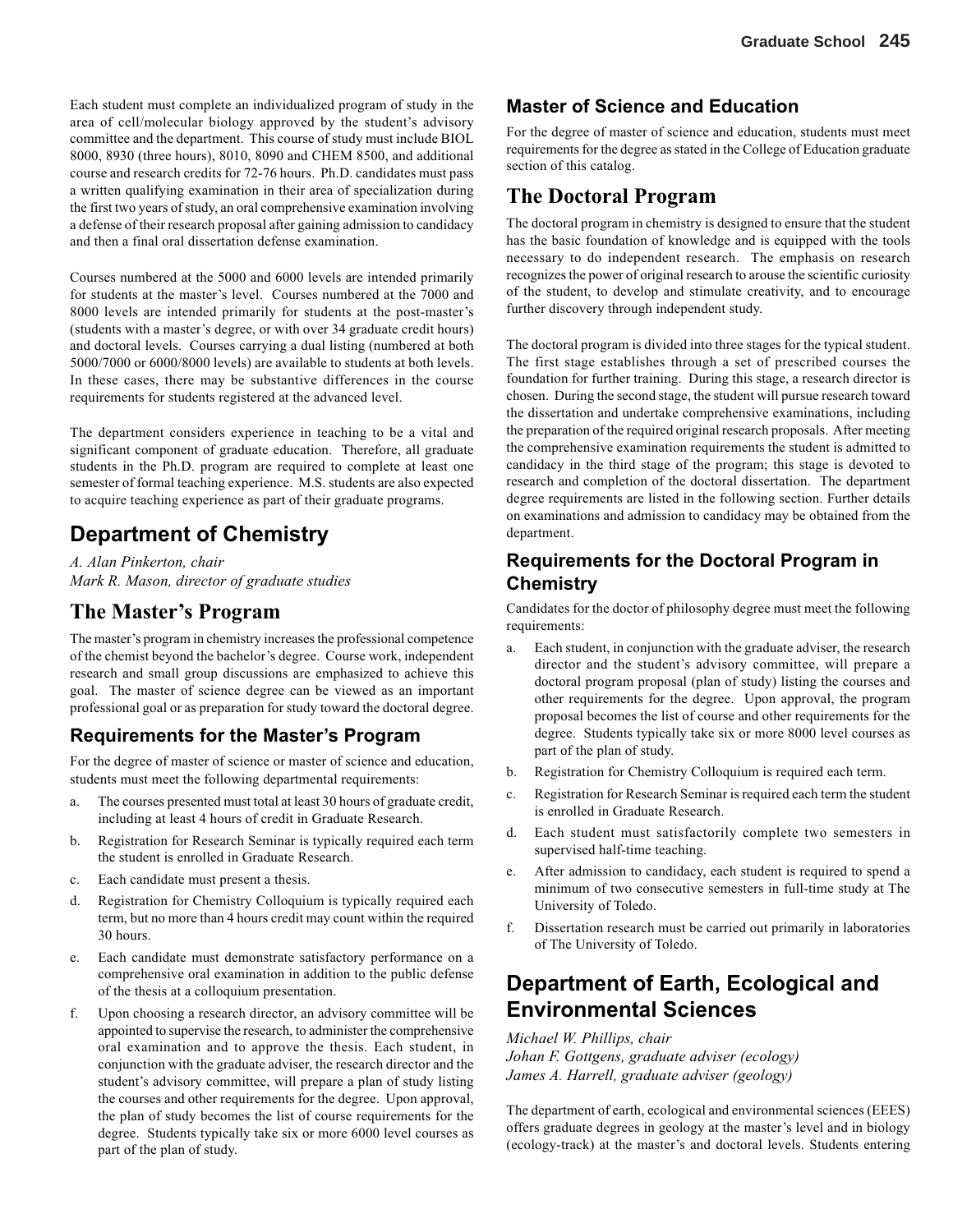the M.S. or Ph.D. programs are expected to have an adequate background in the natural sciences and mathematics, but may be admitted on a provisional basis if they lack such a background.

# **Requirements for the Master of Science Programs**

#### **Master of Science in Geology**

A student must take a minimum of 30 hours of approved graduate course work, including 6 hours of thesis research and 24 hours of formal lecture courses approved by the student's advisory committee. Up to 8 of the required 24 hours of course work may be taken outside EEES provided they are relevant to the student's research program. Students who do not have a baccalaureate in geology must either take the following remedial courses or have had equivalent courses at another institution: EEES 1010, 1020, 1030, 1040, 2210, 2220, 3320 and 4650/5650. None of these remedial courses will count toward the 30 hours required for the master's degree. Candidates for the master's degree must prepare a written thesis, which is a report of original and independent research, and present and defend an oral summary of the thesis before a faculty advisory committee.

### **Master of Science in Biology (Ecology Track)**

**Option A (Thesis):** A student must complete a minimum of 30 semester hours of graduate course work approved by the student's advisory committee. A minimum of 18 hours of this requirement must be earned in the major subject area. In addition, each plan of study must include EEES 5610, 6600 and 6930 (two hours). The student must pass a comprehensive oral qualifying examination prior to completion of the first year in the program and write and defend a research thesis consisting of a written report of original and independent research.

**Option B (Non-thesis):** A student must complete a minimum of 30 semester hours of graduate course work approved by the student's advisory committee. A minimum of 18 hours of this requirement must be earned in the major subject area. In addition, each plan of study must include EEES 6600, 6930 (two hours) and four additional EEES courses (5000 level or higher) or their equivalents from other departments that are approved by the student's advisory committee. Furthermore, the plan of study may only include a maximum of three semester hours in EEES 6960 or 6990. The student also must pass a comprehensive oral qualifying examination and write an original paper based on library research that meets the approval of the student's advisory committee. Normally, students choosing Option B will not be encouraged to pursue graduate study beyond the M.S. degree.

### **Master of Science and Education in Biology (Ecology Track)**

# **Master of Science and Education in Geology**

For the degree of master of science and education, students must meet requirements for the degree as stated in the College of Education graduate section of this catalog. Within the minimum of 15 hours of course work to be taken in EEES and in the selection of the thesis or project topic, students may specialize in either ecology or geology. Students who do not have a baccalaureate in ecology or geology may be required to take remedial courses that will not count toward the 36 hours required for the master's degree.

# **Requirements for the Doctoral Program in Biology (Ecology Track)**

The doctoral degree in biology (ecology track) is awarded to a student who has demonstrated mastery in the field of biology and a distinct and superior ability to make substantial contributions to the field. It is not awarded merely as a result of courses taken or for years spent in studying or research. The quality of work and the resourcefulness of the student must be such that the faculty can expect a continuing effort toward the advancement of knowledge and significant achievement in research and related activities.

In general, work for the Ph.D. takes at least four years of study beyond the bachelor's degree. Normally 90 semester hours of study beyond the bachelor's degree are required for the Ph.D. A substantial portion of this time is spent in independent research leading to a dissertation. Work done toward a master's degree may apply as part of the student's doctoral program.

Each student must complete an individualized program of study in an area of ecology that is approved by the student's advisory committee and the ecology faculty in the department. This program must include two semesters of statistics (EEES 7610 and an advanced multivariate statistics course such as EEES 6500), EEES 8600, 8930 (three hours) and additional courses and research credits to meet the minimum required number of semester hours. Ph.D. students must pass a written qualifying examination during the first two years of study and an oral comprehensive examination involving a defense of their research proposal after gaining admission to candidacy.

Courses numbered at the 5000 and 6000 levels are intended primarily for students at the master's level. Courses numbered at the 7000 and 8000 levels are intended primarily for students at the post-master's (students with a master's degree or with over 34 graduate credit hours) and doctoral levels. Courses carrying a dual listing (numbered at both 5000/7000 or 6000/8000 levels) are available to students at both levels. In these cases, there may be substantive differences in the course requirements for students registered at different levels.

The department considers experience in teaching to be a vital and significant component of graduate education. Therefore, all graduate students in the Ph.D. program are required to complete at least one semester of formal teaching experience before graduation.

# **Department of Economics**

*Michael Dowd, chair David Black, director of graduate studies*

### **Requirements for the Master's Program**

The economics department offers the master of arts in economics degree, the master of arts in economics degree with an applied econometrics specialization and the master of arts and education in economics degree. In all cases, students must complete a minimum of 30 hours of graduate work that includes the following:

1. At least 21 hours of graduate credit in economics (excluding ECON 6930) must be included within the total of 30 hours presented for any graduate degree. The minimum of 21 hours in economics must include at least one course from each of two different fields in addition to the following basic theory requirements (or their equivalents):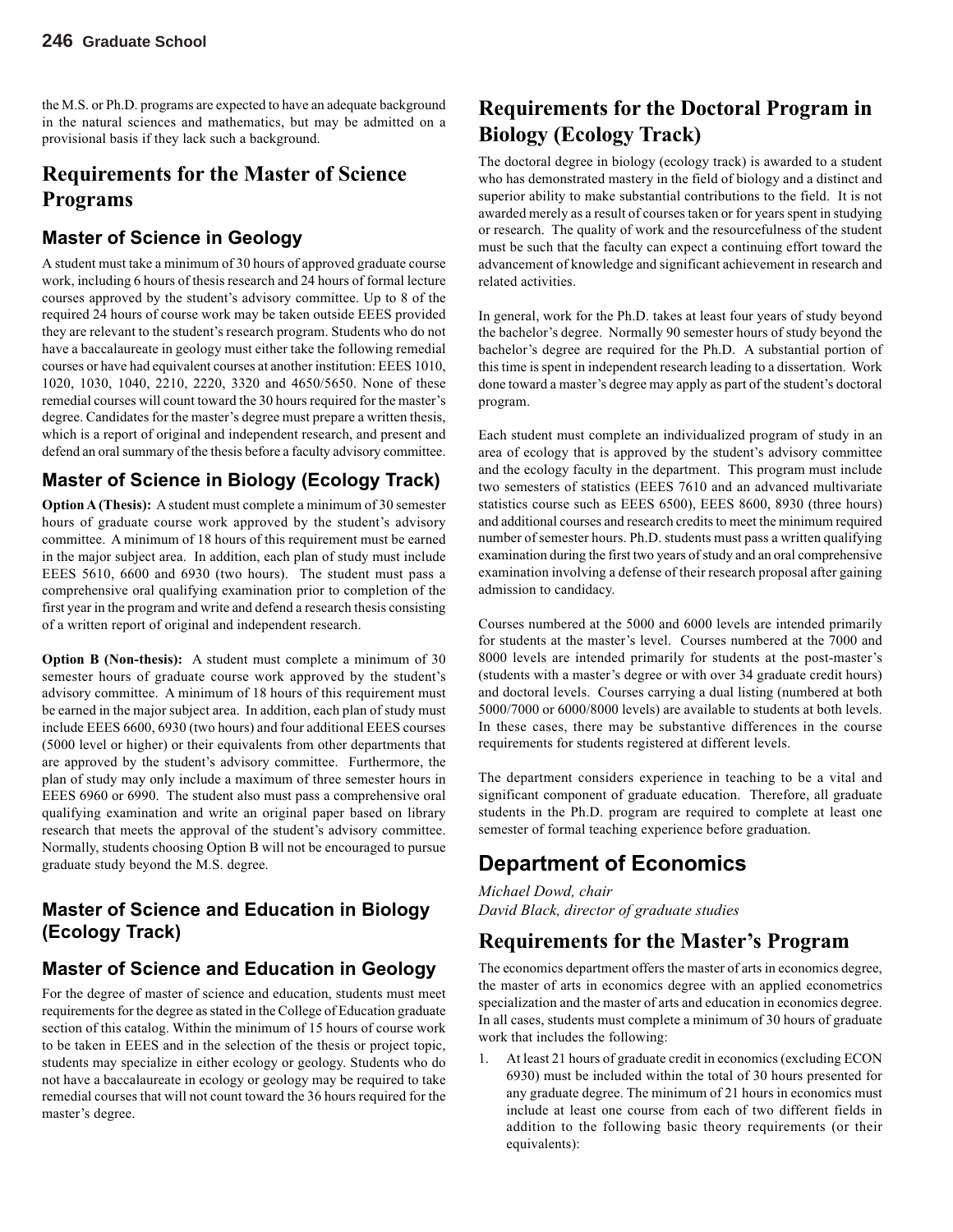ECON 5150 Advanced Macroeconomic Theory

ECON 5200 Advanced Microeconomic Theory

ECON 5300 Introduction to Mathematical Economics

(ECON 5810 Econometrics Models and Methods I

The graduate adviser may waive the ECON 5300 requirement for students who have an adequate background in mathematics.

- 2. Credits in excess of 7 hours in economics courses numbered 6000 through 6990 will not ordinarily be applicable to the 30 hours.
- 3. Candidates for either degree are required to pass a comprehensive written examination in macroeconomics and microeconomics. In addition, the department may require an oral examination.
- 4. In addition to the 30 hours of course work, candidates must satisfy a writing requirement of either a thesis or a seminar paper.

A candidate who elects the thesis option must submit a thesis for review by a committee of at least two faculty members and satisfy Graduate School thesis requirements. Such a candidate may receive a maximum of 7 credit hours following the successful defense of that thesis.

A candidate who elects the non-thesis option must submit a seminar paper, or its equivalent, for review by at least two faculty members. No credit hours will be earned for the seminar paper.

#### **Specialization in Econometrics**

The master's program with an applied econometrics specialization is designed to afford interested, well-qualified candidates for the master's in economics an opportunity to study econometrics on a more intensive and applied basis. The applied econometrics specialization would enable candidates to develop applied econometric skills through hands-on research combined with textbook-lecture learning.

The specialization in applied econometrics is an option in the M.A. program in economics. Students who elect the specialization option will normally need two full years of study to complete the program. In the first year, an M.A. candidate in the specialization would complete the regular M.A. core requirements, an additional econometric course (ECON 5820) and field/related course work. Further, they are required to pass a written comprehensive examination in econometrics as well as the usual written comprehensive examinations required of all students. In the second year of the program, the candidate would enroll in a sequence of two applied econometrics seminars (ECON 6810 and ECON 6820) and engage in thesis work.

#### **Internships**

The department also offers for non-assistants a public service internship, requiring 7 credit hours of ECON 6940. In addition to ECON 6940, the intern is allowed to include up to 3 credit hours of either ECON 6900 or ECON 6990 towards the 30 credit hours required for a master of arts degree.

#### **Master of Arts and Education**

For the degree of master of arts and education, students must meet requirements for the degree as stated in the College of Education graduate section of this catalog.

## **Department of English Language and Literature**

*Samir Abu-Absi, chair Sara Lundquist, director of graduate studies*

#### **Requirements for the Master's Program**

#### **M.A. in English with a Concentration in Literature**

The M.A. degree (literature concentration) requires 33 hours of course work. Graduate students who are accepted into the program as teaching assistants are further required to take ENGL 6010: Seminar in English Instruction: Composition, an additional 3 credit course, for a total of 36 hours.

All students working toward the master of arts (literature concentration) degree must satisfy these requirements:

- (a) The course work shall include (1) ENGL 5100: History of the English Language: (2) ENGL 5790: Approaches to Research in English; (3) **either** ENGL 5750: History of Literary Criticism **or** ENGL 5780: Contemporary Literary Theories and Criticism: and (4 & 5) two seminars (excluding instructional seminars—see Schedule of Classes for seminar listings). Students who have completed any of these course requirements or their equivalents at the graduate level before admission to the Graduate School may petition the director of graduate studies in English for substitutions.
- (b) Of the remaining 18 hours of course work for the degree, students may take a maximum of two courses from other departments in the humanities, fine arts or social sciences as approved by the director of graduate studies. Students may count two creative writing courses and one independent study course toward the degree.
- (c) Students are required to demonstrate a reading knowledge of at least one foreign language at a level of competence sufficient for the understanding of scholarly and critical materials. Passing a special examination administered by the department of foreign languages will satisfy this requirement. International students with a native language other than English will be considered to have satisfied the requirement, as will any student having achieved a grade of C or better in an upper-division or graduate literature course offered by the department of foreign languages (excluding courses where texts are read in English translation).
- (d) Candidates must pass a written qualifying examination based on 32 texts chosen from the English department's approved reading list (four selections from each of the eight sections of the list). It consists of four parts and is administered according to departmental regulations governing the M.A. qualifying examination.
- (e) Candidates must submit a graduate level course paper applying scholarly techniques to a literary topic of their choice.

#### **M.A. in English with a Concentration in English as a Second Language (E.S.L.)**

The M.A. in E.S.L. includes 33 to 35 hours of course work.

Students working toward the master of arts degree (concentration in E.S.L.) must satisfy these specific requirements:

(a) The course work shall include ENGL 5100, 5150, 6150 and 6160, 6170, 6060 and one course to be prescribed by the adviser.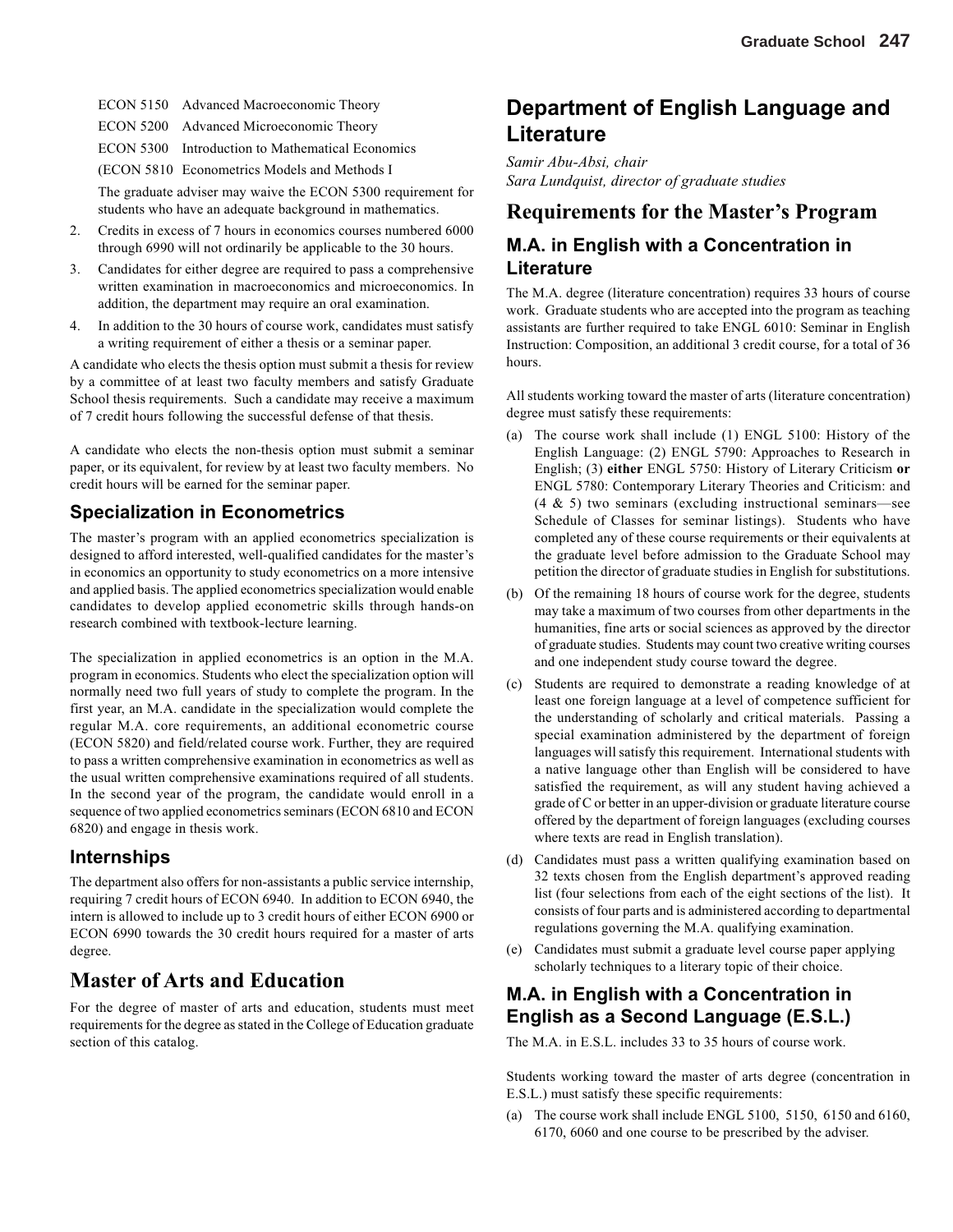- (b) The remaining 12 hours required for the degree must include CI 5430, ENGL 5190 and an additional 6 hours (including no more than one additional course outside of English and linguistics) as approved by the graduate adviser. Students who have completed any of the above required courses or their equivalent before their admission to the Graduate School may petition the graduate adviser in the department of English language and literature for substitutions. Students may count up to one independent study course toward the degree.
- (c) Candidates must demonstrate reading proficiency in one foreign language by passing an examination administered by the department of foreign languages.
- (d) Candidates must also complete a thesis (ENGL 6960, 1-3 hours).

#### **Master of Arts and Education**

For the degree of master of arts and education, students must meet requirements for the degree as stated in the College of Education graduate section of this catalog.

#### **M.A. and Ed. Degree in Literature**

The master of arts and education in literature degree can include either 30 or 36 hours of course work.

The literature program has the following requirements: (a) A minimum of 18 hours shall include ENGL 5100; either ENGL 5750 or ENGL 5780; and two seminars **(excluding instructional seminars);** (b) Candidates must pass a written examination based on a list of 17 British and American literary works and submit either a paper applying scholarly and critical techniques to a literary work of their choice or a project in education. As an alternative to the examination and paper, they may choose to take 6 additional hours of literature courses including at least one seminar **(excluding instructional seminars).** They also must satisfy the requirements specified by the College of Education.

#### **M.A. and Ed. Degree in English as a Second Language (E.S.L.)**

The M.A. and Ed. degree in E.S.L. includes from 33 to 35 hours of course work.

The English as a second language program requires the following: (a) A minimum of 10 hours in linguistics, including ENGL 5150, 5190, 6150 and 6160. (If any of these were taken on the undergraduate level, appropriate courses may be substituted in consultation with the graduate studies adviser); (b) A minimum of 10 hours in E.S.L. which must include ENGL 6170, 6060 and CI 5430; (c) A thesis or project (1-3 hours); (d) Reading proficiency in one foreign language as required by the master of arts degree. Students also must satisfy the requirements specified by the College of Education.

Students should obtain from the department of English language and literature the appropriate information pamphlet that describes in detail departmental regulations and procedures for the M.A. or the M.A. and Ed. degree, and includes the readings lists.

### **Department of Foreign Languages**

*Antonio Varela, chair Ruth Hottell, French graduate adviser Joseph A. Feustle Jr., Spanish graduate adviser Debra Stoudt, German graduate adviser*

# **Requirements for the Master's Program in French, German and Spanish**

A minimum of 30 semester credit hours is required for the master of arts and a minimum of 30 semester credit hours is necessary for the master of arts and education.

For the degree of master of arts or master of arts and education with a major in French, German or Spanish, students must meet the following departmental requirements: (a) present an undergraduate major in the language of interest from an accredited college or university; (b) satisfactorily complete at least 18 hours of graduate credit in the major language (including courses 5010 and 5020 in French and German, 5010 in Spanish); (c) satisfactorily complete an additional 12 hours in the major language or in approved, cognate courses; (d) pass a comprehensive examination; and (e) demonstrate a reading proficiency in a foreign language other than the major. This may be done either by earning a passing grade in a foreign language course at or above the 3000 level or by passing an examination administered by the department of foreign languages. A thesis may be presented for an additional 6 hours of credit in lieu of the comprehensive examination.

### **Master of Arts and Education**

For the degree of master of arts and education, students must meet requirements for the degree as stated in the College of Education graduate section of this catalog.

# **Department of Geography and Planning**

*Samuel A. Attoh, chair Peter S. Lindquist, graduate adviser Neil Reid, internship director*

### **Requirements for the Master's Program**

For the degree of master of arts, students must meet the following departmental requirements, including 30 semesters of graduate work: (a) 15 of the 30 minimum hours to be taken in the department are at the 6000 level. Nine additional elective hours may be taken at the 5000 or 6000 level within the major. The 6100 and 6150 courses are mandatory. This 15-hour requirement may not include the following courses: 6700, 6910, 6940, 6960; (b) A minimum of one graduate level (at least 3 hour) course or seminar, approved by the adviser, be taken in a related area outside the department. This may not include an independent study or research course; (c) The selection of geography and planning courses and related courses should comprise a unified program chosen in consultation with the graduate adviser; (d) At the end of the second semester of full-time work, the student takes a comprehensive written and oral exam upon completion of at least 9 course credits maintaining a B grade or better in 6100 and 6150 and a B average or better for all graduate work. Successful completion of the comprehensive exam entitles the student to become a formal candidate for the M.A. degree; (e) The student then seeks approval of a thesis topic, forms a thesis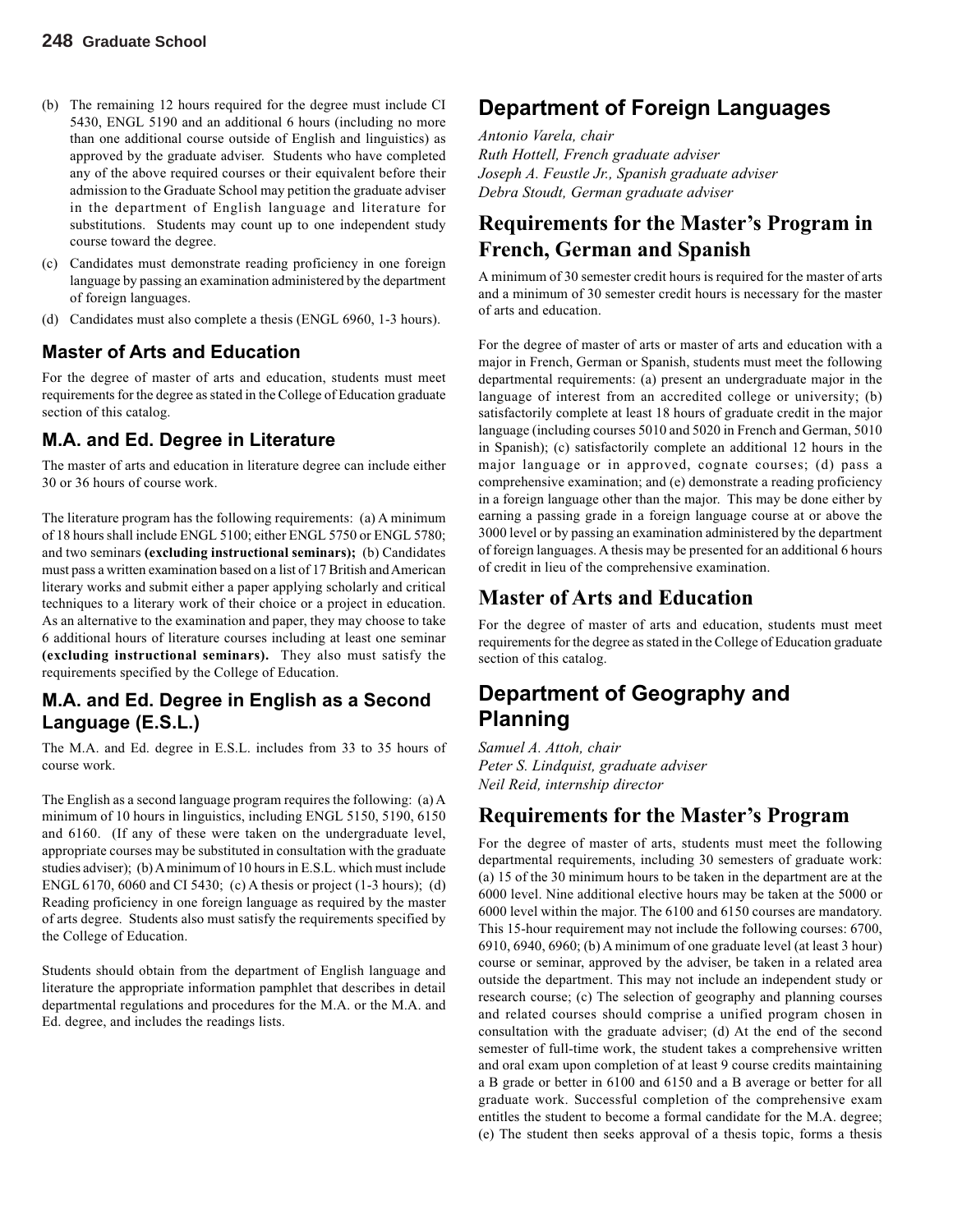committee and submits the proposal for approval; (f) Research and writing of an approved thesis under the direction of a thesis committee composed of departmental faculty members. The student may select an applied or traditional thesis option; (g) Upon completion of the thesis, an oral examination on the student's research as it relates to general professional competence will be required; (h) Minimum enrollment to qualify for the master's degree is 2 hours of thesis credits, but as many as 6 hours within the 30 semester hours of graduate work.

The master's program is designed to provide a quality multidisciplinary education, foster theoretical and applied research in geography and planning, promote multicultural understanding, complement interdisciplinary work and support local community outreach programs and grass-roots organizations. Faculty interests and research facilities offer opportunities to pursue intensive programs in (a) community and urban planning, (b) economic geography, (c) geographic information science, (d) environmental geography and planning or (e) cultural and behavioral geography.

# **Department of History**

*William Henry Longton, chair Michael Jakobson, director of graduate studies*

## **Admission**

All students seeking admission to graduate study are required to provide transcripts, GRE scores, three academic letters of recommendation and a statement of purpose. In addition, students whose native language is not English must submit TOEFL scores. A lengthy description of the history program is available from the departmental office or online at: *http://www.history.utoledo.edu/gradstudies.*

# **Requirements for the Master of Arts Degree**

The student may earn the M.A. degree either by completing: (a) 30 graduate credits, including a thesis, of which 6 credits may, with the approval of the student's committee, be taken outside the department; or (b) 36 graduate credits with an examination in lieu of a thesis, of which 10 credits may, with the approval of the student's committee, be taken outside the department. The choice between (a) and (b) will lie with the student's committee and will be made at the time of the student's first advisory conference with the committee. The student must maintain a B average in all graduate work. Each candidate for the M.A. degree must include within the program the following: one course in historiography and two seminars.

# **Requirements for the Master of Arts and Education Degree**

For the degree of master of arts and education, students must meet requirements for the degree as stated in the College of Education graduate section of this catalog. The master of arts and education degree in history requires at least 21 hours of graduate credit in history within the total of 36 hours presented for the degree, including American or European historiography and a seminar. A comprehensive written and oral examination covering all graduate courses also is required.

# **Requirements for the Ph.D. Degree**

The doctor of philosophy degree in history requires a minimum of 62 hours beyond the master's degree, including 24 hours for the dissertation. Doctoral students must complete four seminars, a course in historiography and a teaching workshop.

### **General Field**

The student must stand for examination, written and oral, over one general field, such as U.S. history or Europe since 1600. *See program handbook for additional details.*

### **Topical Major Area**

The student must stand for examination in one major area of concentration. This normally will be the area in which the student will write the dissertation and in which the student has had course and seminar work.

### **Topical Minor Area**

The student will be examined in a minor area outside the general field. Selection of this field will be made by the student and the director of graduate studies.

### **Additional Study Outside the Department**

The student's committee may require additional course work or readings in a department other than history—for example, economics, political science, sociology, geography, English or philosophy. The student will not be examined in the related area, but must satisfy the committee on the quantity and quality of such work. A member of the associated department may participate in the general oral examination.

### **Foreign Language and Other Tools**

Every student in U.S. history, before taking the general or qualifying examinations, must pass an examination in a foreign language—for example, German, French, Spanish, Portuguese, Italian or Russian. The choice of the language required will lie with the student's advisory committee, which also may require a demonstration of competence in other foreign languages or in some appropriate skill such as computer analysis or statistics. Students in non-U.S. history must demonstrate competence in at least two foreign languages.

# **Master of Liberal Studies Program**

#### *Neil Reid, director*

The master of liberal studies program offers personal enrichment and professional enhancement to individuals with bachelor's degrees who desire additional study in the liberal arts. The program is interdisciplinary in nature, allowing students to do research exploring relationships among traditional areas of study. After a series of core seminars, students create their own programs of study. For further information, please contact the director of the program.

# **Master of Liberal Studies Program Requirements**

For the master of liberal studies degree, students must complete the following requirements:

- 1. The four interdisciplinary core seminars (12 hours): MLS Seminar in the Humanities (6010), MLS Seminar in the Social Sciences (6020), MLS Seminar in the Natural Sciences (6030), and MLS Seminar in the Visual and Performing Arts;
- 2. Electives (selected in consultation with the director) (15-18 hours);
- 3. Thesis (3-6 hours).

Total: 33 hours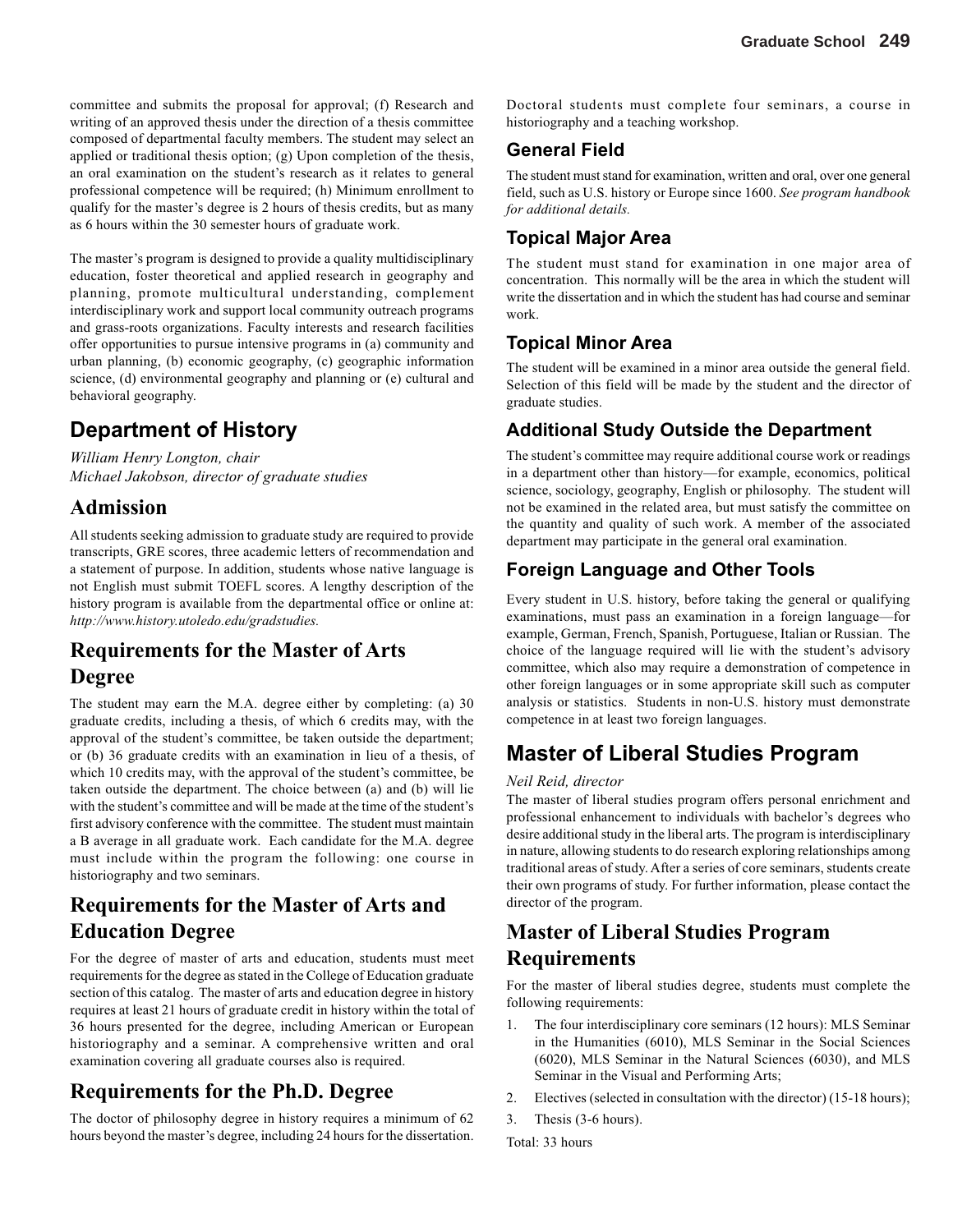# **Department of Mathematics**

*En-Bing Lin, chair Marie Hoover, associate chair Donald B. White, graduate adviser in statistics Martin Pettet, graduate adviser in pure math H. Westcott Vayo, graduate adviser in applied math*

A full description of programs and requirements, with syllabi for exams, is available from the department office or on its Web site at (*http:// www.math.utoledo.edu.*) The paragraphs below represent a synopsis of the essential elements.

# **Requirements for the Master's Programs**

#### **Master of Arts**

To obtain the master of arts degree in mathematics, students must complete a minimum of 30 semester hours of graduate credit (note: Colloquium and Proseminar do not count toward the 30 hours) and meet the following requirements:

- 1. Complete two-semester sequences in abstract algebra, real analysis, and topology and a semester course in complex analysis.
- 2. Complete one two-semester sequence at the 6000 level in algebra, topology, differential geometry, differential equations or analysis.
- 3. Complete one of the following courses: Classical Differential Geometry, Ordinary Differential Equations, Partial Differential Equations, Calculus of Variations and Optimal Control, or any course at the 6000 level listed under item 2.
- 4. The student must either pass comprehensive examinations or write a master's thesis. If a thesis is elected, the student must take an oral examination on the general area of the thesis.

### **Master of Science**

The degree of master of science can be obtained in either of two options.

**Option A: Applied Mathematics** To obtain the degree of master of science in the applied mathematics option, the student must complete a minimum of 30 semester hours of graduate credit (note: Colloquium and Proseminar do not count toward the 30 hours).

In the **standard** track, students must meet the following requirements:

- 1. Complete two-semester sequences in numerical analysis, real analysis and differential equations, and a semester course in complex analysis.
- 2. Remaining courses may be chosen from: Applied Functional Analysis, Linear and Nonlinear Programming, Infinite Dimensional Optimization, Differential Geometry, Differential Equations, Dynamical Systems, Methods of Mathematical Physics, Functional Analysis, Complex Analysis, Discrete Structures and Analysis of Algorithms, Probability, Statistics Probability and Statistics, Operational Mathematics or Calculus of Variations.
- 3. The student must pass a comprehensive examination or submit and defend a master's thesis.

In the **industrial mathematics** track, the requirements are:

1. Completion of courses in applied linear algebra, probability, numerical analysis, optimization and ordinary differential equations and three courses chosen from among discrete structures and analysis of algorithms, theory of computation, linear statistical models, sample surveys, applied probability, mathematical statistics, numerical analysis, calculus of variations, and linear and non-linear programming.

- 2. Six hours of approved courses in the departments of physics  $\&$ astronomy, chemistry, biological sciences, earth, ecological & environmental sciences, economics, engineering, INFS, business and geography & planning.
- 3. Submission of a project report (to serve as a master's thesis) containing the solution to a practical problem, drawn from an industrial, university or government context and approved by the adviser.

**Option B: statistics** To obtain the degree of master of science in the statistics option, the student must complete a minimum of 35 semester hours of graduate credit (note: Colloquium and Proseminar do not count toward the 35 hours) and meet the following requirements:

- 1. Complete: Applications of Statistics I, Applications of Statistics II, Linear Statistical Methods, Theory and Methods of Sample Surveys, Statistical Computing, Statistical Consulting I, Statistical Consulting II, Categorical Data Analysis, Distribution Free and Robust Statistical Methods, Statistical Inference, and Multivariate Statistics.
- 2. Complete one of the following: Applied Probability, Measure Theoretic Probability, Theory of Statistics, Topics in Statistics.
- 3. Complete one of the following: Linear Algebra I, Applied Linear Algebra, Introduction to the Theory of Probability, Advanced Calculus.
- 4. Pass a two-part comprehensive examination, one part in probability and statistical theory and one in applied statistics.

#### **Master of Science and Education or Master of Arts and Education**

For the degree of master of arts and education, students must meet requirements for the degree as stated in the College of Education graduate section of this catalog.

For the degree of master of science and education, the following requirements must be met:

- 1. A minimum of 32 hours of graduate credit must be completed. Colloquium and Proseminar do not count toward the 32 hours. At least 18 hours must be in mathematics and 9 hours in education, with an additional 6 hours to be assigned in conference with the adviser. As part of the additional 6 hours the student may elect to write a paper in mathematics education or one of expository character in mathematics.
- 2. The total graduate and undergraduate program must include the following: at least 6 hours of abstract algebra and/or linear algebra, 6 hours in geometry, statistics, probability and/or computer programming, 3-6 hours of analysis (beyond calculus), 3 hours of complex analysis and one course in logic and foundations.
- 3. The student must pass comprehensive examinations in three of the areas of study of mathematics. The exact areas are to be arranged with the adviser.
- 4. For information on the education course requirements, see the program description provided by the College of Education.

# **Requirements for the Doctoral Program**

The doctorate in mathematics is offered with concentrations in either mathematics or statistics. The broad requirements for these programs are as follows: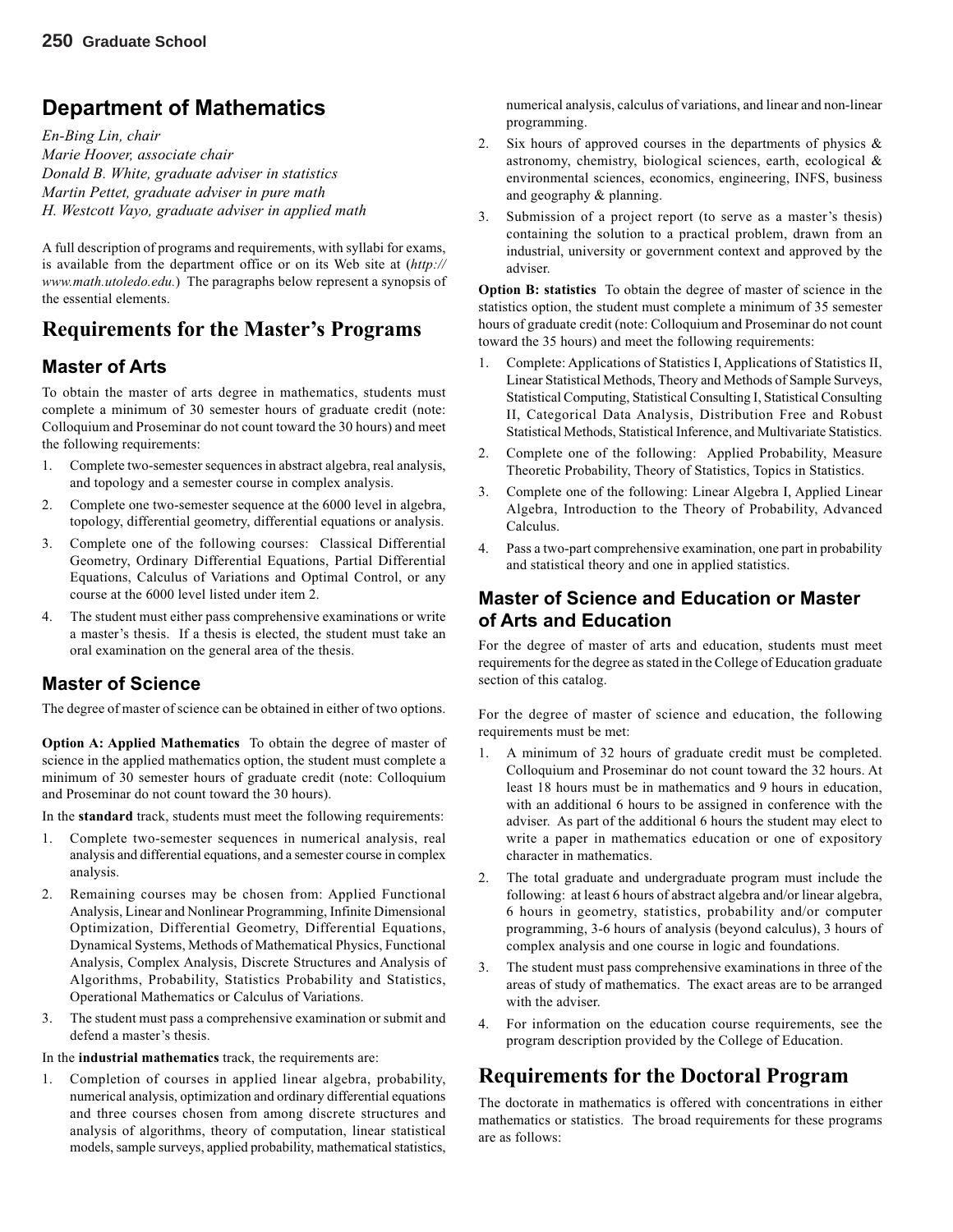- 1. Each student must pass a qualifying examination within two years of entering the program. Mathematics students must pass two topics chosen from algebra, topology and analysis. For statistics students, the two topics must be analysis and probability and statistics.
- 2. A minimum of 90 hours of graduate credit must be completed. Colloquium and Proseminar do not count in the 90 hours. Of the 90 hours, at least 18 but no more than 36 shall be allotted for the dissertation. Mathematics students must complete two-semester sequences at the 6000 level in algebra, topology, real analysis and complex analysis. Statistics students must complete probability and statistics, real analysis, statistical methods, data analysis and multivariate statistics.
- 3. The student must pass an oral examination in the general area of the intended thesis research within one year of passing the qualifying examination.
- 4. The student must demonstrate the ability to read mathematical literature in one foreign language, ordinarily chosen from among French, German or Russian. Another language may be substituted if it is necessary for the student's specific program. The language requirement must be met before dissertation research is begun.
- 5. All doctoral students are expected to participate in a seminar on undergraduate teaching methods and to spend two consecutive semesters in supervised teaching. This requirement should be met before dissertation research is begun.
- 6. The student must write a Ph.D. dissertation under the direction of a faculty member. Before completing the dissertation, the student must report on it in an open seminar. The completed dissertation must be approved by an outside examiner and the student must defend it before a faculty committee appointed for that purpose.

# **Department of Music and Dance**

*Dr. Raymond Marchionni, chair*

### **Master of Music in Performance Degree**

For the master of music in performance degree students must take a minimum of 30 hours of formal coursework. Of the 30 hours, a minimum of 10 hours is required in applied study leading to a graduate recital. In addition, students will be advised to select a balance of courses (minimum of 10 hours) among music theory, music history and literature, and pedagogy. The remaining 10 hours include the required Graduate Studies in Music course - MUS 5900 (3 hours), ensembles (2 hours), a document (2 hours) and electives (3 hours).

Applicants are required to audition for the applied faculty. A diagnostic music theory and history exam will be administered before the first semester of enrollment. Applicants should have the minimum undergraduate GPA (2.70) required by the Graduate School for admission to the program. Applicants who do not have a 2.70 undergraduate GPA are required to take the GRE and report the results to the Graduate School and the department.

#### **Master of Music in Performance Degree Requirements**

- 1. Required Music Course MUS 5900 Graduate Studies in Music ................. 3
- 2. Music Electives (10)

Graduate courses in music theory, music history and literature and pedagogy. The choice of courses will be determined in consultation

with the graduate adviser, acting on behalf of the departmental graduate committee. Courses usually selected include:

| <b>MUS 5610</b> |                                                                |  |
|-----------------|----------------------------------------------------------------|--|
| MUS 5630        | Counterpoint: Comparison of Styles . 3                         |  |
| <b>MUS 5410</b> | Music History & Literature -                                   |  |
|                 |                                                                |  |
| MUS 5490        | Music History & Literature -                                   |  |
|                 |                                                                |  |
| MUS 5590        |                                                                |  |
|                 | plus special topics and seminars in music theory, history, and |  |
| pedagogy        |                                                                |  |

3. Applied Music (10)

MUS 6800 Applied Music: 2-5 credit hours per semester. Students are required to give a graduate recital. Students must be registered for Applied Music during the semester in which the recital is given.

4. Ensembles (2)

Ensembles chosen in consultation with the graduate adviser.

5. Graduate Electives (3)

Music or non-music courses chosen in consultation with the graduate adviser.

6. MUS 6990: Recital/Document [Independent Study] (2)

A paper of 15-20 pages, which covers a theoretical analysis, and/or historical review of the music performed on the graduate recital and/or related topics.

7. Students will be required to pass comprehensive and written and oral examinations, normally given during the last semester of work.

# **Master of Music in Music Education Degree**

For requirements of the master of music education degree, students must meet requirements for the degree as stated in the College of Education graduate section of this catalog.

# **Department of Philosophy**

*Eric Snider, chair Benjamin Pryor, graduate adviser Susan Purviance, graduate adviser*

# **Requirements for the Master's Program**

For the degree of master of arts, students must meet the following departmental requirements:

**Thesis option:** (1) completion of at least 27 semester hours of graduate credit in courses offered by the department of philosophy, excluding readings and research courses; (2) a written thesis for 6 semester hours of credit; and (3) an oral examination covering the field of the thesis and general competency in the major areas of philosophy.

**Non-thesis option:** (1) completion of 33 semester hours of graduate credit in courses offered by the department of philosophy, excluding readings and research courses; (2) completion of an examination on contemporary philosophy and on an area, topic or figure chosen by the student in consultation with the faculty.

**For both options:** (1) completion of PHIL 3000 or 6000 (or its equivalent or satisfied as an undergraduate); (2) completion of PHIL 3210 and 3230 (or their equivalents or satisfied as an undergraduate); (3) completion of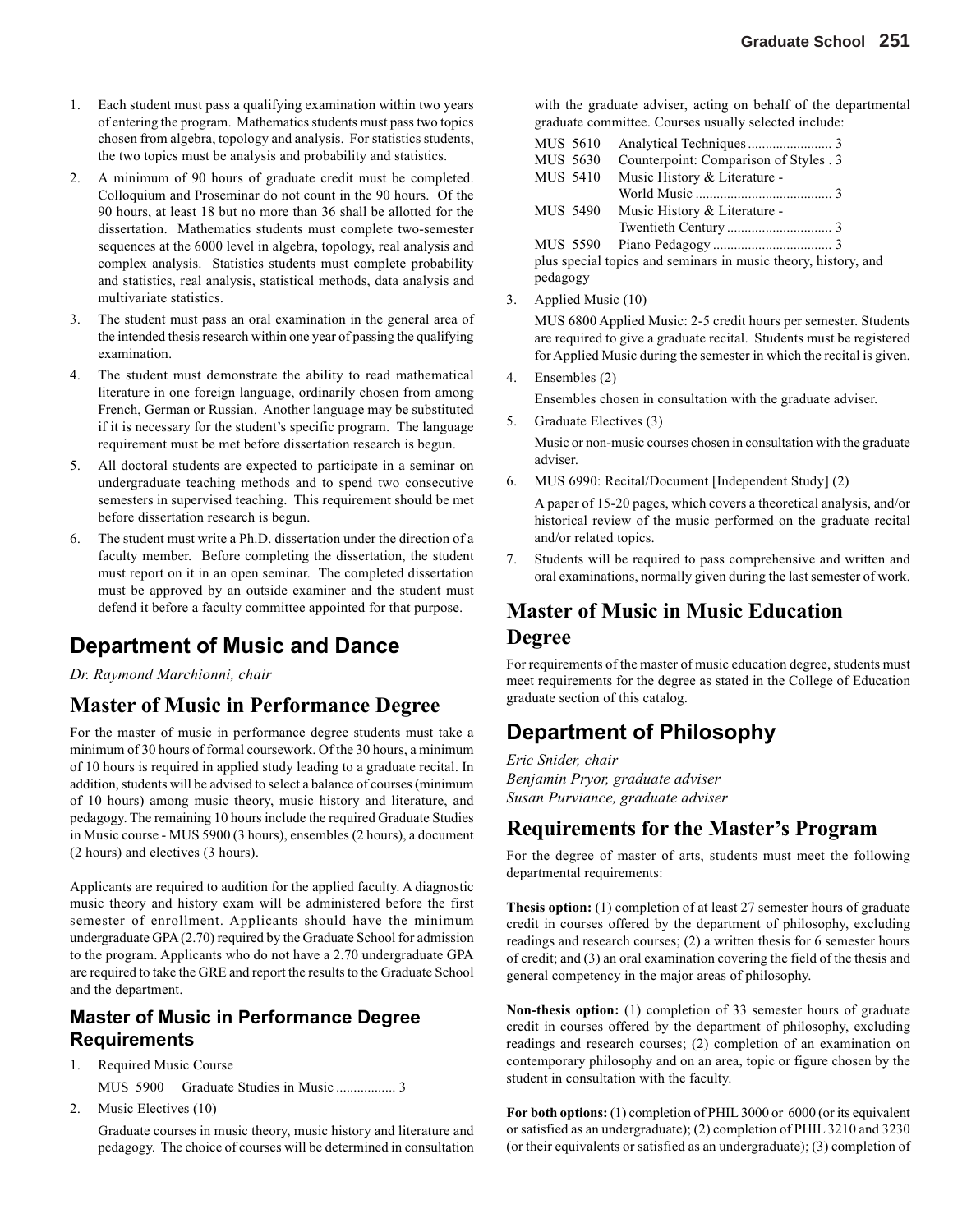an examination on the history of philosophy; and (4) completion of at least 42 semester hours of graduate and undergraduate credit in philosophy.

# **Department of Physics and Astronomy**

*Philip B. James, chair Jacques G. Amar, graduate adviser*

# **Requirements for the Master's Degree**

For the master of science or master of science and education, a student must complete 30 hours of graduate credit that includes the following: (a) PHYS 6140 and an additional 15 hours of graduate course credit in Physics, with six of the 15 hours numbered above 6000. Credit in PHYS 5900, 6010, and/or 6020 will not count toward either degree. (b) The student must present a satisfactory thesis based on directed research for no more than eight credit hours. (c) The remaining hours within the 30 total may be chosen from graduate courses approved by the student's committee. In some cases students working toward the Ph.D. may earn the M.S. or the M.S.E. degree without formal presentation of the M.S. thesis if they have passed the Ph.D. qualifying examination, satisfied the course requirements for the M.S., and completed a research project under the supervision of a research adviser. Students meeting these requirements may petition the department to grant the M.S. without formal presentation of a thesis.

#### **Master of Science and Education**

For the degree of master of science and education, students must meet requirements for the degree as stated in the College of Education graduate section of this catalog.

#### **M.S. in Physics with Materials Science Option**

A master of science degree in physics with a materials science option is available. For this degree, a student must complete 30 hours of graduate credit, including the following: (a) PHYS 6140, 6540, 6550 and an additional 12 hours of graduate course credit in physics with six of the 12 hours numbered above 6000 (no degree credit for PHYS 5900, 6010, or 6020). (b) The student must present a satisfactory thesis based on directed research for no more than eight credit hours. (c) The remaining hours within the 30 total may be chosen from any graduate courses approved by the student's committee.

### **Requirements for the Doctoral Program**

For the doctor of philosophy degree, a student must complete a total of 90 hours of graduate credit including the following: MATH 6730; PHYS 7220, 7250, 7260, 7320, 7330 and 7450; at least 18 additional hours of credit in physics in courses numbered higher than 6200 approved by the student's committee; and 30-48 hours allowed for the dissertation research, depending on the nature of the research and the needs of the student. Credit in PHYS 6/8010, 6/8020, 6/7030 or 7910 will not count toward degree requirements.

The doctoral degree requirements include a Ph.D. qualifying examination, a comprehensive examination and a final oral examination. Passing the qualifying examination is a prerequisite for status as a Ph.D. candidate in physics. After passing the qualifying examination the doctoral student must select a field of specialization. A faculty committee is formed, chaired by the research adviser, to evaluate the student's progress and to establish an appropriate program of coursework. This

committee administers the oral comprehensive examination, after which only the dissertation research requirement remains. The graduate program ends with the presentation of the dissertation and its satisfactory defense in an oral examination.

### **Ph.D. in Physics with Concentration in Materials Science**

The Ph.D. in physics with concentration in materials science satisfies all the requirements for the Ph.D. in physics while preparing students for a career in materials science.

In addition, the concentration requires:

- Two core courses in the fundamentals of materials science: PHYS 8540 (Structure, Defects and Diffusion) and PHYS 8550 (Thermodynamics and Phase Transformation in Condensed Systems),
- Two additional elective courses in materials science and engineering chosen from a list of courses approved by the faculty of the Center for Materials Science and Engineering, and
- A dissertation in a materials-related field with a supervisor who is a member of the Center for Materials Science and Engineering.

#### **Ph.D. in Physics with Concentration in Medical Physics**

The Ph.D. in physics with concentration in medical physics satisfies all of the requirements for a Ph.D. in physics degree while preparing students for a career in medical physics. The medical physics-related courses, which total at least 27 credit hours, are provided by the Medical College of Ohio (MCO). The student's faculty advisory committee will consist of faculty members from the department of physics and astronomy and the medical physics fields. The committee may also include other members that may be appropriate to this degree. A dissertation research project is chosen that will have relevance to both physics and medical physics. The Ph.D. requirement of 18 additional credit hours outside the core courses will be satisfied by the specified additional graduate courses in physics (UT) and in medical physics (MCO).

### **Ph.D. in Physics with M.S. in Engineering**

Recently, The University of Toledo established a joint program leading to the Ph.D. degree in physics and the master of science degree in computer science and engineering (CSE) or in electrical engineering (EE). The program is designed for physics students who wish to obtain background in either of the engineering fields and for engineering and computer science students who wish further study in physics. It is designed so that the B.S. in CSE or EE is not required. In order to complete this program, students must satisfy all the requirements for both the Ph.D. in the department of physics and astronomy and the M.S. degree in the department of electrical engineering and computer science (EECS). Some courses will satisfy both requirements. Students will normally enter the program after passing the Ph.D. qualifying examination in physics and satisfying the entrance requirements to the EECS graduate program. The student's Ph.D. dissertation adviser will be in physics, and an adviser in EECS will serve as the outside member on the student's advisory committee. Students will normally take one course per semester in EECS along with courses in physics.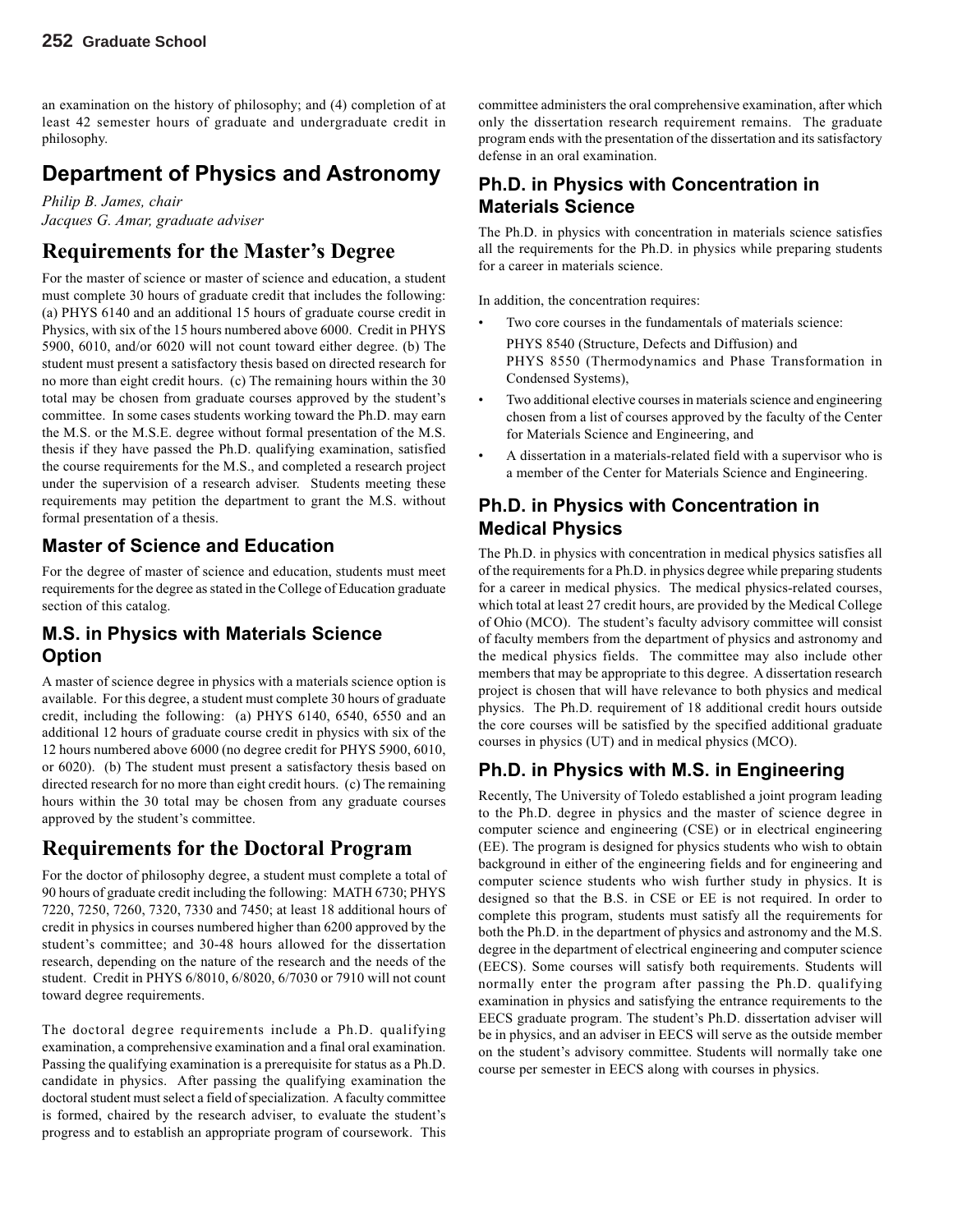# **Department of Political Science and Public Administration**

*Lynn W. Bachelor, chair Sunday E. Ubokudom, director, M.P.A. program Richard F. Weisfelder, director, M.A. program*

## **Master of Arts in Political Science (M.A.)**

The master of arts program is designed to help students become thoroughly grounded in the knowledge base and research methods of political science. We offer study in five areas of the discipline: American government (including state and local politics), comparative government, international relations, political theory and methodology.

#### **Admission Requirements**

A bachelor's degree from an accredited educational institution, acceptable scores on the GRE General Test and three letters of recommendation from those in a position to judge the academic qualifications of the applicant are required for admission. Official results should be sent to the department. While the Graduate School allows a minimum undergraduate grade point average of 2.7, those near this threshold should have demonstrated significant improvement in the last two years of their undergraduate work.

Those admitted to the M.A. program normally begin their study in the fall semester. Applications for admission and financial aid should be submitted by March 15, although applications for admission alone are welcome at any time.

#### **Degree Requirements**

The requirements for the master of arts in political science are 30 semester credit hours:

- a. Two required courses: PSC 6110 (3 credits) and 5110 (3 credits)
- b. Three seminars or lecture courses open only to graduate students: several 5000 level courses (3 credits) and any 6000 level course (3 credits each).
- c. A required master's thesis: PSC 6960 (6 credits)
- d. Two courses (6 credits) may be taken outside of the department

#### **Academic Standards**

M.A. students must maintain a cumulative grade point average of at least 3.0 overall and in their political science courses. Only those classes with a grade of C or higher may be counted toward the degree. A student receiving two grades below a B (i.e., of 2.67 or less) may be removed from the program.

### **Master of Public Administration (M.P.A.)**

The master of public administration (M.P.A.) is a professional degree for those pursuing administrative careers in government and nonprofit organizations. The program is accredited by the National Association of Schools of Public Affairs and Administration (NASPAA), and serves part-time and mid-career, as well as full-time students.

### **Admission Requirements**

Applicants to the M.P.A. program must satisfy the following requirements:

a. An undergraduate degree with a GPA of 3.0 on a 4.0 basis.

- b. Scores from the GRE. A combined score of 1000 in the verbal and quantitative portions of the GRE is preferred, and the examination must have been taken in the past two years. With permission, the applicant may substitute scores for the Law School Admission Test (LSAT) or the Graduate Management Admissions Test (GMAT).
- c. Three or four letters of recommendation, which must be academically or employment related. These should be from individuals familiar with the applicant's academic abilities and professional goals. Applicants who obtained their undergraduate degrees in the last five years must submit at least two academic letters.
- d. A thoughtfully drafted statement of purpose.

### **Degree Requirements**

All students must satisfy the following university and program requirements:

- a. Program prerequisites: PSC 3420 (or equivalent), and 3110 or equivalent). Students who are not proficient in basic spreadsheet and database microcomputer applications must complete PSC 4180. Prerequisite courses are not counted as part of the 36 hours (12 graduate courses) required for the degree.
- b. General course work requirements: 12 graduate courses (36 hours), including at least five courses open only to graduate students, of which three must be at the 6000 level, with a GPA of 3.0. This does not include prerequisites or experiential learning (Research Report for in-service students or Internship for pre-service students).
- c. Common core requirements:

| PSC 6410        |                                               |
|-----------------|-----------------------------------------------|
| <b>PSC 5430</b> |                                               |
| PSC 5140        | Intermediate Social Science Statistics  3     |
| <b>PSC 5470</b> |                                               |
| PSC 6430        | Seminar in Public Policy Theory & Analysis  3 |
| <b>PSC 5440</b> | Budgeting and Financial Administration  3     |
| PSC 6420        | Quantitative Methods in Decision Making  3    |

- d. Electives: Students must take a minimum of five additional courses (15 hours from the list of elective courses in general management, criminal justice, economics and financial administration, health administration, human resources management, nonprofit organizations and urban administration). Electives should be selected in consultation with the M.P.A. adviser and may be used to develop an area of specialization.
- e. Experiential learning: All M.P.A. candidates must demonstrate the application of public administration theory, methods and techniques to a practical job situation. Those currently employed in a governmental or nonprofit agency at the professional level (inservice students) must complete PSC 5950. Those without government or nonprofit job experience at the professional level (pre-service students) must complete 6 credit hours of PSC 6940. At the end of the internship, the intern submits a final report and the agency supervisor submits an evaluation of the intern. (Preservice students should begin planning their internships with the program adviser well before they expect to receive their degree.)
- f. Comprehensive examination: Students must pass a written comprehensive examination in order to graduate. A student who fails the examination may retake it once.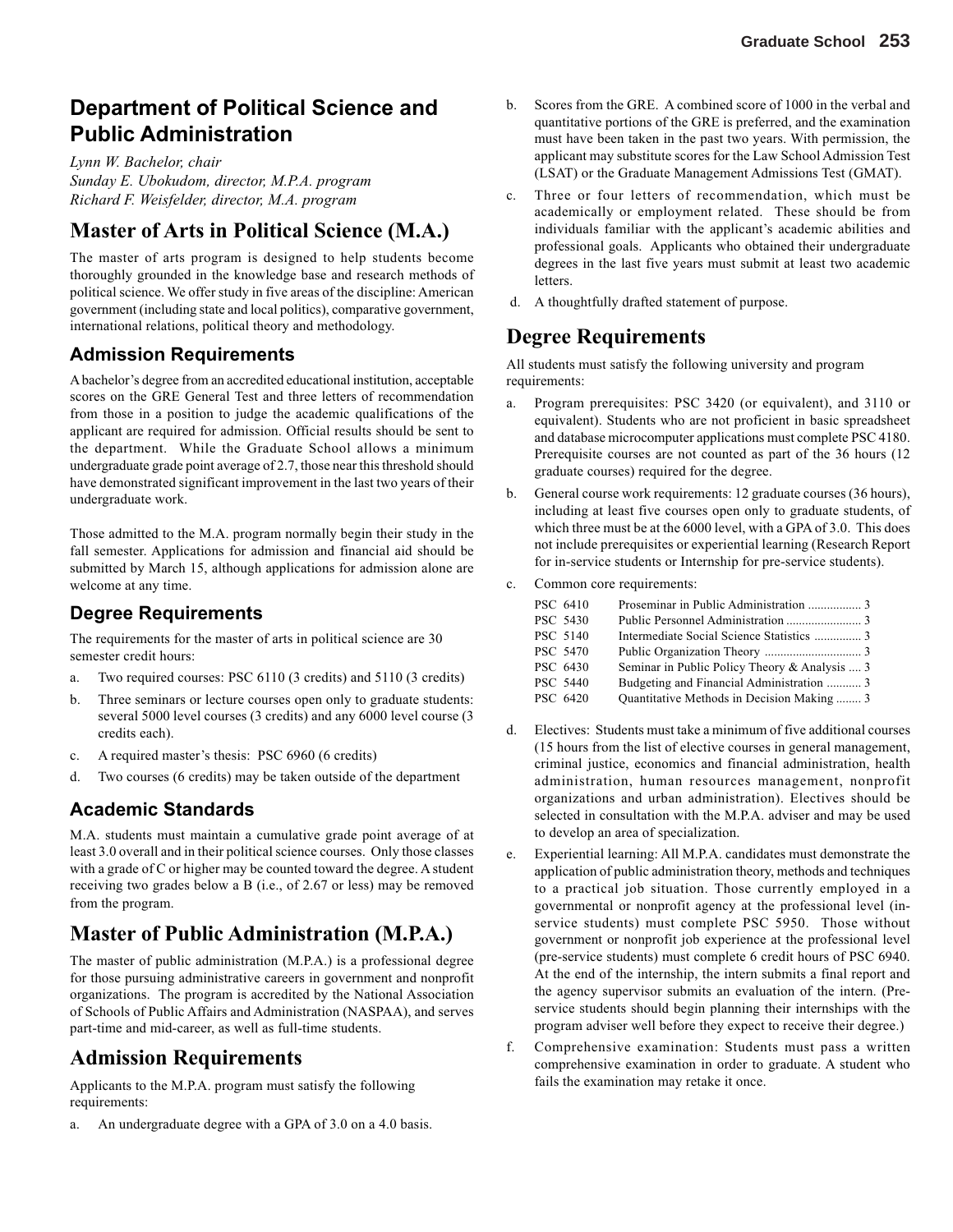# **Certificate Program in Municipal Administration**

The primary purpose of this certification is to strengthen the professional management skills of current personnel in responsible local government administrative positions. These include supervisors, department heads, administrative assistants and others who need more management training to enhance their career prospects. Students in the M.P.A. program may use their electives to also receive this certificate. In addition, it will also be appropriate for graduate students in geography and planning and civil engineering who wish to improve their knowledge of administration.

## **Certificate Program in Health Care Policy and Administration**

This program is intended for students who are interested in pursuing mid-level careers in the health care field or for those already working in the field who seek to expand their knowledge without pursuing a formal graduate degree program in health administration.

### **Joint J.D./M.P.A. Degree**

The J.D./M.P.A. dual degree program offers graduate students the opportunity to earn two graduate degrees evidencing the completion of the curriculum for the juris doctor (J.D.) from the College of Law and the curriculum for the master of public administration (M.P.A.) from the College of Arts and Sciences, department of political science and public administration. The program is administered jointly by the College of Law and the department of political science and public administration. The program is designed for students who wish to be effective in administrative and regulatory positions in public and in private, nonprofit organizations.

#### **Admission Standards and Requirements**

To be admitted to the J.D./M.P.A. program, a student must first be admitted to both the College of Law and the M.P.A. program in the department of political science and public administration. The student must qualify for admission to each degree program, make separate application for admission to each program, and be admitted to each program in order to be eligible for the J.D./M.P.A. program.

After admission to the College of Law and the M.P.A. program in the department of political science and public administration, the student must be admitted to the J.D./M.P.A. program by the coordinating committee.

#### **Requirements For Degrees And Continued Participation In The Program**

**Juris Doctor.** In order to qualify for the juris doctor from the College of Law, a student must comply with all the academic and non-academic rules of the college with respect to the admission process and during the period after initial enrollment in the college until the granting of the degree.

In general, in order to be eligible to receive a J.D, a student must have successfully completed 89 credit hours of study, including all required courses, under the auspices of the college, and must have successfully completed all writing requirements. The College of Law will grant credit toward the J.D. for certain courses taken in the department of political science and public administration under the J.D./M.P.A. program, as detailed below.

**Master of Public Administration Degree.** In order to be eligible for the M.P.A. degree from the department of political science and public administration in the College of Arts and Sciences, a student must complete at least 12 graduate-level courses (36 credit hours), including at least five courses open only to graduate students, of which three must be at the 6000 level, with an overall grade point average of at least 3.0. A student must complete any prerequisite courses and all required courses, and the M.P.A.'s experiential learning requirement. The department of political science and public administration will grant credit toward the M.P.A. degree for certain courses taken in the College of Law, as detailed below.

#### **Course Requirements**

**College of Law Credit for Certain Political Science Courses in the J.D./M.P.A. Program.** Under the J.D./M.P.A. program, up to 12 semester credit hours of approved graduate M.P.A. courses may be applied toward the completion of the total 89 credit hours required for the J.D.. The student must earn a grade of B (3.0) or better in an M.P.A. course for the course to be credited toward the J.D.

The 12 hours of approved M.P.A. courses are as follows:

On written application by the student, and for good cause shown, the associate dean of the College of Law may substitute another graduate PSC course for one on the approved list.

**Political Science Credit for Certain College of Law Courses in the J.D./M.P.A. Program.** Under the J.D./M.P.A. program, up to 12 semester credit hours of approved upper-level courses in the College of Law may be applied toward the completion of the 36 credit hours required for the M.P.A. degree. In College of Law graded courses, the student must earn a grade of C (2.0) or better, and in College of Law ungraded courses, the student must earn a Pass or better, for the course to be granted credit toward the M.P.A. degree.

**Scheduling.** A full-time student entering the College of Law must enroll full time exclusively in the College of Law beginning in the fall, for the first academic year. A part-time student entering the College of Law must enroll exclusively in the College of Law beginning in the fall of the first year, for two academic years.

After the initial first year or two years (as the case may be) in the College of Law, a student in the J.D./M.P.A. program is required to maintain his or her status as a student in the College of Law by taking at least one course for credit in the college during each academic year until the course requirements for the J.D. are completed.

# **Department of Psychology**

*Robert A. Haaf, chair Rickye S. Heffner, associate chair Jeanne B. Funk, director of clinical training*

### **Requirements for the Master's Program**

Students enrolled in the doctoral program earn the M.A. degree in partial fulfillment of requirements for the Ph.D. degree. For these students, requirements for the M.A. degree are an integral part of the doctoral program.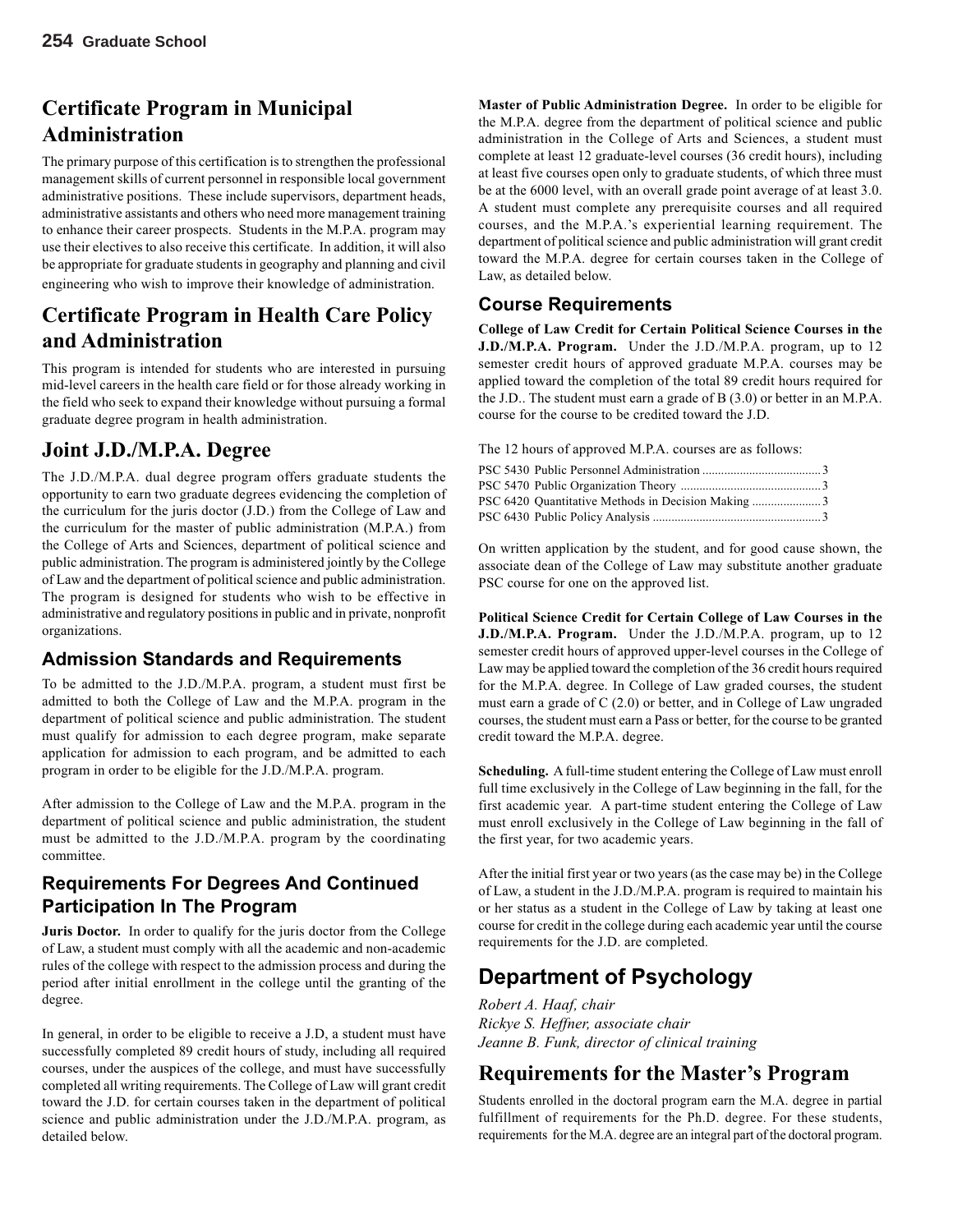Students not enrolled in the doctoral program may apply for admission to the master's program in general psychology. Applicants must satisfy admission requirements of the Graduate School, the College of Arts and Sciences and the department. Each applicant must submit an application, transcripts of previous academic work, three letters of recommendation and GRE scores (including the advanced psychology test).

A minimum of 35 semester hours beyond the bachelor's degree is required. Each student must complete specific course-related requirements, including research practicum experience, and must complete a master's thesis. Although the program is designed to provide broad training in general psychology, it is expected that the thesis will be conducted within one of the following domains: cognitive psychology, developmental psychology, psychobiology and learning, social psychology.

#### **Requirements for the Doctoral Program**

A minimum of 92 semester hours of course work is required in the Ph.D. program in psychology, 47 hours of core requirements and a minimum of 45 hours in one of two areas of concentration: behavioral science or clinical psychology. Training in clinical psychology, which is fully accredited by the American Psychological Association, provides students with a broad educational foundation in the science and the practice of clinical psychology. Training in behavioral science allows students to focus on various aspects of cognitive psychology and language, developmental psychology, psychobiology and learning, and social psychology.

The purpose of the doctoral program is to prepare students for careers in academia (teaching, research, clinical work), in mental health programs, in clinical intervention settings, as well as in other settings. Doctoral training emphasizes the inculcation of scientific attitudes with regard to (a) the gathering and evaluation of information, (b) the solving of basic and applied research problems and (c) clinical assessment and psychotherapy. Each student must complete specific course-related requirements, a master's thesis, doctoral examinations and a doctoral dissertation; the department's foreign language requirement must also be completed successfully. An individual plan of study is developed by the student in consultation with the academic adviser and advisory committee.

Applicants must satisfy admission requirements of the Graduate School and the department. Each applicant must submit an application, transcripts of previous academic work, three letters of recommendation and GRE scores (including the advanced psychology test). A brief biological sketch is also required from each applicant in clinical psychology.

# **Department of Sociology and Anthropology**

*Barbara K. Chesney, chair Elias T. Nigem, graduate adviser*

#### **Requirements for the Master's Program**

Regular admission to the master of arts and master of arts and education degree programs in sociology requires meeting the admission requirements of the Graduate School, including presentation of scores on the aptitude sections of the GRE.

The master of arts in sociology requires a minimum of 37 credit hours of study. These hours are made up of (1) required courses in theory, methods, and statistics (see B below); (2) elective coursework (see C below); and (3) completion of a thesis, an internship, or additional coursework (see D below).

The program requirements are:

**A. Required background courses (0-9 hours)**

(For students who have not completed these or equivalent undergraduate courses):

- SOC 5040 Classical Theory .......................................................... 3 SOC 5270 Social Research Methods ............................................ 3 SOC 5290 Social Research Statistics............................................ 3
- **B. Core courses (10 hours) required of all students:** SOC 6000 Introduction to Graduate Studies in Sociology .......... 1 SOC 6040 Advanced Sociological Theory **or** SOC 6050 Advanced Social Theory and Political Economy ....... 3 SOC 6270 Advanced Social Research Methods ........................... 3 SOC 6290 Advanced Social Research Statistics .......................... 3
- **C. Program electives (21 hours)** may be completed by choosing from among 5000 and 6000 level courses offered in sociology. Students must take a minimum of two of these courses at the 6000 level.

Students in the M.A. degree program may choose to use their elective hours to focus on a substantive area of the discipline. Currently, the faculty offers four areas of concentration: health and aging; class, race, and gender; law and society; and social change.

**D. Thesis/Internship/Coursework.** Students may choose to complete a thesis (6 hours), an internship (6 hours) or 6 additional hours of coursework with adviser approval. Organized and presented in a fashion consistent with Graduate School guidelines, the master's thesis is an original piece of research developed in collaboration with a full-time member of the departmental faculty who serves as thesis committee chair. Two additional full-time faculty members (at least one of whom is a member of the departmental faculty) may also serve as advisers to the student and are members of the thesis committee. Students should enroll in SOC 6960 for thesis credit; these hours will be graded on a P/NC basis.

Students selecting the internship must develop this option in concert with two members of the full-time faculty, one of whom will serve as chair. A third member of the committee will come from the field in which the internship is located. Examples of internship settings include community organizations, health facilities, criminal justice facilities and government offices. Internships must place students in a position to make sociological observations about the setting. These observations will be the basis for an internship report to be filed with the graduate adviser, after approval by the internship committee. Students should enroll in SOC 6940 to receive credit for the internship; these hours will be graded on a P/NC basis.

**E. Independent Research.** Generally, students may take no more than 3 hours of independent study or research (5990, 6900, 6990) to complete their degree requirements. Exceptions may be approved by the graduate adviser to a maximum of 6 hours.

Typically, students may apply no more than 3 hours taken outside the department toward completion of the degree requirements. Exceptions may be approved by the graduate adviser.

Students should consult with the graduate adviser for additional information about program requirements and options.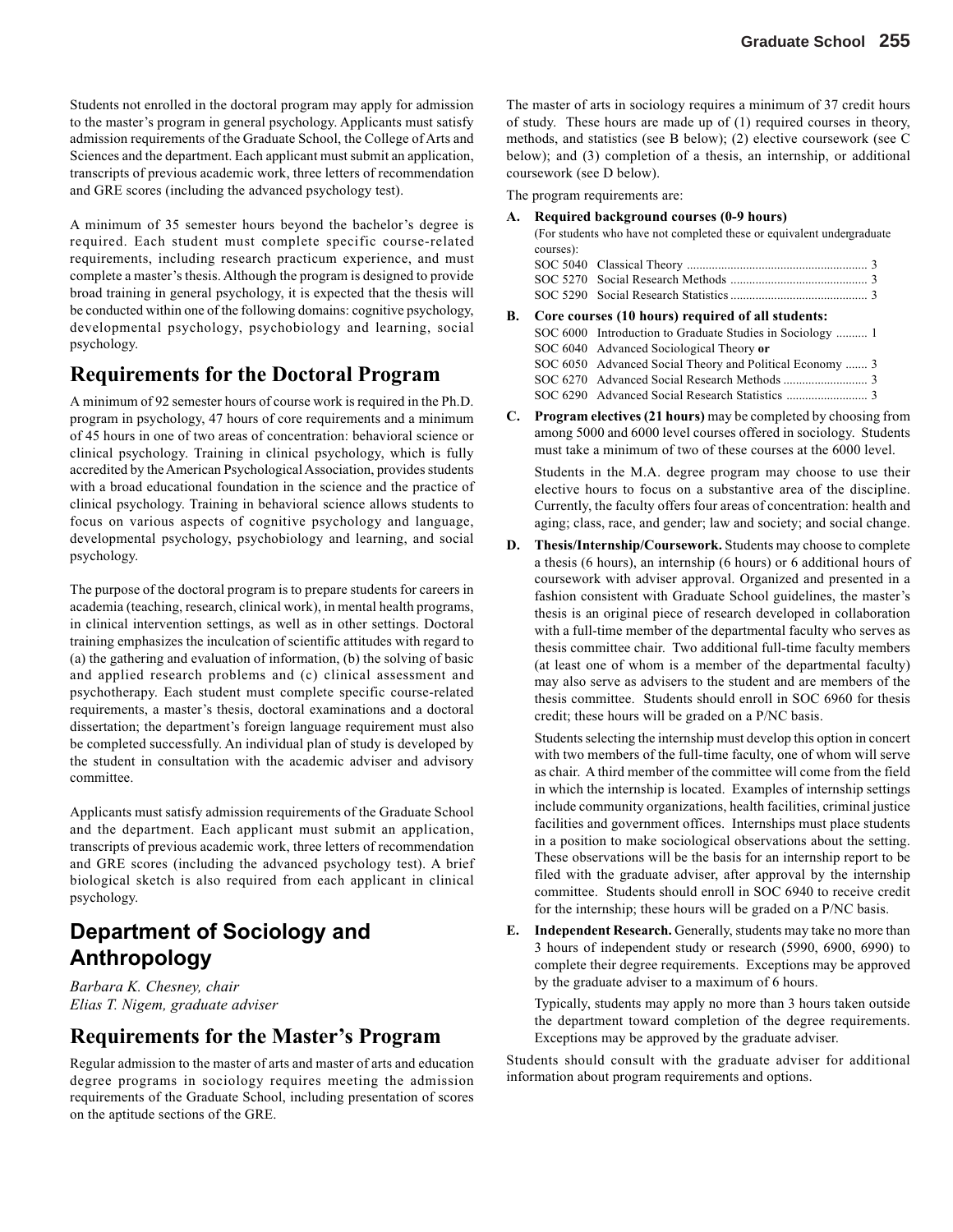# **Master of Arts and Education**

For the degree of master of arts and education, students must meet requirements for the degree as stated in the College of Education graduate section of this catalog.

# **Anthropology Courses**

The department does not offer a graduate degree in anthropology. However, an array of graduate courses in anthropology is offered for students participating in master of arts programs in social science and the master of arts and education degree program (refer to the College of Education graduate section).

# **College Of Business Administration**

# **Administration**

**John Reynolds, director, M.B.A./E.M.B.A. programs** Room 1033, Stranahan Hall Phone: 419.530.5231

#### **Darlene Miller, manager, E.M.B.A program**

Room 1029, Stranahan Hall Phone: 419.530.7982

**William Doll, Ph.D., director, Ph.D. in manufacturing management program**

Room 2008, Stranahan Hall Phone: 419.530.2850

**Diana Franz, Ph.D., director, M.S. in accounting program** Room 3045, Stranahan Hall

Phone: 419.530.4264

**Elissa Teal, academic adviser – M.B.A. program**

Room 1031 Stranahan Hall Phone: 419.530.5230

# **Degrees Offered**

# **Degrees**

The College of Business Administration is accredited by the AACSB - The International Association for Management Education for undergraduate and graduate work. The graduate division of the college affords students an excellent opportunity to earn a degree on a full-time or part-time basis. The College of Business Administration offers the following degrees at the graduate level:

Master of Business Administration (M.B.A.)

Executive Master of Business Administration (E.M.B.A.)

A dual Juris Doctor/Master of Business Administration (J.D./M.B.A.) A dual Bachelor of Science in Engineering/Master of Business

Administration (B.S./M.B.A)

Master of Science in Accounting (M.S.A.) Doctor of Philosophy in Manufacturing Management (Ph.D.)

# **Specializations within the Master of Business Administration Program**

Accounting Administration Finance Human Resource Management Information Systems International Business Management Marketing Operations Management

# **Admissions Policies**

# **General Requirements**

Refer to the Graduate School admissions section of this catalog for University of Toledo graduate school admissions requirements and classification of graduate students.

# **Admission to Master of Business Administration (M.B.A.) Program**

All decisions regarding admission to the M.B.A. program in business are made through the College of Business Administration Graduate Studies Office. Admission is available to those students who can demonstrate high promise of success in a graduate business degree program. The college has adopted qualitative admissions standards in which applicants are considered on the basis of their merits with weight given to the quality of prior academic achievement, the Graduate Management Admissions Test (GMAT) scores, professional experience indicating increased levels of responsibility, and other relevant information that the candidate may share with the admissions committee. Although GMAT scores and GPA are important indicators of success, they will not be the sole basis for admissions decisions. Each candidate's qualifications must also meet the admission standards set by AACSB - The International Association for Management Education.

Student applications will be reviewed on the following criteria:

- 1. Academic record and overall GPA, as well as the trend and comparison of grades over a period of time.
- 2. Verbal, quantitative, written and total scores on the GMAT or other appropriate tests. An official GMAT score must be sent directly from the Graduate Management Admissions Council (GMAC) to the College of Business Graduate Studies Office, and can be no more than five years old.
- 3. Managerial, professional and leadership potential as exhibited by work experience, extracurricular activities or community service.
- 4. The statement of purpose as required on the graduate application form.
- 5. In the case of students whose native language is not English, a score of at least 550/213 on the Test of English as a Foreign Language (TOEFL) is mandatory, unless the student has a degree from an American university.
- 6. Three letters of reference.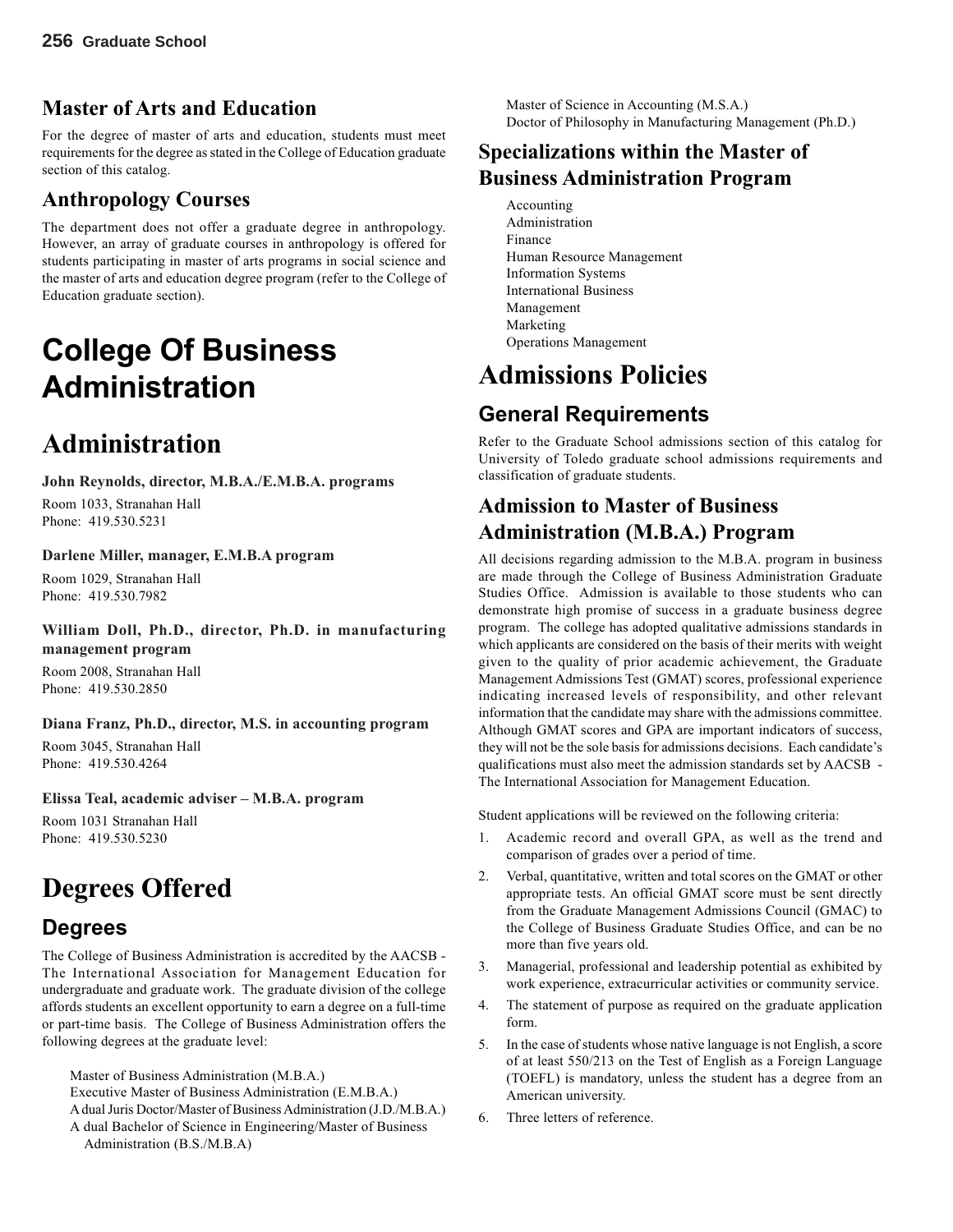7. A voluntary personal interview through the College of Business Administration Graduate Studies Office.

Annual deadlines for submission of completed applications are as follows\*:

| fall semester   | August 1    |
|-----------------|-------------|
| spring semester | November 15 |
| summer semester | April 15    |

\* International students should submit completed applications as follows:

| fall semester   | May 1     |
|-----------------|-----------|
| spring semester | October 1 |
| summer semester | March 1   |

All materials do not have to be submitted as a package, but a final decision on admission will be withheld until the package is complete. No materials submitted to the University will be returned to the applicant.

### **Admission to Executive Master of Business Administration (E.M.B.A.) Program**

The E.M.B.A. program is designed for executives and professionals with a minimum of three to five years of management or professional experience. Applicants must be nominated, and may be sponsored, by their employers. Self-employed professionals may nominate themselves. An admissions committee of the college will select the participants. The admissions committee seeks candidates with proven leadership potential. Consideration will be given to the following areas:

Completion of a bachelor's degree Completion of the GMAT An assessment of the individual's work experience Evidence of the motivation, commitment and support necessary to complete a demanding program Voluntary personal interview

#### **Admission to Joint J.D./M.B.A. Program**

Students applying for the J.D./M.B.A. program must already have a bachelor's degree. A student must apply and be admitted to both the law and business schools separately to be admitted to the J.D/M.B.A.. The LSAT will be accepted by the College of Business Administration in lieu of GMAT scores. Refer to the College of Law and M.B.A. sections of this catalog for specific admission standards for each program

### **Admission to Joint B.S/M.B.A Degree Program**

The College of Business Administration in conjunction with the College of Engineering offers a program whereby qualified students can earn simultaneously both a B.S. in engineering and an M.B.A. This program provides a unique opportunity to combine business and engineering skills to prepare graduates for global competitiveness. It supports the mission of the College of Business Administration to prepare corporate leaders for the future. The program should be particularly attractive to students interested in starting their own company or who want to develop an appreciation for how engineering and business compliment each other.

This program will allow engineering students in their final two semesters of study to begin taking M.B.A. courses while completing their B.S. This arrangement should reduce the time it takes a student to receive both degrees by a year. The business undergraduate prerequisites can be satisfied as part of the undergraduate curriculum.

Students who wish to pursue the program should make this known to the associate dean for undergraduate studies in the College of Engineering by the end of their sophomore year. Interested students will take the GMAT at the end of their junior year and should apply for admission to the program to the Graduate School before the fall of their senior year. To be admitted to the program, students must have senior standing, score a minimum of 450 on the GMAT and have at least a 3.0 cumulative GPA. Undergraduate requirements for the business minor must also be completed. Upon admission to the program by the Graduate School, the College of Business Administration and the College of Engineering, students will be classified as special provisional graduate students so that they may take graduate courses while simultaneously completing the requirements for the B.S. in engineering.

Students' special status must be tracked by the M.B.A. office to assure AACSB compliance, and to assure that the B.S. in engineering degree is granted prior to graduating with the M.B.A.

# **Admission to Master of Science in Accounting (M.S.A.) Program**

All decisions regarding admissions to the M.S.A. program are made through the office of the director of graduate programs in accounting. Applicants must apply by the established deadline for the semester they plan to attend.

Admission to the M.S.A. program is available for those students who demonstrate high promise of success in a graduate program. All applicants are considered on the basis of their own merits with weight given to the quality of prior academic achievement, GMAT or GRE test scores, professional experience indicating increased levels of responsibility and other relevant information. The admission procedures for the M.S.A. program are similar to those described for the M.B.A. program.

### **Admission to the Doctor of Philosophy in Manufacturing Management (Ph.D.) Program**

Applicants should have a bachelor's degree, preferably in engineering or business. Letters of reference from college faculty acquainted with the student's character and ability, and official transcripts of all prior college work must be supplied. Applicants are expected to demonstrate preparation for, and a high promise of, success in the doctoral program. The following will be considered in evaluating an application to the Ph.D. program on an individual basis: (a) The student's undergraduate and graduate record with general academic performance as well as the trend and comparison of grades over a period of time; (b) Student's verbal, quantitative and total scores on the GMAT. In certain cases, depending on the academic background of the student, GRE scores may be substituted for GMAT scores. It is to be stressed that, although GMAT and GPA are important, they alone will not be the basis of admissions decisions; (c) Evidence of the ability to do research (publications, presentations, etc.); (d) Statement of purpose explaining why the student wants to pursue a Ph.D. in manufacturing management; (e) Letters of reference; (f) Appropriate experience in a manufacturing organization; (g) In the case of students whose native language is not English,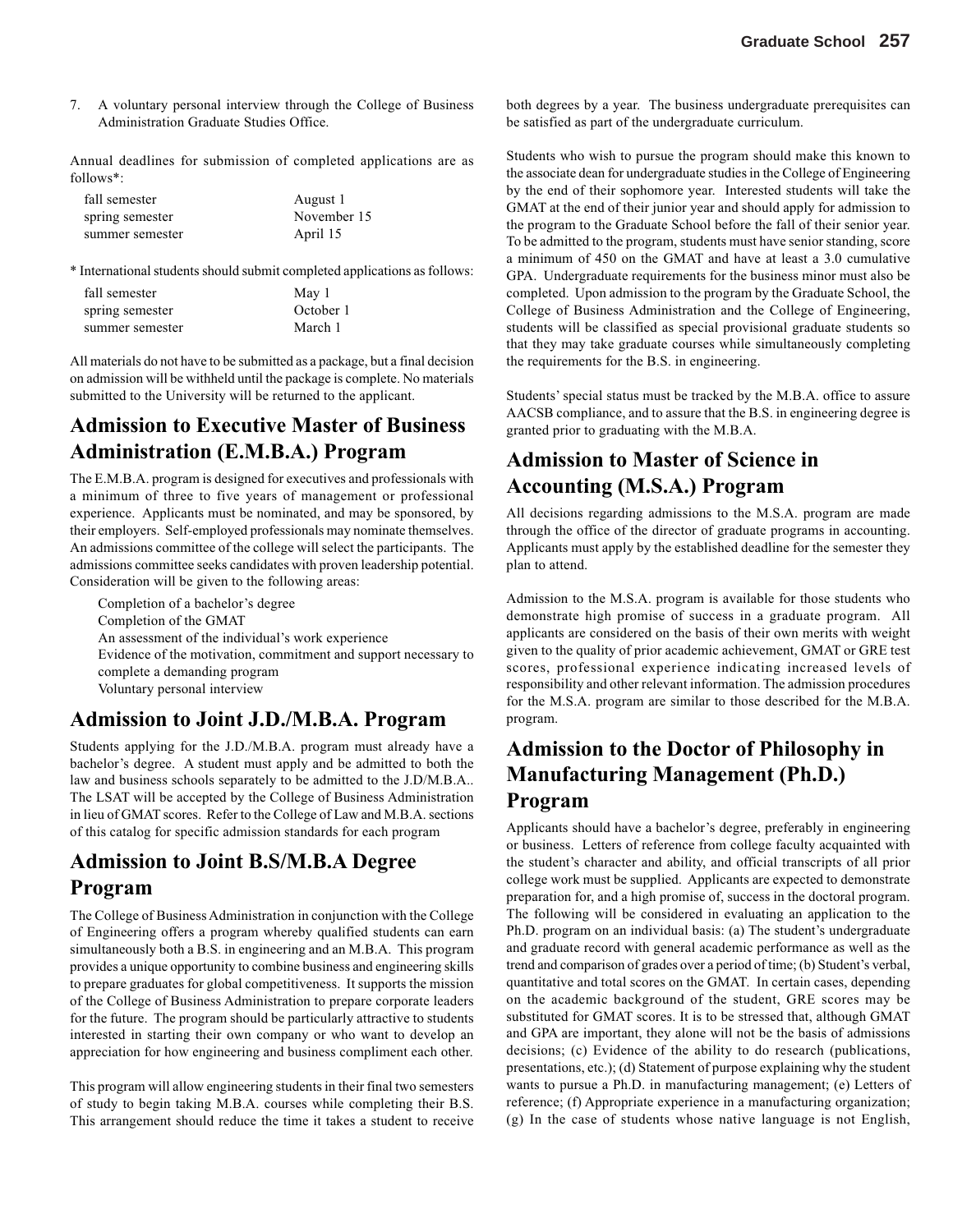acceptable performance on the TOEFL is mandatory unless the student has a degree from a U.S. institution.

While students may come from many academic disciplines, those students with bachelor's degrees in fields other than business or engineering may require more than 91 semester hours. Any student wishing to enter the program from a discipline other than engineering or business may do so with the approval of the program director and upon completion of the prerequisite courses. *Students admitted to the Ph.D. program will not receive graduate credit for any undergraduate courses they take.*

A student should take the Ph.D. comprehensive examination as soon as he/she and his/her adviser believe the student has mastered all the required subject areas and completed all coursework. The format and other details of the examination are given in the handbook for Ph.D. students and is available from the program director. Following successful completion of the comprehensive examination, the student is admitted to candidacy for the Ph.D. and undertakes dissertation research. It is the student's responsibility to initiate the application to candidacy on a form available from the Graduate School.

Each student will be assigned a faculty adviser by the Ph.D. program director at the time of admission. When a student enters the program, he will consult with the faculty adviser to determine which courses should be taken during the first year of study. Depending upon the level and type of preparation of the entering student, these courses will include foundation courses in business, engineering and manufacturing technology. During this first year of study, the student will choose an adviser who will assist the student in preparing a plan of study, choosing a dissertation topic, forming a dissertation committee and in other matters concerning the program.

# **Academic Policies**

# **General Requirements**

Refer to the general Graduate School section of this catalog for general academic policies that apply to all graduate students in areas such as advising, minimum enrollment, dishonesty, grievance and probation and dismissal.

# **Academic Advising**

Advising for the M.B.A. and E.M.B.A. programs is available in the Graduate Studies office on the first floor of Stranahan Hall. Advising all M.S. and Ph.D. programs is done by the respective program director. Students are encouraged to meet with an adviser regularly. Each student is ultimately responsible for correct and timely completion of degree requirements.

# **Financial Assistance**

A limited number of graduate assistantships, which provide a stipend and/or cover instructional fees, are awarded to students each year. Awards are based upon scholastic achievement, work experience, research/ computer experience and extra-curricular activities. They are not based upon financial need.

Applications are due by April 30 for the entire following academic year. Due to the competitive nature of these awards, however, students are encouraged to apply by the end of January.

# **Transfer Students**

Students who have taken graduate course work at another AACSB accredited university or from another college at The University of Toledo, may, upon recommendation of the Graduate Studies in Business Office, be permitted to transfer up to 9 semester hours of business-related course work toward the M.B.A.

# **Degree Requirements**

# **GPA Requirements**

Students must complete all requirements for their program of study with at least a 3.0 (4.0 scale) cumulative GPA. If a student is in the M.B.A. program, they must also maintain a cumulative 3.0 GPA in courses taken in the area of specialization selected, if any.

# **Master of Business Administration (M.B.A.)**

The M.B.A. curriculum may be built upon any bachelor's degree. The M.B.A. degree is granted to students who satisfactorily complete a minimum of 30 semester hours of 6000 level or higher graduate courses.

The length of the program will vary depending upon the nature of the undergraduate degree. The program consists of preliminary background (9 hours), common body of knowledge (21 hours), core (18 hours) and specialization and/or elective (12 hours) courses. **Any or all preliminary background and common body of knowledge courses may be waived for equivalent coverage at the undergraduate or graduate level.**

# **Master of Science in Accounting (M.S.A.)**

The master of science in accounting is a 30 semester hour program. The MSA program is designed to prepare students for a professional career in accounting and to fulfill the requirements to sit for the Uniform CPA Exam in the state of Ohio. Candidates without a background in accounting can be admitted to the program but will be required to take additional courses.

# **Doctor of Philosophy in Manufacturing Management (Ph.D.)**

The program requires at least 91 semester hours of study beyond the baccalaureate. For a full-time student with only a bachelor's degree, the course requirements before entering the dissertation stage can be completed in three years. Full-time students with an M.B.A. or a relevant M.S. degree should be able to complete the course work in two years. During the first year, the students without prior appropriate undergraduate or graduate work in business or engineering will acquire the foundation knowledge in business, engineering and manufacturing technology. Course waivers are possible at the foundation stage by passing competency examinations in appropriate areas.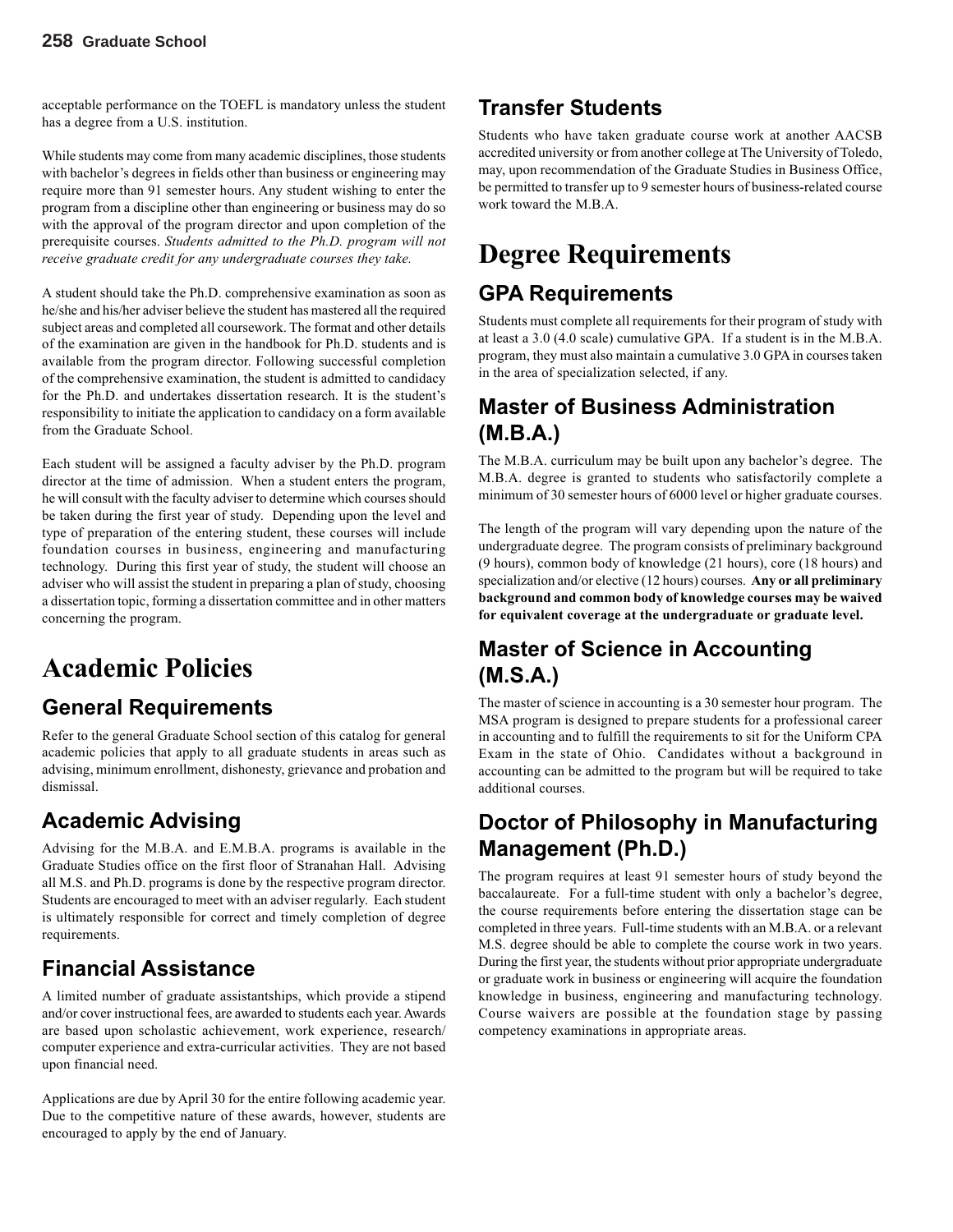# **Programs of Study**

# **Master of Business Administration (M.B.A.)**

#### **Preliminary Background (9 hours maximum)**

The M.B.A. program requires an introductory knowledge of computer and basic math skills. A grade of at least a C (2.0) in the appropriate course will be sufficient evidence of or appropriate skill level. Computer skills can be demonstrated by proficiency test, Microsoft certification, or an appropriate (as determined by the program adviser) equivalent course. Students without math skills will be required to take one or more of the following undergraduate courses:

|  |  | MATH 1260 Modern Business Math I 3   |  |
|--|--|--------------------------------------|--|
|  |  | MATH 1270 Modern Business Math II  3 |  |

#### **Basic Core (21 hours maximum)**

These courses represent the minimum background required of students prior to taking 6000 level courses in the M.B.A. program. Students admitted to the M.B.A. program can meet the requirements by taking the 5000 level courses or by proficiency examination. If a student can demonstrate that he/she has completed an equivalent course(s) at the undergraduate level prior to admission to the M.B.A. program and has earned a grade of  $C(2.0)$  or better in the course(s), the corresponding 5000 level course may be waived.

|  | OPMT 5520 Analysis of Manufacturing and Service Systems 3 |  |
|--|-----------------------------------------------------------|--|

#### **Advanced Core (18 hours)**

These courses are required of all students. They are reflective of business techniques, methodology and processes, and are designed to be crossfunctional and integrative.

| <b>BUAD 6010</b> |                                                 |  |
|------------------|-------------------------------------------------|--|
| <b>BUAD 6020</b> | Accounting and Organizational Performance       |  |
|                  |                                                 |  |
| <b>BUAD 6030</b> |                                                 |  |
| <b>BUAD 6040</b> |                                                 |  |
| <b>BUAD 6050</b> |                                                 |  |
| <b>BUAD 6060</b> | Financial Decision-Making and Risk Management 3 |  |

#### **Specialization Courses (9 hours)**

Each student may select an area of specialization. An alternative is to select the administrative specialization described below, which is designed for students who prefer to take a variety of electives in different areas. The substitution of any courses for an area of specialization requires the written approval of the department chair. No more than one independent study/research paper (3 hours) may be taken in lieu of a course to fulfill a specialization requirement.

#### **Elective Course (3 hours)**

Each student should select three hours of business electives. The selected courses must be at the 6000 level. The student may choose to take another

course in the chosen area of specialization or any other elective for which prerequisites have been fulfilled.

# **Areas of Specialization**

### **Accounting**

The specialization in accounting is designed to enable students to advance more rapidly to positions of responsibility and leadership in their chosen fields. Beginning in 2000, all candidates taking the Ohio CPA exam must have completed 150 semester hours of college course work.

Undergraduate accounting majors wishing to complete a 150 semester hour program may find it advantageous to select an accounting specialization in the M.B.A. program. Admission to the M.B.A. specializing in accounting is available to those students who demonstrate high promise of success in a graduate program. All applicants are considered on the basis of their own merits with weight given to the quality of prior academic achievement, GMAT scores and other relevant information. Consult the M.B.A. program requirements presented earlier in the catalog.

M.B.A. students without an undergraduate accounting major must successfully complete the following courses:

#### **Prerequisite Accounting Courses**

|  | BUAD 2050 Accounting for Business Decision Making3 |  |
|--|----------------------------------------------------|--|
|  |                                                    |  |
|  |                                                    |  |
|  |                                                    |  |
|  |                                                    |  |

**Note:** Students wishing to register in ACCT 3110 must meet the following prerequisites: a GPA of 2.50 or better in all introductory level college accounting courses including a grade of C (2.0) or better in both BUAD 2040 and BUAD 2050 or equivalent courses, and a higher education GPA of 2.50 or better in all prior college level courses.

### **M.B.A. Program - Accounting Specialization**

Students specializing in accounting must take ACCT 6210, Research in Accounting and Taxation, and must select three courses from the following list:

|  | ACCT 6240 Partnership and S Corporation Taxation3 |  |
|--|---------------------------------------------------|--|
|  |                                                   |  |
|  |                                                   |  |
|  |                                                   |  |
|  |                                                   |  |

### **Administration**

The administration specialization is designed for students who want a general degree. Please select any three electives within the college for which prerequisites have been fulfilled.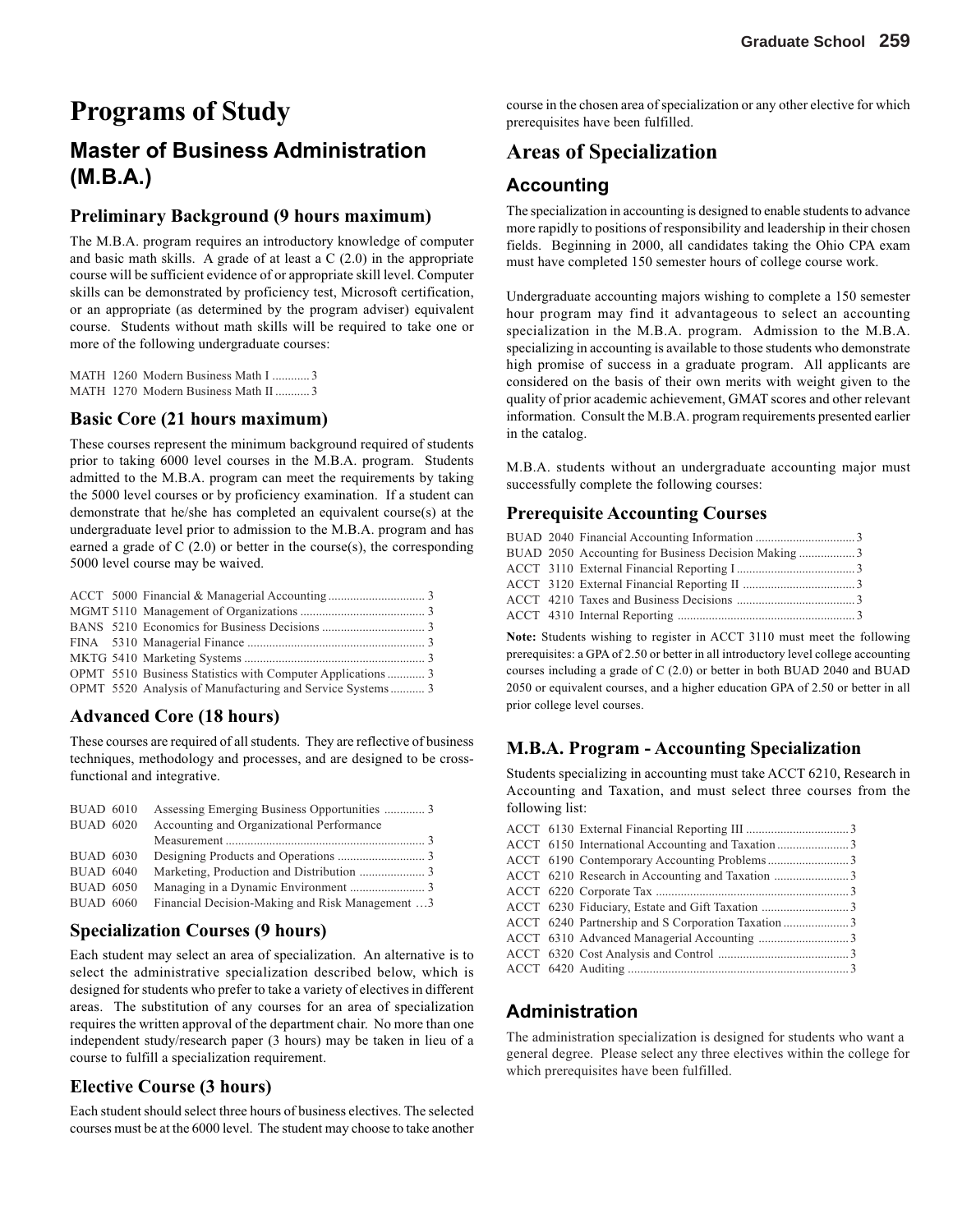#### **Finance**

The graduate finance curriculum provides students with a background in all major areas of finance including corporate finance, investments and portfolio management and financial institutions and markets. The prerequisite for all 6000 level finance courses is FINA 5310 or the equivalent undergraduate material. A student wishing to specialize in finance will take FINA 6130, Managerial Finance, plus two from the following list:

|  | FINA 6350 Seminar in Financial Institution Management 3 |  |
|--|---------------------------------------------------------|--|
|  |                                                         |  |
|  |                                                         |  |

#### **Human Resource Management**

A specialization in human resource management is designed both for students who intend to seek or continue managerial careers in human resources, as well as for those who are seeking more general leadership positions, but need to understand approaches to attracting, retaining, compensating, motivating and managing employees in contemporary organizations. This specialization requires the student to successfully complete a set of four human resource management courses approved by the departmental adviser.

#### **Information Systems**

Specialization in information systems provides the student with a managerial overview of computers and information systems. Emphasis is placed upon the role and function of the computer as a managerial tool to store, process, analyze and present information. The prerequisite for this option is previous training in a programming language. The prerequisite can be satisfied by the completion of INFS 5400 or by passing a proficiency test covering the material in this course. A specialization in this area includes INFS 6560, 6610 and one of the following: INFS 6570, 6810, 6750 or 6930.

#### **International Business**

The international business program provides training for entry in careers in corporations with a global orientation, particularly multinational corporations, export-import firms, banks, transportation and logistics, and government and international agencies involved in international trade, finance, and economic development. Students specializing in international business must choose three of the following courses: FINA 6370, IBUS 6360, IBUS 6390, IBUS 6490, MKTG 6080, MKTG 6400, and, subject to approval of the department chair, IBUS 6500, study abroad.

#### **Operations Management**

Specialization in operations management provides the student with the decision-making and problem-solving skills required for managing people and resources more effectively, whether in manufacturing firms, service industries, nonprofit organizations or government operations. A specialization in this area includes OPMT 6680, 6690 and one of the following: OPMT 6510, 6720 or 6750.

#### **Management**

A specialization in management involves a detailed understanding of the functions of general management. The specialization offers the M.B.A. student an opportunity to gain expertise and insight into general management. This program builds upon the required dimensions of the

M.B.A. program in a manner that is relevant for general management functioning in large or small firms, divisional or corporate-level positions, and profit or nonprofit organizations. This specialization requires the student to successfully complete a set of three management courses approved by the M.B.A. adviser.

#### **Marketing**

Students specializing in marketing should take any three of the following courses: MKTG 6120, 6210, 6230, 6290, 6400, 6980 or BANS 6310.

# **Executive M.B.A. Program**

The College of Business Administration offers an innovative executive M.B.A. (E.M.B.A.) program for executives of mid-sized and growing firms. The program curriculum is designed to enhance the ability of managers to manage the change and growth common in today's competitive environment. To accomplish this, participants in the program take courses built around three major integrative themes: entrepreneurship/intrapreneurship and integration of business functions, the e-business competitive challenge, and competition in a global marketplace.

The E.M.B.A. program is designed with experienced managers in mind and is tailored to fit their schedules. Through the use of a structured approach, executives are able to pursue an M.B.A. with their peers at a level and pace appropriate to their business experience. The program is completed in 15 months. Courses are taught in a convenient twoweekend-on-and-one-weekend-off format. Classes are held on Friday evenings and all day Saturday.

#### **Required Courses:**

| Cultural, Legal & Operational Issues in Doing                                                                                                                                                                                                                                                    |                                                    |
|--------------------------------------------------------------------------------------------------------------------------------------------------------------------------------------------------------------------------------------------------------------------------------------------------|----------------------------------------------------|
|                                                                                                                                                                                                                                                                                                  |                                                    |
|                                                                                                                                                                                                                                                                                                  |                                                    |
| Accounting & Financial Foundations for Executives  3                                                                                                                                                                                                                                             |                                                    |
|                                                                                                                                                                                                                                                                                                  |                                                    |
| Accounting Systems for Operational Control &                                                                                                                                                                                                                                                     |                                                    |
|                                                                                                                                                                                                                                                                                                  |                                                    |
|                                                                                                                                                                                                                                                                                                  |                                                    |
|                                                                                                                                                                                                                                                                                                  |                                                    |
|                                                                                                                                                                                                                                                                                                  |                                                    |
| Strategic Management in a Global Environment 3                                                                                                                                                                                                                                                   |                                                    |
|                                                                                                                                                                                                                                                                                                  |                                                    |
|                                                                                                                                                                                                                                                                                                  |                                                    |
|                                                                                                                                                                                                                                                                                                  |                                                    |
|                                                                                                                                                                                                                                                                                                  |                                                    |
|                                                                                                                                                                                                                                                                                                  |                                                    |
| <b>EMBA 5500</b><br><b>EMBA 6100</b><br><b>EMBA 6120</b><br><b>EMBA 6200</b><br><b>EMBA 6140</b><br><b>EMBA 6210</b><br>EMBA 6220<br><b>EMBA 6230</b><br>EMBA 6240<br><b>EMBA 6250</b><br><b>EMBA 6290</b><br>EMBA 6300<br><b>EMBA 6310</b><br><b>EMBA 6320</b><br><b>EMBA 6330</b><br>EMBA 6470 | Entrepreneurship and Personal Strategic Planning 3 |

# **J.D./M.B.A. Dual Degree**

This integrated program and curriculum leads to the awarding of two degrees. The juris doctor degree is awarded by the College of Law and the M.B.A. degree is awarded by the College of Business Administration.

### **Juris Doctor (J.D.)**

The College of Law requires the successful completion of 89 semester hours. The dual degree program would permit up to 12 semester hours of core course from the College of Business Administration to be applied toward the satisfaction of the 89 hour requirement. The 12 hours of core courses from the College of Business Administration are: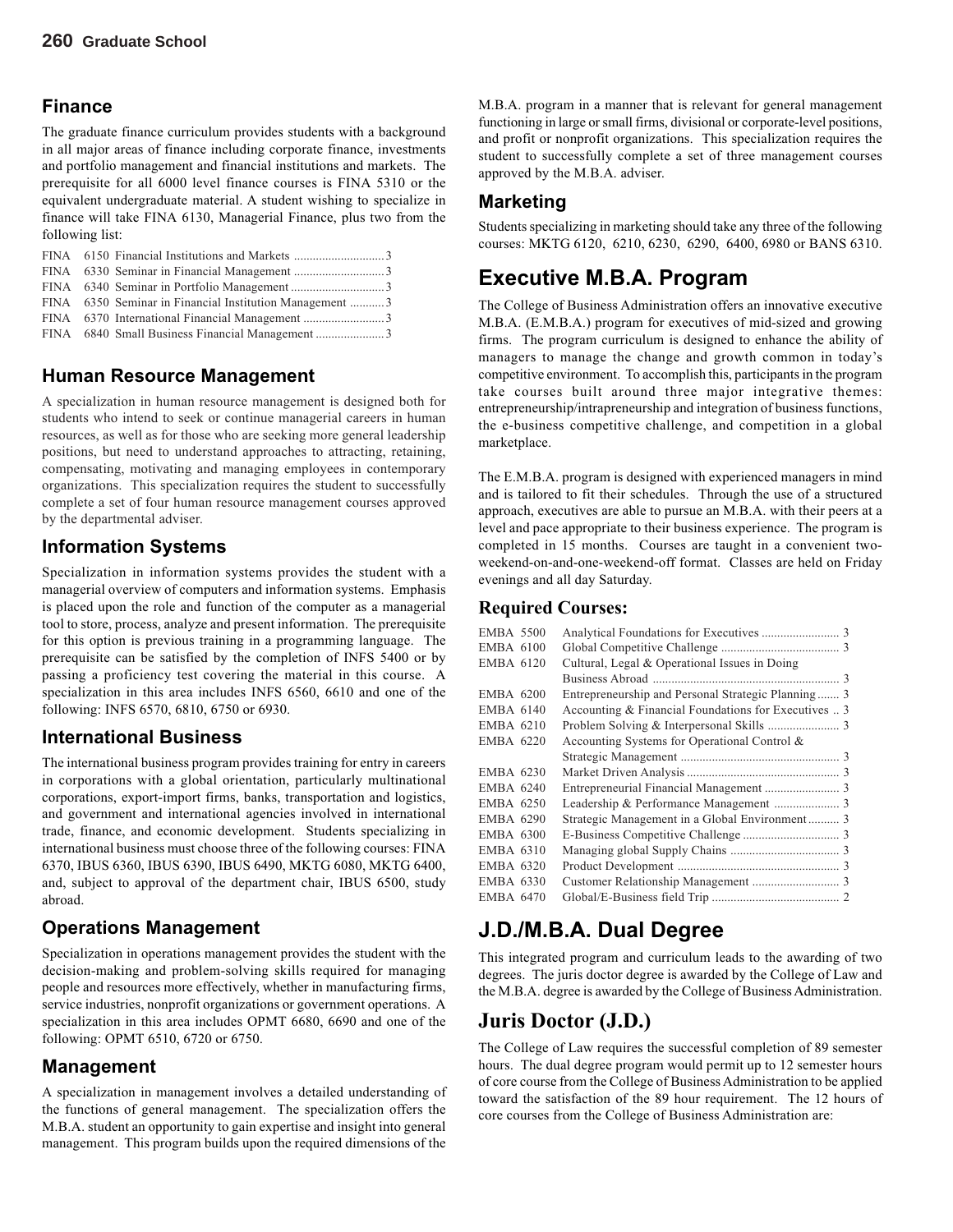| BUAD 6010 Assessing Emerging Business Opportunities 3    |  |
|----------------------------------------------------------|--|
| BUAD 6020 Accounting and Organizational Performance      |  |
|                                                          |  |
| BUAD 6030 Managing in a Dynamic Environment3             |  |
| BUAD 6060 Financial Decision-Making and Risk Analysis  3 |  |

# **M.B.A. Degree**

To fulfill requirements for the M.B.A. degree, students must complete 30 semester hours at the 6000 level or above, including all six M.B.A. core courses (18 hours). Students in the joint program may apply up to 12 hours of non-first year course work at the College of Law towards satisfaction of the M.B.A. electives. These 12 hours may come from the following courses or others approved by the program adviser:

# **Master of Science in Accounting (M.S.A.)**

### **M.S.A. Curriculum**

#### **Basic Core**

Based on the candidate's prior course work, any or all of the basic core may be waived (each course is 3 semester hours):

| <b>MATH 1260</b> | Modern Business Math I                         |
|------------------|------------------------------------------------|
| <b>MATH 1270</b> | Modern Business Math II                        |
| <b>BUAD 1020</b> | Microcomputer Applications in Business         |
| <b>BUAD 2040</b> | Financial Accounting Information               |
| <b>BUAD 2050</b> | Accounting for Business Decision Making        |
| <b>ACCT 3110</b> | External Financial Reporting I                 |
| ACCT 3120        | External Financial Reporting II                |
| ACCT 4210        | Taxes and Business Decisions                   |
| <b>ACCT 4310</b> | Internal Reporting                             |
| <b>BANS 5210</b> | Economics for Business Decisions               |
| FINA 5310        | Managerial Finance                             |
| $ODMTE$ $5510$   | Ducinese Statistics with Committee Anglication |

OPMT 5510 Business Statistics with Computer Applications

Students should take 10 courses/30 semester hours allocated as follows: 3 core courses, 4 courses from the electives listing and 3 courses from the diversification electives menu.

#### **Core Courses (required of all students):**

Electives **(Select 4 courses):**

|  | ACCT 6150 nternational Accounting and Taxation 3   |  |
|--|----------------------------------------------------|--|
|  |                                                    |  |
|  |                                                    |  |
|  | ACCT 6240 Partnership and S Corporation Taxation 3 |  |
|  |                                                    |  |
|  |                                                    |  |

#### **Diversification Electives (Select 3 courses):**

| <b>BUAD 6010</b> |      | Assessing Emerging Business Opportunities 3 |  |
|------------------|------|---------------------------------------------|--|
| <b>BUAD 6030</b> |      |                                             |  |
| <b>BUAD 6040</b> |      | Marketing, Production and Distribution 3    |  |
| <b>BUAD 6050</b> |      | Managing in a Dynamic Environment 3         |  |
| INFS.            | 6460 |                                             |  |
| INFS.            | 6470 |                                             |  |
| <b>INFS</b>      | 6560 |                                             |  |
| <b>INFS</b>      | 6610 |                                             |  |
| <b>INFS</b>      | 6810 |                                             |  |
| <b>INFS</b>      | 6930 |                                             |  |
|                  |      |                                             |  |

# **Doctor of Philosophy in Manufacturing Management (Ph.D.)**

The purpose of the Ph.D. program is to train scholars to meet traditional standards of excellence in, and contribute to, the manufacturing management field through research, teaching and publication in academic and professional journals. The program is designed for individuals who seek to contribute to the advancement and dissemination of knowledge in manufacturing management through an integrative approach with sound foundations in business, engineering and research methodology. Graduates are expected to pursue careers in academia, consulting, research or manufacturing organizations.

The basic philosophy underlying the doctoral program is that researchers in manufacturing management require a careful and creative mix of functional management specialties, economics, engineering, manufacturing and information technologies, and analytical tools such as statistics, optimization and research methodology. Therefore, the program is designed to provide the students with abilities and skills to integrate and synthesize manufacturing, engineering and business functions (e.g., finance, organizational behavior, strategy, marketing, managerial accounting and information systems).

#### **Prerequisites**

- 1 year (2 semesters) of calculus
- Statistics (through regression & analysis of variance)
- Background in physics or chemistry
- One semester/quarter of computer systems with applications

**Note:** Prerequisites must be complete before starting the Ph.D. program.

#### **Foundation Courses**

| Business:    | ACCT 5000, ORGD 7110, FINA 7310,           |
|--------------|--------------------------------------------|
|              | BANS 7210, MKTG 7410, OPMT 7520            |
| Engineering: | MIME 5060, MIME 5160, MIME 5750, MIME 5980 |

### **Ph.D. Program**

#### **Research Tools and Methods:**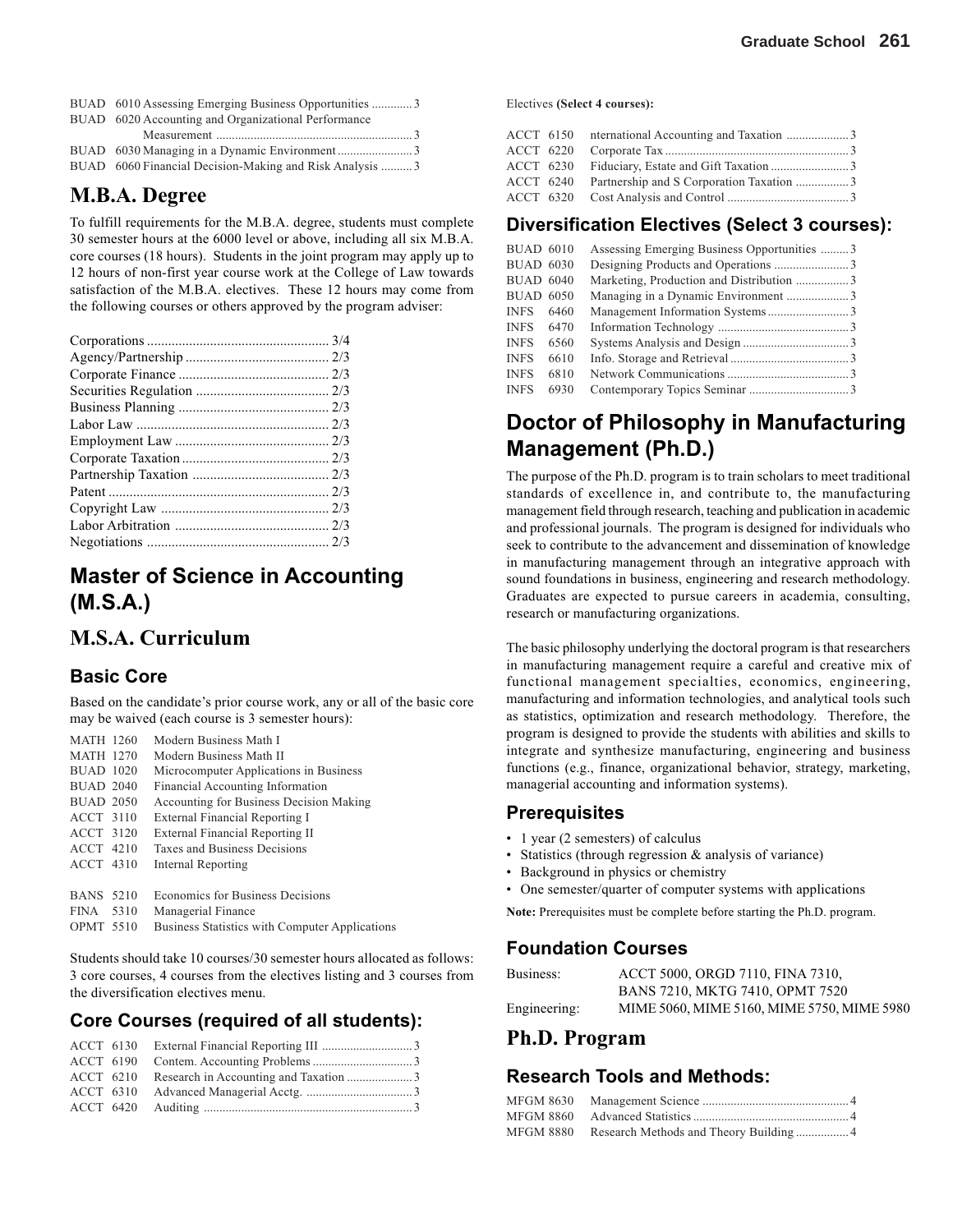#### **Manufacturing Core Competencies:**

| OPMT 8270 |                                               |  |
|-----------|-----------------------------------------------|--|
|           |                                               |  |
|           | OPMT 8690 Manufacturing Resource Management 3 |  |

#### **Integrative Seminars:**

| <b>INFS</b>      | 8480 | Information Systems Issues in Manufacturing 4     |
|------------------|------|---------------------------------------------------|
| <b>MFGM 8830</b> |      | Organizational Theory & Behavior for Implementing |
|                  |      |                                                   |
| <b>MFGM 8840</b> |      |                                                   |
| <b>MFGM 8890</b> |      |                                                   |

#### **Field Research: (8 hours)**

#### **Dissertation:**

MFGM 8990 (16 hours)

### **Proficiency Examinations**

Within the first year, students may take standardized examinations to demonstrate proficiency in foundation courses for which they have gained knowledge through experience or by studying on their own, and thereby obviate the necessity for taking these courses.

## **Dissertation Research**

The dissertation must be based on work initiated and undertaken specifically for that purpose. It must reflect a high level of scholarship, must constitute a substantial piece of work, and must indicate and document its claim to be a significant contribution to knowledge in its subject area.

Details regarding the dissertation research, starting with dissertation proposal and ending with the final defense, are available in the handbook for Ph.D. students available from the program director.

# **College of Education**

# **Graduate Programs**

The College of Education offers programs leading to the degrees of master of education, doctor of education and doctor of philosophy. The College of Education collaborates with the College of Arts and Sciences to offer the master of arts and education and the master of science and education degrees. Sixth-year education specialist degree programs are available in educational administration and supervision as well as curriculum and instruction.

# **Admission to Graduate Programs**

Admission requirements for Graduate School are described in a prior section of the Graduate School section of this catalog. Admission to graduate study in the College of Education is open to graduates of accredited colleges and universities who meet the minimum admission requirements of the Graduate School as well as the specific admission requirements of the college, department and program. Please refer to the degree program descriptions for specific information.

**Note:** Previously admitted students wishing to transfer to a different program must apply for admission to the new program. Admission to one program does not guarantee admission to another.

# **Administration of Programs**

All graduate programs in the College of Education are administered jointly by the college and the Graduate School. Students may contact the specific department, the college or the Graduate School for further information on programs or admission requirements. The college's associate dean coordinates the graduate policies within the college.

# **Master's Degree Programs**

The college offers the master of education degree. The degrees of master of arts and education and master of science and education are offered in collaboration with the College of Arts and Sciences. Specific areas of study for these degree programs are indicated below:

### **Master of Education**

Art Education Career and Technical Education Curriculum and Instruction Educational Administration and Supervision Educational Psychology Educational Research and Measurement Educational Technology Educational Theory and Social Foundations Elementary and Early Childhood Education Health Education Higher Education Music Education (Master of Music Education) Physical Education Secondary Education Special Education

### **Master of Arts and Education**

Education & Anthropology Education & English Education & English as a Second Language Education & French Education & German Education & History Education & Mathematics Education & Sociology Education & Spanish

### **Master of Science and Education**

Education & Biology Education & Geology Education & Mathematics Education & Physics

### **Admission to Master's Degree Programs**

In addition to the Graduate School's requirements, the College of Education requires the following:

- 1. A bachelor's degree from an accredited institution.
- 2. An overall grade point average (GPA) of at least 2.7 on a 4.0 scale in all undergraduate work. Students who fail to meet this requirement may be considered for **provisional admission**, provided that they demonstrate excellent promise for graduate study.
- 3. Three recommendations concerning the prospective graduate student, which, depending upon the student's status at the time, may come from such sources as the undergraduate major adviser,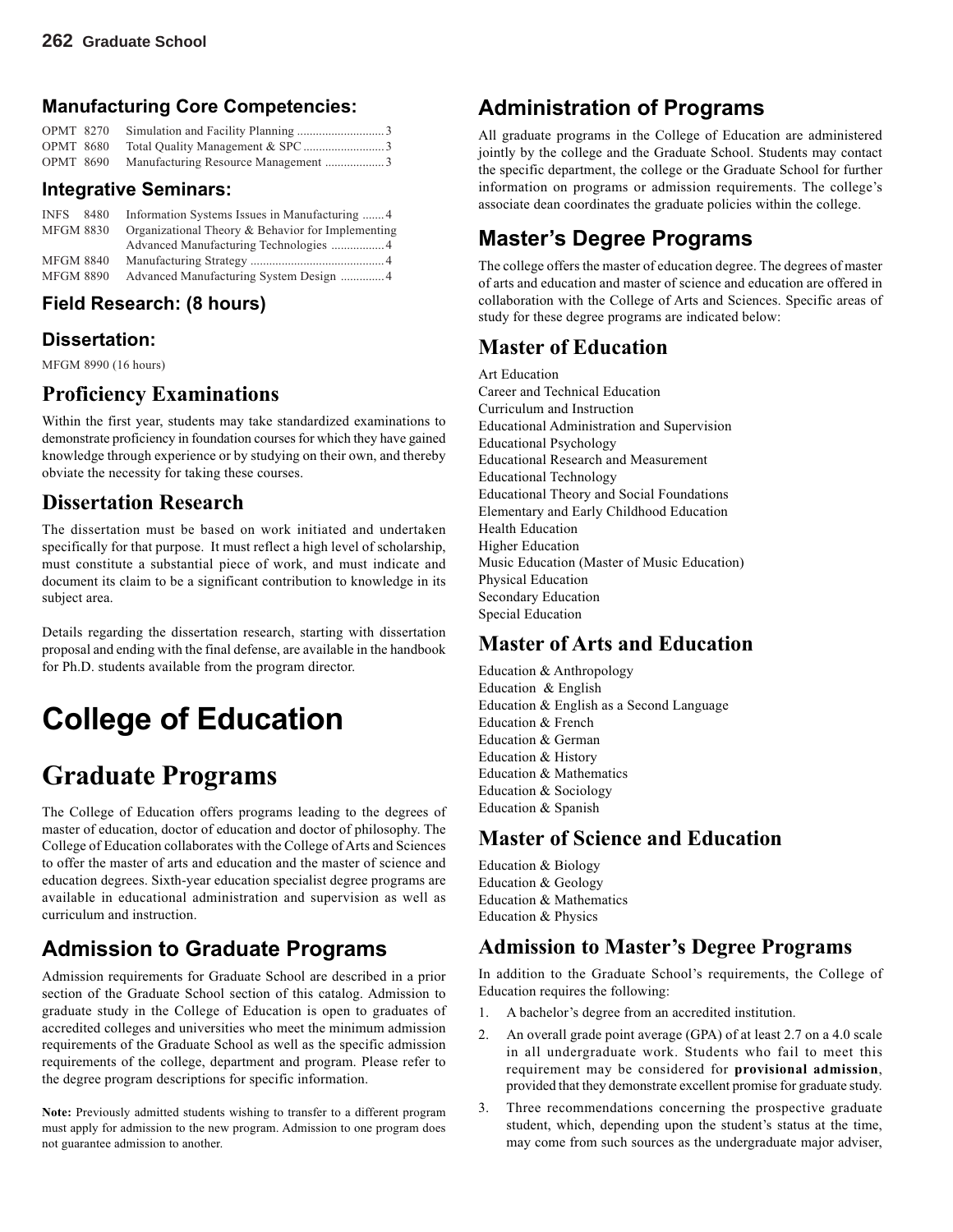current employer, school principal or others who are knowledgeable about the applicant's ability for graduate work in the student's desired program.

- 4. Any additional published criteria established by a program.
- 5. Some programs have selective admissions and may admit a limited number of students each year. Thus, meeting all formal criteria does not guarantee admission.

#### **Admission Classifications**

- **1. Regular**—Meets all of the admission requirements.
- **2. Provisional**—Fails to meet all admission requirements, but has demonstrated to the program excellent promise for graduate study. The candidate is required to immediately complete the GRE (quantitative and verbal portions) and earn a minimum combined score of 800. If the student fails to achieve these GRE results, a 3.5 GPA in the College Core courses is required for **regular admission**. The student must achieve regular admission status based on the above criteria by the completion of 15 hours of coursework to continue in the program.

# **General Requirements for Master's Programs**

- 1. Each master's program requires a minimum of 36 semester hours of approved graduate coursework with a minimum GPA of 3.0 on a 4.0 scale for all graduate coursework. Programs also leading to licensure or endorsement may require additional semester hours to fulfill credential as well as degree requirements.
- 2. All coursework for master's programs must be taken within a **sixyear period** immediately preceding the date the degree is awarded.
- 3. All master's programs require the completion of a thesis, project, seminar or field experience (practicum). Refer to specific program descriptions for additional information.
- 4. No more than six semester hours of credit from workshops (5950), problems or special topics courses (5980 or 6980) and independent studies (5990 or 6990) may be included in the degree program. A maximum of ten semester hours of transfer course work may be applied to a master's program.
- 5. College core requirements (12 hours). All students completing master's degrees must fulfill the college's core requirements by completing one course from each of the following four areas within the first 21 semester hours of coursework:

#### **a. Psychological foundations core courses are as follows:**

|  | EDP 5110 |                                        |  |
|--|----------|----------------------------------------|--|
|  | EDP 5120 | Alternative Approaches to Discipline 3 |  |
|  | EDP 5210 |                                        |  |
|  | EDP 5220 | Adolescent Behavior and Development 3  |  |
|  | EDP 5230 |                                        |  |
|  | EDP 5310 | Issues and Innovations in Learning and |  |
|  |          |                                        |  |
|  | EDP 5320 |                                        |  |
|  | EDP 5330 |                                        |  |
|  |          |                                        |  |

#### **b. Research foundations core courses are as follows:**

#### **c. Social foundations core courses are as follows:**

| TSOC 5110 Modern Educational Controversies3             |  |
|---------------------------------------------------------|--|
| TSOC 5200 Sociological Foundations of Education 3       |  |
| TSOC 5210 Multicultural Non-Sexist Education 3          |  |
| TSOC 5230 Intergroup and Intercultural Education 3      |  |
|                                                         |  |
| TSOC 5400 History of Schooling & Teaching in the U.S. 3 |  |

#### **d. Curriculum core course requirement .....................** 3

A specific set of courses that satisfy the curriculum requirement is approved for each degree program. Students should check with their faculty adviser for additional information.

#### **Faculty Adviser**

An adviser from the program will be assigned by the department upon admission to the program. It is the student's responsibility to work with the adviser on the development of the master's plan of study, evaluation of the program and other aspects pertinent to graduate study.

#### **Plan of Study**

For each program, a student must develop a plan of study that will specify the curriculum that must be completed to fulfill degree requirements. The master's degree requires a minimum of 36 semester hours. The plan of study must be approved first by the faculty adviser and then filed through the college associate dean by the completion of 15 hours of graduate coursework. Upon final approval by the college and the Graduate School, a copy of the plan of study will be returned to the student.

#### **Teacher Licensure**

Master's degree programs also meeting requirements for initial teacher licensure must follow the same policies and guidelines for field/clinical experience, student teaching/internship and licensure examinations as do undergraduate programs. Students should consult policies and guidelines published in the undergraduate College of Education section of the catalog for more information.

#### **Thesis or Master's Project Deadline**

Students completing a thesis or project must meet the published deadline for submission to the Graduate School. In addition, the thesis or project must be submitted to the college associate dean at least two weeks prior to the published Graduate School deadline.

### **Program Requirements**

#### **Master of Education in Educational Administration and Supervision**

| Courses must be approved by the faculty adviser. |  |
|--------------------------------------------------|--|
|                                                  |  |
| EDAS 6920 or EDAS 6960                           |  |

Programs leading to the M.Ed. degree in educational administration and supervision may also meet some of the requirements for the principal and/or administrative specialist license in Ohio. Please see the appropriate description in the Endorsement and Licensure section.

#### **Master of Education in Art Education**

A. College core .............................................................................. 12 Curriculum core must be AED 5500 or AED 5320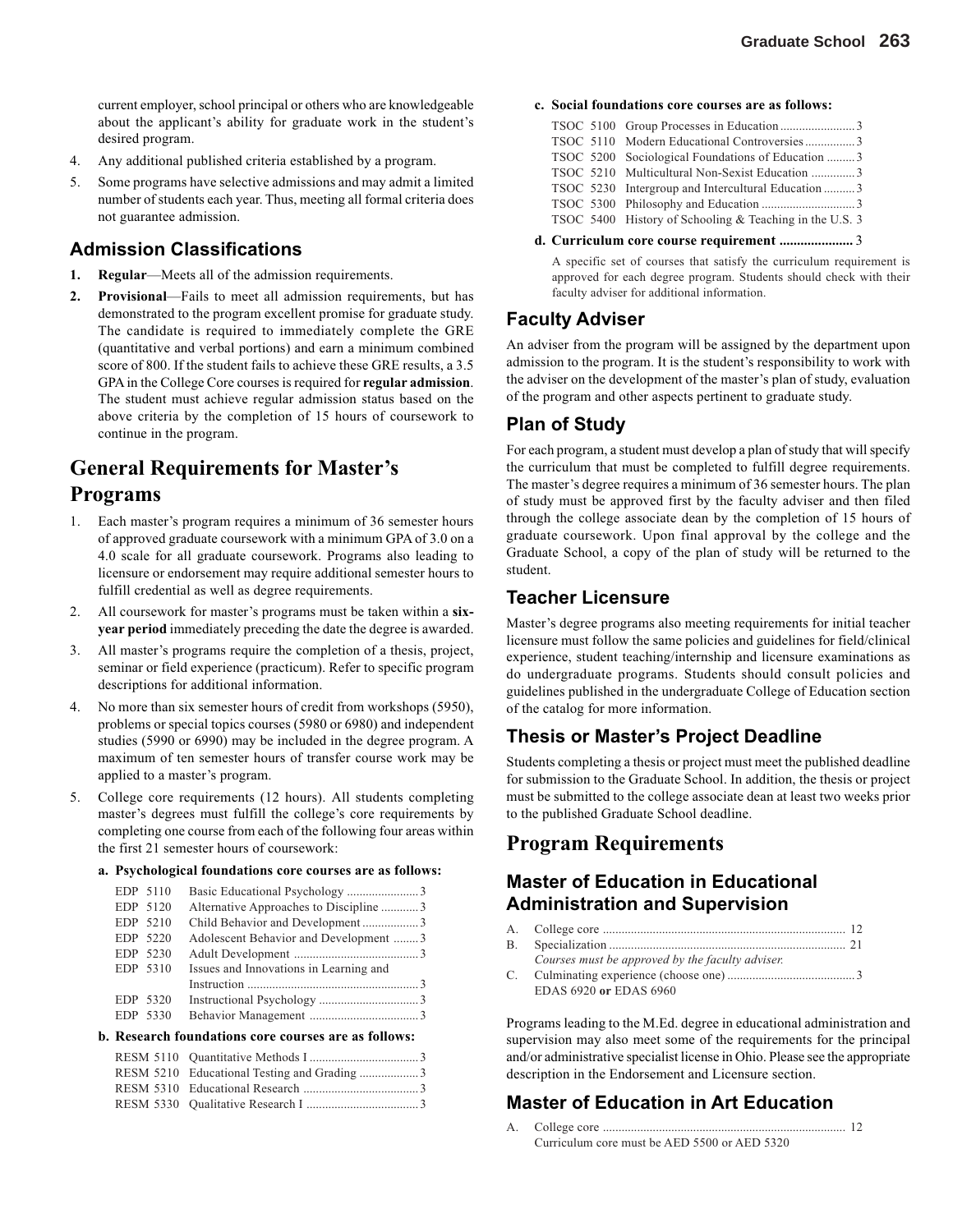- B. Specialization ............................................................................ 21 AED 5000, 5320 or 5500, Electives. *Courses must be approved by the faculty adviser.*
- C. Culminating experience (choose one) ....................................... 3 AED 5000 **or** AED 6920 **or** AED 6960 **or** AED 6940

Requirements for initial teacher licensure may be met as part of the M.Ed. degree. Please see the appropriate description in the Endorsement and Licensure section.

#### **Master of Education in Career and Technical Education**

- A. College core .............................................................................. 12
- B. Specialization ............................................................................ 21 *Courses must be approved by the faculty adviser.*
- C. Project, thesis or practicum (choose one) ...................................3 CTE 6920 **or** CTE 6960

Requirements for initial teacher licensure may be met as part of the M.Ed. degree. Please see the appropriate description in the Endorsement and Licensure section.

#### **Master of Education in Curriculum and Instruction**

| Courses must be approved by the faculty adviser. |  |
|--------------------------------------------------|--|
|                                                  |  |

CI 6920 **or** CI 6960

Requirements for initial teacher licensure may be met as part of the M.Ed. degree. Please see the appropriate description in the Endorsement and Licensure section.

### **Master of Education in Educational Psychology**

|    | Areas of focus may include learning/cognition or human development |  |
|----|--------------------------------------------------------------------|--|
|    | Courses must be approved by the faculty adviser.                   |  |
| C. |                                                                    |  |
|    | EDP 6980 or EDP 6960                                               |  |

#### **Master of Education in Educational Research and Measurement**

|             | Areas of focus may include statistics, measurement or evaluation |
|-------------|------------------------------------------------------------------|
|             | Courses must be approved by the faculty adviser.                 |
| $C_{\cdot}$ |                                                                  |
|             | RESM 6980 or RESM 6960                                           |

### **Master of Education in Educational Technology**

- A. College core .............................................................................. 12 B. Specialization ....................................................................... 21-22 Areas of focus may include instructional technology, educational computing or instructional design.*Courses must be approved by the faculty adviser.*
- C. Culminating experience (choose one) ..................................... 2-3 CI 6900 **or** CI 6920 **or** CI 6960

Requirements for initial teacher licensure may be met as part of the M.Ed. degree. Please see the appropriate description in the Endorsement and Licensure section.

#### **Master of Education in Educational Theory and Social Foundations**

- A. College core .............................................................................. 12
- B. Specialization ............................................................................ 21 Areas of focus may include historical foundations, philosophical foundations, multicultural or urban education.*Courses must be approved by the faculty adviser.* C. Project or thesis (choose one)...................................................... 3
- TSOC 6980 **or** TSOC 6960

### **Master of Education in Elementary and Early Childhood Education**

- A. College core .............................................................................. 12
- B. Specialization ....................................................................... 18-19 *Courses must be approved by the faculty adviser. Areas of focus may include curriculum, literacy, play or assessment.*
- C. Theory and research requirement (choose one) ..........................3 CI 6490 **or** CI 6590 **or** CI 6690 **or—**CI 6790
- D. Seminar, project or thesis (choose one) .................................. 2-3 CI 6900 **or** CI 6920 **or** CI 6960

Requirements for initial teacher licensure may be met as part of the M.Ed. degree. Please see the appropriate description in the Endorsement and Licensure section.

### **Master of Education in Health Education**

| R | Specialization Specialization Specialization Specialization |  |
|---|-------------------------------------------------------------|--|

- HEAL 6500, 6600 and electives. *Courses must be approved by the faculty adviser.*
- C. Project or thesis (choose one)...................................................... 3 HEAL 6920 **or** HEAL 6960

Requirements for initial teacher licensure may be met as part of the M.Ed. degree. Please see the appropriate description in the Endorsement and Licensure section.

### **Master of Education in Higher Education**

| A.           |                                                                   |
|--------------|-------------------------------------------------------------------|
| В.           |                                                                   |
|              | Areas of focus may include college student personnel, community   |
|              | college administration or general administration. Courses must be |
|              | approved by the faculty adviser.                                  |
| $\mathbf{C}$ |                                                                   |
|              | <b>HED 6940</b>                                                   |
|              |                                                                   |
|              | HED 6920 or HED 6960                                              |

### **Master of Education in Physical Education**

| Areas of focus may include adapted physical education or teacher |  |
|------------------------------------------------------------------|--|

- development. *Courses must be approved by the faculty adviser.* C. Project or thesis (choose one)...................................................... 3
- PED 6920 **or** PED 6960

Requirements for initial teacher licensure may be met as part of the M.Ed. degree. Please see the appropriate description in the Endorsement and Licensure section.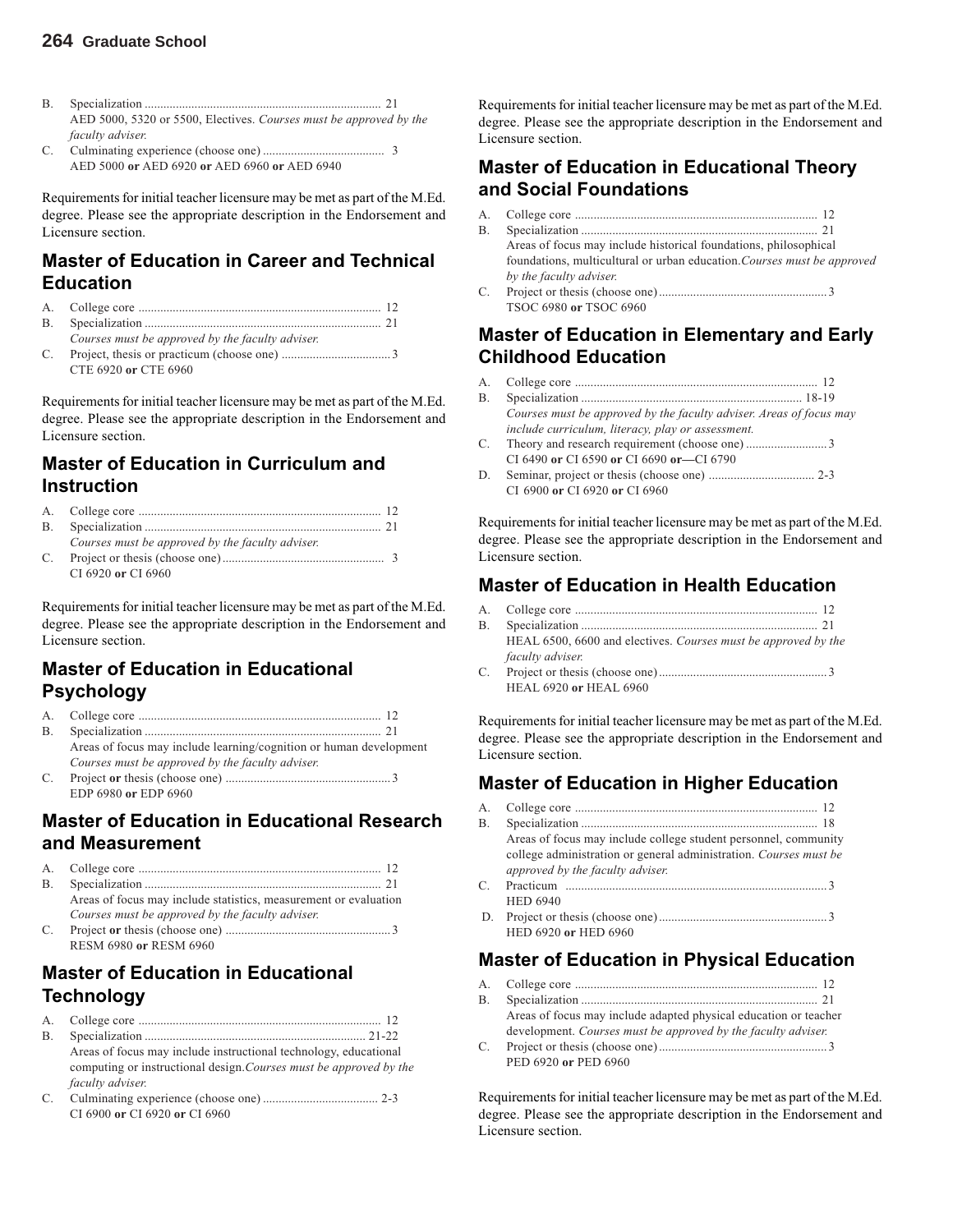#### **Master of Education in Secondary Education**

| Courses must be approved by the faculty adviser. |  |
|--------------------------------------------------|--|
|                                                  |  |
| CI 6920 or CI 6960                               |  |

Requirements for initial teacher licensure may be met as part of the M.Ed. degree. Please see the appropriate description in the Endorsement and Licensure section.

#### **Master of Education in Special Education**

- A. College core .............................................................................. 12
- Research foundations core must be RESM 5310 B. Specialization ............................................................................ 18 Areas of focus may include, but are not limited to, adult services, autism, developmental disabilities, early childhood education for the handicapped, inclusion, multihandicapped, severe behavior handicapped, specific learning disabilities, transition and vision impaired. Students interested in the severe behavioral spectrum (S.B.S.) should contact the College of Health and Human Services. *Courses must be approved by the faculty adviser.*

C. Culminating experience (choose one) .........................................6

SPED 6930:001 and one of the following: SPED 6930:002 **or** SPED 6920 **or** SPED 6960

Requirements for initial teacher licensure may be met as part of the M.Ed. degree. Please see the appropriate description in the Endorsement and Licensure section.

#### **Master of Music Education**

| Curriculum core must be MED 5360                           |  |
|------------------------------------------------------------|--|
|                                                            |  |
| MUS 5900, 5350, Music Ensembles (2 hours), Music Electives |  |
| Courses must be approved by the faculty adviser.           |  |
|                                                            |  |
|                                                            |  |

Students will be required to pass comprehensive written and oral examinations, normally given during the last semester of work.

Requirements for initial teacher licensure may be met as part of the M.Ed. degree. Please see the appropriate description in the Endorsement and Licensure section.

### **Master of Arts and Education**

This degree program is offered by the College of Education in collaboration with the College of Arts and Sciences. As a general rule, students will have an adviser in Education and in Arts & Sciences who will jointly plan and direct the program.

A. College of Education core ........................................................ 12 B. Specialization ............................................................................ 21 Select a minimum of 15 semester hours in anthropology, English, French, German, history, mathematics, sociology, Spanish or English as a second language. *Courses must be approved by the faculty adviser.* C. Project, thesis **or** seminar ............................................................ 3

See M.Ed. above for initial teaching licensure. Master of arts and education ordinarily requires licensure as a prerequisite.

#### **Master of Science and Education**

This degree program is offered by the College of Education in collaboration with the College of Arts and Sciences. As a general rule,

students will have an adviser in Education and in Arts and Sciences who will jointly plan and direct the program.

- A. College of Education core ........................................................ 12
- B. Specialization ............................................................................ 21 Select a minimum of 15 semester hours in biology, geology, mathematics or physics. *Courses must be approved by the faculty adviser.*
- C. Project **or** thesis ........................................................................... 3

See M.Ed. above for initial teaching licensure. master of science and education ordinarily requires licensure as a prerequisite.

#### **Alternative Master's Program (LAMP)**

The alternative master's is a program for individuals who are looking for a career change and are interested in teaching. The program provides a sequence of courses that lead to teacher licensure from the State of Ohio and a master's degree. The program leads to licensure to teach in middle childhood (grades 4-9) or adolescent and young adult (grades 7- 12). Licensure may be obtained in the following areas: language arts, mathematics, science and/or social studies, foreign language, music education and visual arts education. The program is designed to provide the student with many opportunities to spend time in schools and nonschool settings and to put these experiences into perspective through on-campus reflective seminars. Interested individuals should contact the college director of advising.

### **Education Specialist Degree Programs**

The education specialist (Ed.S.) degree program is an advanced graduate program that provides students an area of educational specialization with emphasis on practice. Ed.S. programs are offered in educational administration and supervision as well as curriculum and instruction.

#### **Education Specialist Program Areas**

**Administration and Supervision:** The Ed.S. in educational administration and supervision provides patterns of study that enable advanced graduate students to fulfill individual career goals, be they licensure for advanced administrative positions in public and private schools (district administrator, vocational director, administrative specialist and/or building administrator) or in the area of organizational leadership.

**Curriculum and Instruction:** The Ed.S. in curriculum and instruction is designed to meet the needs of individuals involved with the curriculum, teaching and supervision aspects of discipline-centered areas of study. The degree provides patterns of study for teachers and supervisors who want an education beyond the master's degree as a specialist but who are not interested in a doctoral degree. Specific areas represented are educational technology, elementary and early childhood education, secondary education, special education and career and technical education. For the program and requirements of a specific area, contact a faculty adviser.

### **Admission to Ed.S. Programs**

General admission requirements for the Ed.S. programs include:

- 1. A bachelor's degree from an accredited institution.
- 2. Completion of a master's degree from an accredited institution with a minimum GPA of 3.0 (4.0 scale).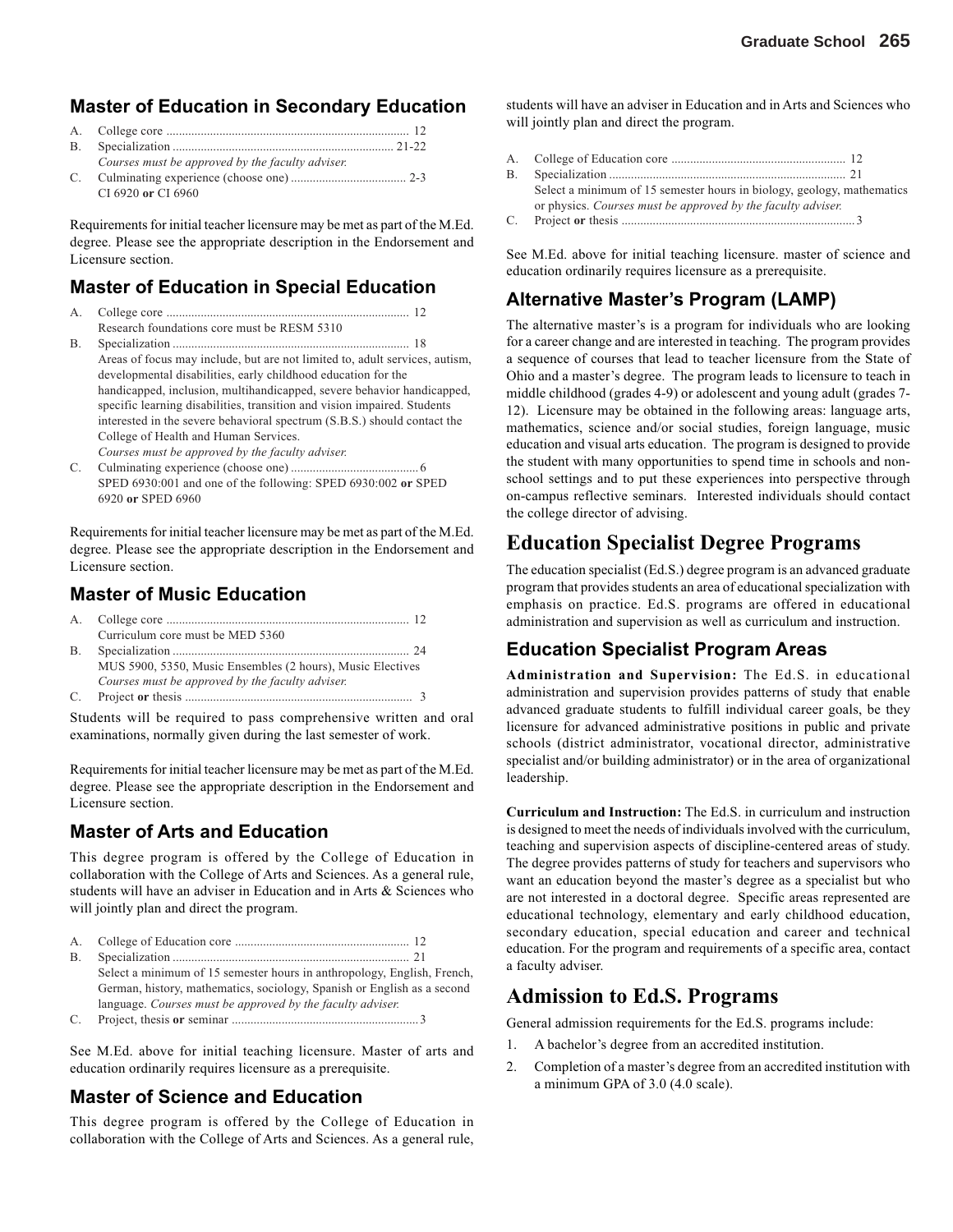# **General Requirements for the Ed.S. Program**

- 1. The completion of a minimum of 32 semester hours of approved graduate coursework beyond the master's level with a minimum GPA of 3.0 on a 4.0 scale.
- 2. All coursework for the Ed.S. must be taken within a **six-year period** preceding the date the degree is awarded.
- 3. Most programs require the completion of a culminating experience, which may include field experiences, internships, projects, etc.
- 4. No more than six semester hours of credit from workshops (5950/ 7950), problems or special topics courses (5980/7980 or 6980/8980) and independent studies (5990/7990 or 6990/8990) may be applied to a specialist's program.
- 5. Each student is required to develop a plan of study with his/her adviser that specifies the coursework that must be completed to fulfill degree requirements. This plan must be filed prior to the completion of 15 semester hours and must be approved by the adviser, the college associate dean and the Graduate School. Forms are available from the college office.

# **Doctoral Degree Programs**

Doctoral students majoring in education may earn either a doctor of philosophy (Ph.D.) degree or a doctor of education (Ed.D.) degree, depending on the program. Requirements for the two degrees are similar; differences are noted in this section. The Ph.D. is conceived as a researchoriented degree, whereas the Ed.D. is more oriented to the practitioner. Doctoral programs are long and complex. Students are encouraged to discuss a prospective program with appropriate faculty prior to submitting an application. Students should refer to the*Doctoral Program Handbook,* which provides additional information.

# **Doctoral Majors**

Doctoral degree programs (Ph.D. and/or Ed.D.) are offered in the following areas of specialization:

Educational Administration and Supervision (Ed.D.)

Curriculum and Instruction (Ph.D. or Ed.D.)

Concentrations: Educational Technology Elementary and Early Childhood Education Curriculum and Instruction Secondary Education

Special Education

Foundations of Education (Ph.D. or Ed.D.)

Concentrations:

Educational Psychology

Areas of focus may include learning/cognition or human development Educational Sociology Foundations of Education History of Education Philosophy of Education

Research and Measurement

Areas of focus may include statistics, measurement or evaluation

Health and Physical Education (Ph.D. or Ed.D.) Concentration:

Physical Education

Higher Education (Ph.D.)

# **Doctoral Minors**

The major fields listed for doctoral specialization are also available as minor areas of study for other doctoral programs. Additional areas of study for the minor are available within the college as well as areas from the colleges of Arts and Sciences, Business Administration and Health and Human Services. Students should discuss these alternatives with their advisers.

# **Admission to the Doctoral Program**

Individuals applying for admission to doctoral study in the College of Education must meet the admission requirements of the Graduate School, the College of Education and the program in which the individual wishes to pursue a major field of study. These requirements are as follows:

- 1. Completion of a bachelor's degree from an accredited institution with a minimum GPA of 2.7 on a 4.0 scale.
- 2. Completion of a master's degree from an accredited institution with a minimum GPA of 3.0 on a 4.0 scale. (In special cases an applicant who does not have a master's degree may be considered.)
- 3. Applicants are required to submit current GRE scores taken within the past 6 years. Generally, a GRE score at the 50th percentile or higher will enhance an applicant's chance for admission (e.g., a minimum of 480 Verbal plus a minimum of 560 Quantitative for a total of 1040).
- 4. Evidence in prerequisite academic work that the applicant will be able to effectively pursue a doctoral degree in the program in which the applicant wishes to specialize.
- 5. An autobiographical statement, including statements on previous study, educational experience, professional accomplishments, immediate and future professional goals, a proposed time schedule and other pertinent information that the applicant believes will aid the program in making the recommendation for admission.
- 6. Evidence of a minimum of two years of successful teaching experience for an applicant who expects to continue working in teacher education. An applicant without teaching experience may be admitted to doctoral study in the absence of such experience upon the approval of the program in which applicant wishes to concentrate.
- 7. Evidence of research and writing ability, if required by the program. Such evidence can include a master's thesis, a written research report, reprints of one or more publications, a paper presented to a professional society or similar evidence of the applicant's competence in this respect.
- 8. Some programs may require a formal interview by an admissions committee and/or administration of an examination.

# **General Requirements for the Doctoral Program**

- 1. Doctoral programs require the completion of a minimum of 76 semester hours beyond the master's degree or, in special cases, a minimum of 112 semester hours beyond the bachelor's degree.
- 2. Students must demonstrate competence in educational foundations (6-12 semester hours). Various options exist for the Ph.D. and Ed.D. programs. Refer to the *Doctoral Program Handbook* for specific information.
- 3. Students must demonstrate competence in research methodology (6-9 semester hours). Differences exist between the Ph.D. and Ed.D.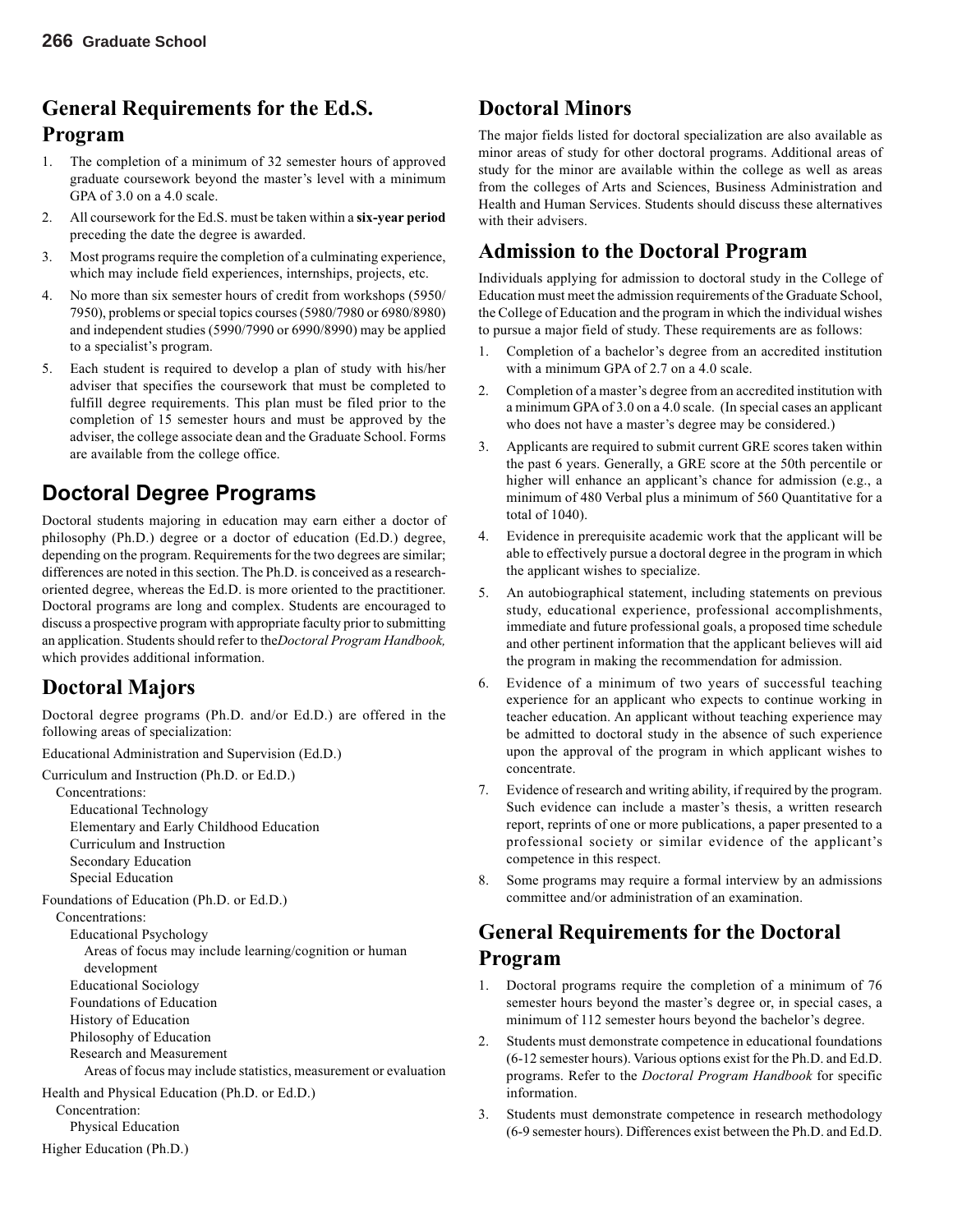programs. Refer to the *Doctoral Program Handbook* for additional information.

- 4. A doctoral program must have either:
	- a. One major (minimum of 36 hours) and one minor (minimum of 15 hours)
	- b. One major (minimum of 24 hours) and two minors (minimum of 15 hours each)
- 5. All requirements for the degree program must be completed within a **seven-year period immediately** preceding the date the degree is awarded.
- 6. Dissertation hours (minimum of 10 and maximum of 32).

#### **Advising/Committees**

Upon admission to a program the student is assigned a temporary adviser. This adviser guides the student through the formation of a doctoral program committee.

The doctoral program committee shall be formed before the student completes 18 hours of credit. The doctoral program committee has a minimum of three members who are selected from the membership of the graduate faculty of the University. Specific composition of the committee is outlined in the *Doctoral Program Handbook.*

The doctoral program committee is responsible for assisting the student in the development of a plan of study and assuring competence by overseeing the qualifying examination (if required), doctoral major exam, doctoral minor exam(s) and doctoral orals. After passing doctoral orals, the student must form a *Dissertation Committee* to guide the development of the dissertation. Guidelines for this committee are outlined in the *Doctoral Program Handbook.*

#### **Plan of Study**

The doctoral program specification sheet, a form listing all courses to be included in the student's program, is available in the College of Education office or the Graduate School office. Requirements for foundations, research methodology, major, minor(s) and dissertation credit are included on the form. The plan must be approved by the doctoral program committee, the associate dean of the college and the dean of the Graduate School. The plan must be filed before 18 semester hours of the doctoral program are completed.

#### **Residence Requirements**

A student who is seeking the Ph.D. degree **must complete two consecutive full-time semesters in residence.** A student who is seeking the Ed.D. may meet the above requirement or may complete two consecutive full-time summer semesters.

The residence requirement implies a period of full-time concentration in academic study. A program of nine semester hours is recognized as the minimum for full-time residence in any semester or in a complete 12-week summer semester (Terms I and II). The student must meet the residence requirement under a plan that is submitted in writing to the doctoral program committee for prior approval.

#### **Examinations**

Five or six examinations, depending on the program, must be passed successfully by students who complete a doctoral program. Consult the *Doctoral Program Handbook* for additional information. The examination sequence for doctoral candidates is as follows:

- 1. Departmental qualifying examination. (Preliminary examination in doctoral area that is dependent on the specific doctoral program. Students should consult their adviser.) For those programs that require a qualifying examination, students must take the examination between the point that a student has earned a minimum of 15 semester hours of approved credit and a maximum of 27 semester hours of approved credit. Failure to pass the examination will result in dismissal from the program.
- 2. Written major examination
- 3. Written minor examination(s).

The sequence of the major and minor examinations may be reversed

- 4. Combined major/minor(s) oral examination
- 5. Oral presentation of dissertation proposal
- 6. Oral presentation and defense of dissertation

Following is the sequence for completion of the doctoral program:

- 1. Admission to program
- 2. Work with temporary adviser
- 3. Form doctoral program committee
- 4. File doctoral program specification sheet
- 5. Pass qualifying examination
- 6. Complete required coursework
- 7. Pass written major/minor exams
- 8. Pass doctoral oral examination
- 9. Form dissertation committee
- 10. Have dissertation proposal approved by dissertation committee If the dissertation will use human subjects, obtain approval from the Human Subjects Research and Review Committee
- 11. Pass final oral defense of dissertation (supervised by dissertation committee)
- 12. Submit final, approved copies of dissertation to dissertation committee, college and Graduate School

#### **Dissertation Deadline**

Students completing the dissertation must meet the published deadline for submission to the Graduate School. In addition, the dissertation must be submitted to the associate dean in the college at least two weeks prior to the published Graduate School deadline.

#### **Doctoral Monitoring Committee (DMC)**

The DMC is responsible for reviewing all requests not consistent with College of Education and Graduate School policies and making recommendations to the college's associate dean and the dean of the Graduate School. Consult the *Doctoral Program Handbook* for additional information.

# **Endorsement and Licensure Programs**

The College of Education offers graduate programs to meet Ohio Teacher Education Licensure Standards. The following requirements may be met as part of an M.Ed. or, in some cases, an Ed.S. program.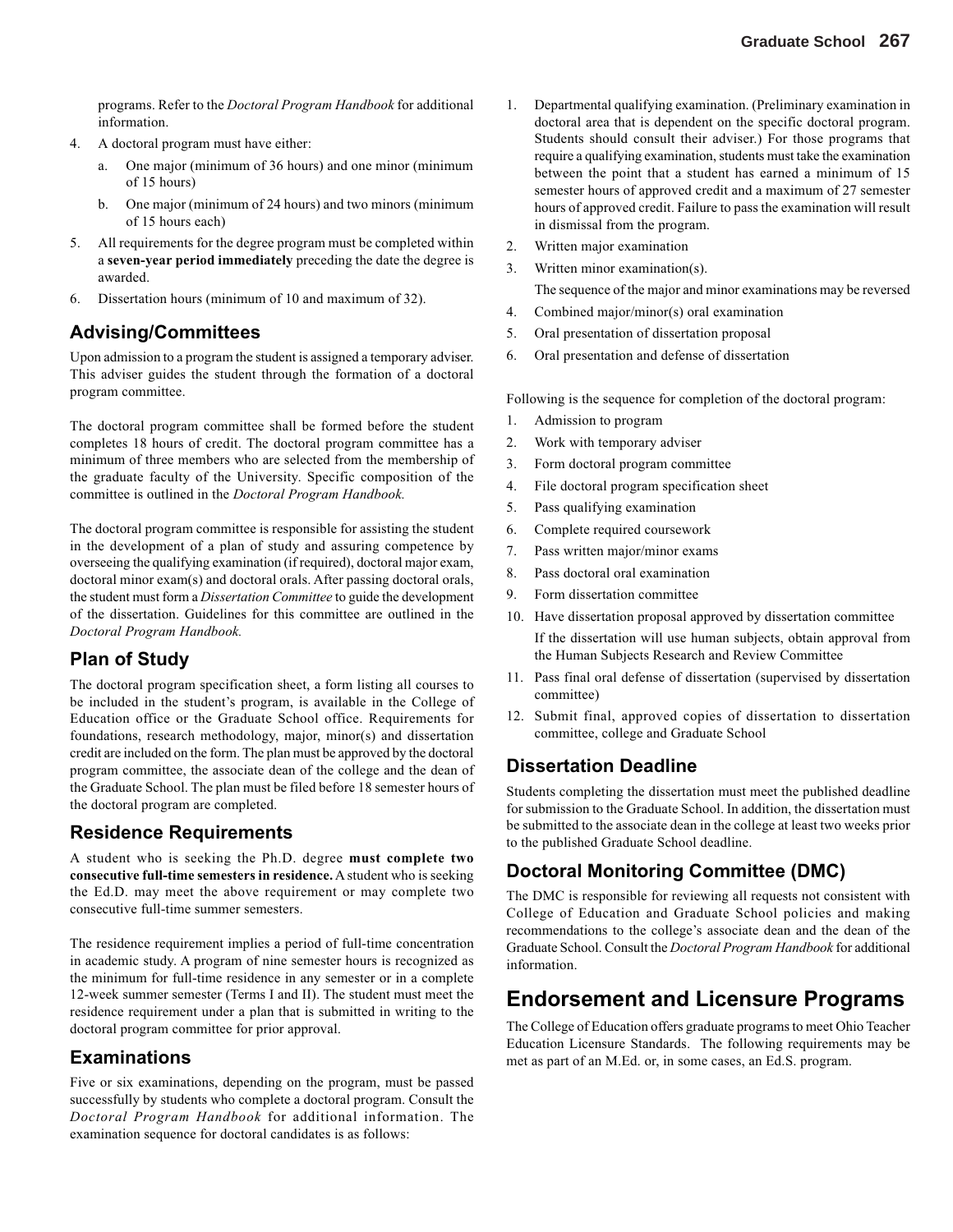# **Licensure Programs**

#### **Administrative Specialist—Curriculum, Instruction and Professional Development**

NOTE: See faculty adviser for M.Ed. core selections

#### **Pre-Licensure**

|  | EDAS 6/8030 Developing Effective Learning Environments 3 |  |
|--|----------------------------------------------------------|--|
|  |                                                          |  |
|  |                                                          |  |
|  |                                                          |  |
|  | CI 5/7860 Middle/Junior High Curriculum                  |  |
|  | CI 5/7870 Secondary School Curriculum                    |  |
|  |                                                          |  |
|  |                                                          |  |

#### **Licensure**

|  |  | EDAS 6/8200 Continuous Improvement of Schools                  |  |
|--|--|----------------------------------------------------------------|--|
|  |  | EDAS 6/8240 Development of Learning Organizations              |  |
|  |  | EDAS 8300 Integrated Experiences in Educational Administration |  |

#### **Administrative Specialist—Educational Staff Personnel Administration**

NOTE: See faculty adviser for M.Ed. core selections

#### **Pre-Licensure**

| Select one |                                                               |  |
|------------|---------------------------------------------------------------|--|
|            | EDAS 6/8110 Legal Aspects of School Admin                     |  |
|            | EDAS 6/8330 Collective Bargaining & Dispute Resolution        |  |
|            |                                                               |  |
|            | EDAS 6/8360 Personnel Management & Contract Administration .3 |  |
| Select one |                                                               |  |
| CI         | 6/8810 Curriculum Development K-12                            |  |
| CI         | 6/8800 Foundation of Curriculum Constr                        |  |
|            |                                                               |  |

#### **Licensure**

|  |           | EDAS 6/8030 Developing Effective Learning Environments |  |
|--|-----------|--------------------------------------------------------|--|
|  | EDAS 8300 | Integrated Experiences in Educational Administration:  |  |
|  |           | Policies in Action                                     |  |
|  |           |                                                        |  |

#### **Administrative Specialist—School-Community Relations**

NOTE: See faculty adviser for M.Ed. core selections

#### **Pre-Licensure**

|                   |  | EDAS 6/8360 Personnel Management & Contract Administration .3 |  |
|-------------------|--|---------------------------------------------------------------|--|
|                   |  |                                                               |  |
|                   |  |                                                               |  |
| <b>Select one</b> |  |                                                               |  |
|                   |  | $CI$ 6/8800 Foundation of Curriculum & Instruction            |  |
|                   |  | CI 6/8830 Curriculum Trends and Issues                        |  |

#### **Electives**

| Additional courses from Communications, Marketing, Public |
|-----------------------------------------------------------|
|                                                           |

#### **Licensure**

Communications, Marketing, Public Administration or Political Science 6

EDAS 6/8190 Integrated Experiences in Educational Administration: Practices in Action

EDAS 8300 Integrated Experiences in Educational Administration: Politics in Action

#### **Administrative Specialist—Vocational Education Administration**

NOTE: See faculty adviser for M.Ed. core selections

#### **Pre-Licensure**

| <b>Select one</b> |             | $\mathcal{R}$                                 |
|-------------------|-------------|-----------------------------------------------|
| <b>CTE</b>        | 5060        | Foundations of Vocational Education           |
| <b>EDAS</b>       | 6/8000      | The Individual in Organizations               |
| <b>CTE</b>        | 5080        |                                               |
| <b>CTE</b>        | 5100        | Organization, Administration & Regulations of |
|                   |             |                                               |
| <b>Select one</b> |             |                                               |
| CTE.              | 5120        | Supervision of Vocational Education           |
|                   | EDAS 6/8010 | Supervision for Improved Instruction          |
| <b>Select one</b> |             |                                               |
| <b>CTE</b>        | 5180        | Promotion, Recruitment & Retention            |
| EDAS              |             | 6/8230 Community and Schools                  |
| CTE.              |             |                                               |
| CTE.              |             |                                               |
| <b>EDAS</b>       |             |                                               |

#### **Licensure**

|           | CTE 5/7940 Practicum-Intern in Vocational Education 3          |  |
|-----------|----------------------------------------------------------------|--|
|           |                                                                |  |
|           | EDAS 6/8330 Collective Bargaining & Disputer Resolution 3      |  |
|           | EDAS 8190 Integrated Experience in Educational Administration: |  |
|           |                                                                |  |
| EDAS 8300 | Integrated Experiences in Educational Administration:          |  |
|           |                                                                |  |

#### **Licensure Alternative Masters' Program (LAMP)**

This program is for individuals who already have a bachelor's degree in a noneducation field and are interested in teaching. Please consult the description for the alternative master's program.

### **Principal —PK-9 (ages 3-12 & 8-14)**

NOTE: See faculty adviser for M.Ed. core selections

#### **Pre-Licensure**

|  | CIEC 6/8310 Pre-K/Primary Curriculum |  |
|--|--------------------------------------|--|

CI 5/7860 Middle-Junior High Curriculum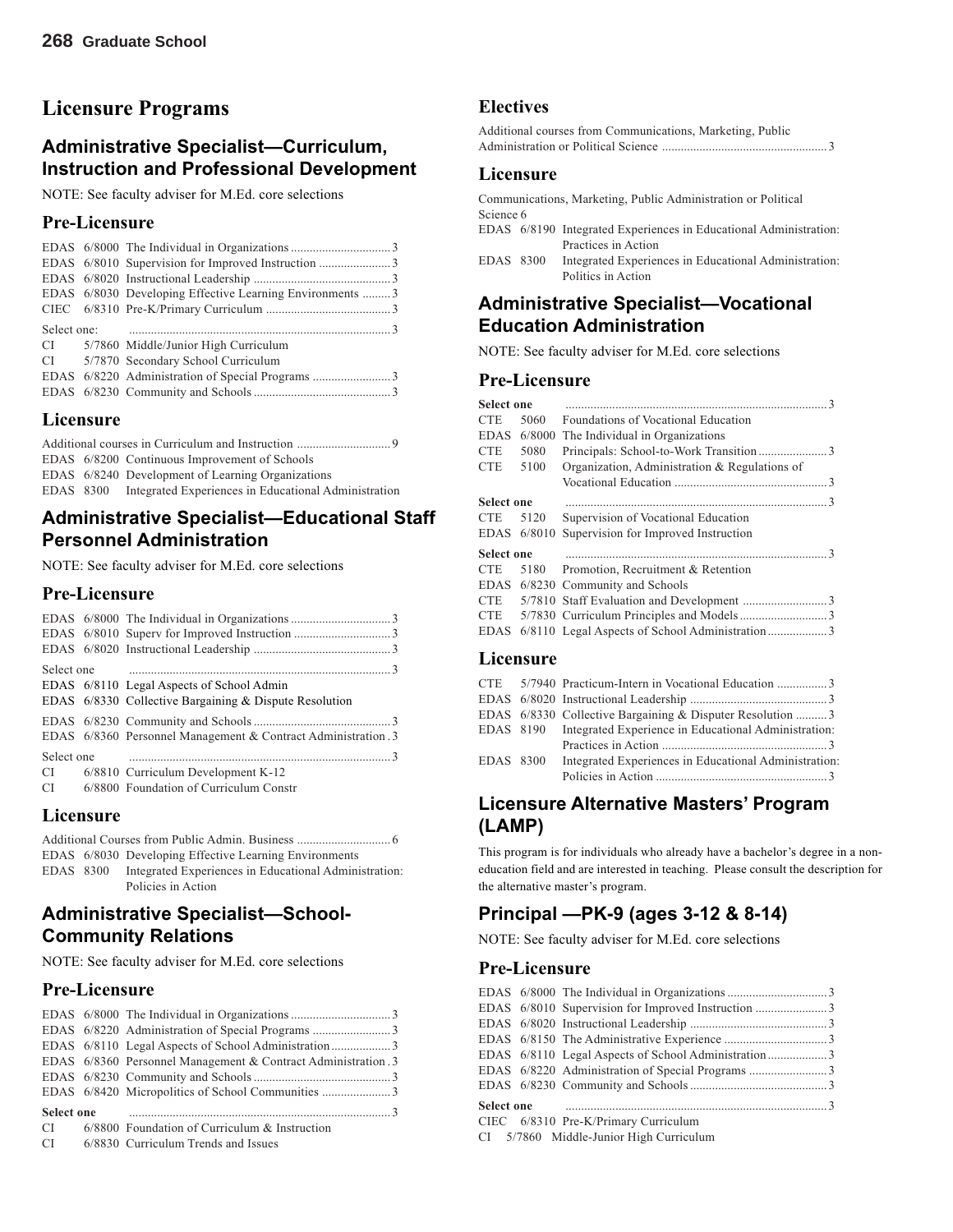#### **Licensure**

| <b>Select one</b> |                                                             |
|-------------------|-------------------------------------------------------------|
|                   | EDAS 6/8330 Collective Bargaining and Dispute Resolution    |
|                   | EDAS 6/8360 Personal Management and Contract Administration |
| <b>Select one</b> |                                                             |
| 6/8800<br>CI.     | Foundations of Curriculum and Instruction                   |
| 6/8810<br>CI.     | Curriculum Development K-12                                 |
| EDAS 8190         | Integrated Experiences in Education Administration:         |
|                   |                                                             |
| EDAS 8300         | Integrated Experiences in Education Administration:         |
|                   |                                                             |

#### **Principal —4-12 (ages 8-14 & 10-21)**

NOTE: See faculty adviser for M.Ed. core selections

#### **Pre-Licensure**

#### **Licensure**

| <b>Select one</b> |                                                            |
|-------------------|------------------------------------------------------------|
|                   | EDAS 6/8330 Collective Bargaining & Dispute Resolution     |
|                   | EDAS 6/8360 Personnel Management & Contract Administration |
|                   |                                                            |
| EDAS 8190         | Integrated Experiences in Educational Administration:      |
|                   |                                                            |
| EDAS 8300         | Integrated Experiences in Educational Administration:      |
|                   |                                                            |

#### **School Counselor and School Psychologist**

Students completing master's degrees in the College of Education or the College of Health and Human Services may also complete requirements for licensure. For further information, students should contact the department of counseling and mental health services or the associate dean for graduate studies in the College of Health and Human Services.

#### **School Nurse**

The school nurse licensure program is aligned with the master of education in health education degree program. Students completing the following courses will qualify for school nurse licensure in the State of Ohio, as well as a master of education in health education.

#### **Required Education Courses (21 hours)**

**Cultural Foundations (3 hours)** TSOC 5200 Sociological Foundations of Education **or** TSOC 5230 Intergroup & Intercultural Education

**Research Foundations (3 hours)** RESM 5100 Quantitative Methods I

**Curriculum (6 hours)** SPED 5000 Issues in Special Education HEAL 6850 Patient Education

**Psychological Foundations (3 hours)** EDP 5210 Child Behavior and Development **or** EDP 5220 Adolescent Behavior and Development

**Counselor and Human Service Education (6 hours)** CMHS 5010 Introduction to School Counseling CMHS 5150 Counseling Across the Life Span

#### **Required Health Courses (18 hours)**

|  | HEAL 6920 Master's Research Project in Health Education or  |
|--|-------------------------------------------------------------|
|  | HEAL 6960 Master's Research Thesis in Health Education  1-4 |

#### **Speech-Language Pathology**

To obtain both teacher and clinical licensure in speech-language pathology, students should consult the program director, the department or the associate dean for graduate studies of Health and Human Services to insure an approved baccalaureate program, master's degree and suitable practicum experience.

#### **Superintendent**

Students may complete requirements for the superintendent's license through advanced graduate study that may also be part of the education specialist or doctoral degrees. Prerequisites for study include satisfactory completion of a principal or administrative specialist licensure program, five years successful teaching under a standard license and five years successful administrative experience with demonstrated skills in leadership, curriculum and change. Additional graduate coursework required includes:

| EDAS 6/8240 Development of Learning Organizations 3     |  |
|---------------------------------------------------------|--|
|                                                         |  |
|                                                         |  |
| EDAS 6/8420 Micropolitics of School Communities 3       |  |
|                                                         |  |
|                                                         |  |
|                                                         |  |
| EDAS 7960 School District Leader: Portfolio Development |  |
|                                                         |  |

Portfolio that demonstrates the ability:

- to articulate a system vision
- to develop school cultures for student and staff success
- to design management systems for effective and efficient learning environments
- to develop democratic school communities and
- to model personal and professional values for a caring school community.

The portfolio must also clearly demonstrate knowledge of education law, equity, conflict management, community analysis, interpersonal skills and diversity. Hours depend on student/faculty analysis of knowledge, dispositions and performance standards.

#### **Endorsements**

#### **Career and Technical Education Endorsements**

An endorsement for a student holding a valid teacher certificate/license may be recommended for the following on completion of the specified course work: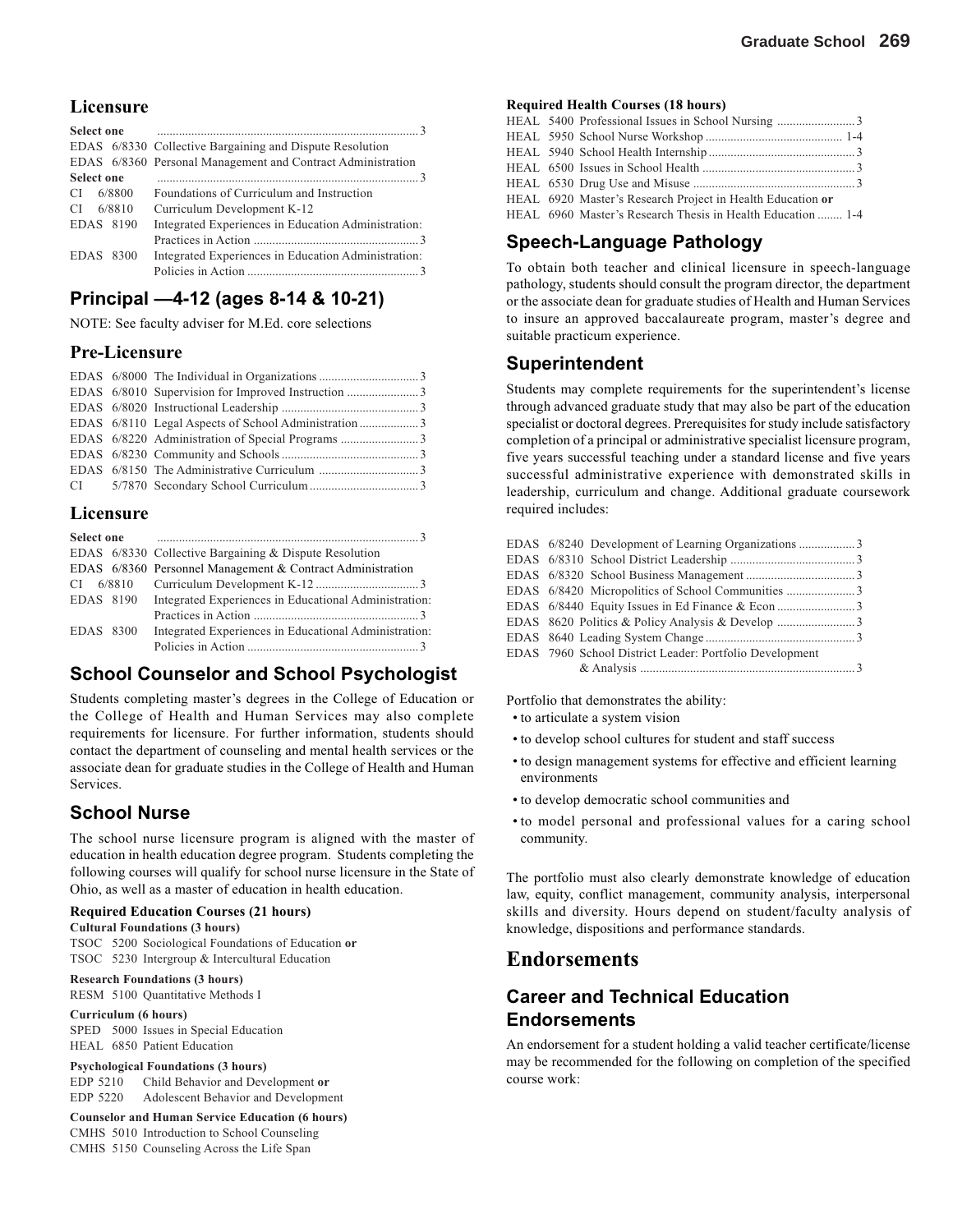#### **Adult Education**

| <b>CTE</b> |                                                              |  |
|------------|--------------------------------------------------------------|--|
| <b>CTE</b> | 5100 Organization, Administration & Regulation of Vocational |  |
|            |                                                              |  |
| <b>CTE</b> |                                                              |  |
| <b>CTE</b> |                                                              |  |

#### **Career-Based Intervention**

| <b>CTE</b>  |                                                              |  |
|-------------|--------------------------------------------------------------|--|
| <b>CTE</b>  | 5160 Curriculum Development & Teaching Cooperative           |  |
|             |                                                              |  |
| <b>CTE</b>  | 5100 Organization, Administration & Regulation of Vocational |  |
|             |                                                              |  |
| <b>CTE</b>  |                                                              |  |
| <b>SPED</b> |                                                              |  |

#### **Transition to Work**

|  | SPED 5170 Sup Youth & and Adults With Disabilities. Living in the |
|--|-------------------------------------------------------------------|
|  |                                                                   |
|  | SPED 5250 Career & Vocational Education for Students With         |
|  |                                                                   |
|  | SPED 6250 Issues & Research in Trans & Post Secondary Outcomes    |
|  |                                                                   |
|  |                                                                   |
|  |                                                                   |
|  |                                                                   |

#### **Vocational Work-Site Teacher/Coordinator**

| <b>CTE</b> |                                                    |  |
|------------|----------------------------------------------------|--|
| <b>CTE</b> | 5160 Curriculum Development & Teaching Cooperative |  |
|            |                                                    |  |
| <b>CTE</b> | 5100 Organization, Administration & Regulations of |  |
|            |                                                    |  |
| <b>CTE</b> |                                                    |  |
| <b>CTE</b> |                                                    |  |

#### **Computer/Technology**

A student holding a valid teacher certificate/license may add this endorsement on completion of the following coursework.

| <b>CIET</b> | 5010 |                                                  |  |
|-------------|------|--------------------------------------------------|--|
| <b>CIET</b> | 5100 |                                                  |  |
| <b>CIET</b> | 5120 |                                                  |  |
| <b>CIET</b> | 5150 | Developing Multimedia Instructional Materials3   |  |
| <b>CIET</b> | 5200 | Implementation & Evaluation of Educational       |  |
|             |      |                                                  |  |
| <b>CIET</b> | 5250 | Integration of Educational Technology In Content |  |
|             |      |                                                  |  |

A minimum of 3 hours with at least 1 credit hour in each from the following:

|    | CIET 5500 Practicum in Educational Technology  1-3 |  |
|----|----------------------------------------------------|--|
| СI | 5990:02Independent Study: Portfolio Development in |  |
|    |                                                    |  |

### **EEH Validation in Early Childhood for Professionals Holding Special Education Certification**

|  | CIEC 6750 Development and Classroom Assessment 3 |  |
|--|--------------------------------------------------|--|
|  |                                                  |  |
|  |                                                  |  |

|           | SPED 6070 Curriculum Models & Intervention Strategies in |  |
|-----------|----------------------------------------------------------|--|
|           |                                                          |  |
| SPED 5260 |                                                          |  |

*For EEH Validation for Early Childhood Certificates, see Special Education programs.*

### **EEH Validation in Special Education for Professionals Holding Early Childhood Certification or PK**

|  | CIEC 6320 Meaning & Development of Play Behavior 3              |
|--|-----------------------------------------------------------------|
|  | SPED 6070 Curriculum Models & Intervention Strategies in        |
|  |                                                                 |
|  |                                                                 |
|  | SPED 5180 Teaching Students with Severe/Multiple Disabilities 3 |
|  |                                                                 |
|  | SPED 5260 Family-Professional Relations in Special Education  3 |

#### **PK Validation for Professionals Holding K-3/ 1-8**

|  | CIEC 6340 Curriculum Design: Infants and Toddlers 3 |  |
|--|-----------------------------------------------------|--|
|  |                                                     |  |
|  |                                                     |  |
|  |                                                     |  |
|  |                                                     |  |
|  |                                                     |  |
|  |                                                     |  |
|  |                                                     |  |

### **Reading (PK-12)**

(Requires student to hold 1-8 or 7-12 certification or new teacher licensure)

- CI 6400 Trends in Literacy Acquisition ..................................... 3
- CI 6430 Diagnosis of Reading Disability ...................................3
- CI 6440 Remediation Practicum ................................................. 3
- CI 6420 Content Area Literacy for Secondary Teachers **or**

CI 6410 Content Area Literacy for Elementary Teachers .......... 3

Electives: Two additional courses in Reading/Language Arts

# **College of Engineering**

# **Graduate Programs**

The College of Engineering offers graduate programs of study in bio-, chemical, civil, electrical, industrial and mechanical engineering. Requirements for the engineering graduate programs are identified below. In addition, students should familiarize themselves with the general Graduate School requirements (found in a preceding section of this catalog).

# **Entrance Requirements**

The graduate program is open to all qualified individuals with a bachelor of science (B.S.)/master of science (M.S.) in engineering. Applicants should have a grade point average (GPA) of at least 3.0 in previous undergraduate work and 3.3 in previous graduate work. Students with a degree in another field may be eligible for admission provided they meet the minimum background requirement that includes two years of calculus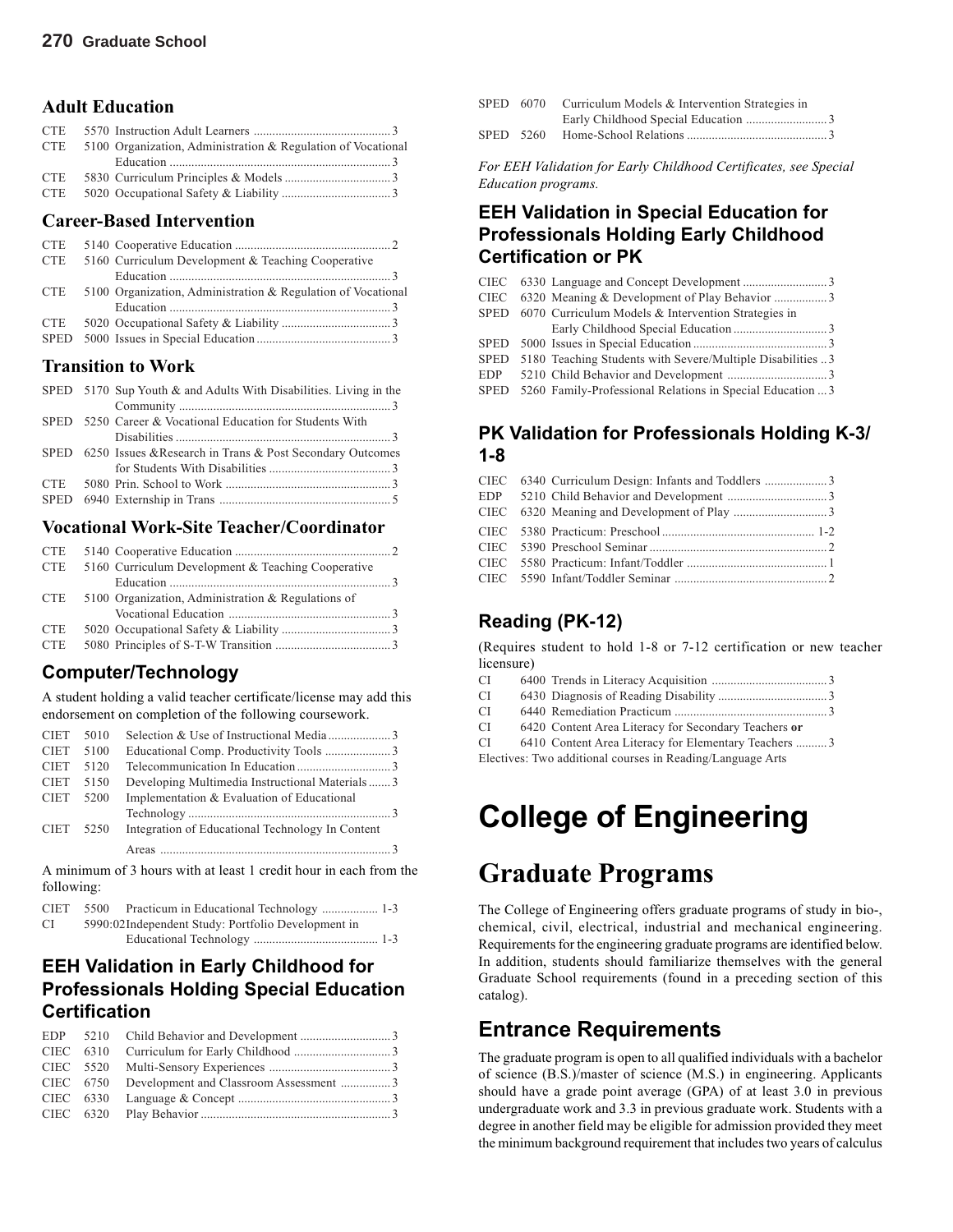through differential equations and one year of engineering physics. In some cases other prerequisite courses may be required. Course credits for meeting undergraduate prerequisites are not applied toward the graduate degree.

An applicant for admission must do the following:

- A. Submit a completed application for admission to the Graduate School.
- B. Submit the application for graduate assistantship to the Graduate School.
- C. Submit a complete financial statement (for international students).
- D. Pay the relevant application fee.
- E. Submit three letters of recommendation.
- F. Submit a statement of purpose on the application and indicate those areas of engineering in which you are interested.
- G. Submit official transcripts of all previous college level work.
- H. Submit scores of the GRE, if required.
- I. All students from non-English speaking countries must submit scores for the TOEFL. The minimum acceptable score for the TOEFL is 550.

The above documentation should be sent directly to the Graduate School, The University of Toledo, Toledo, Ohio 43606-3390, USA. Admission to the graduate program is contingent upon the availability of openings for incoming students. To receive full consideration for financial support starting from the fall semester, the application should be received by March 1. Normally, however, all applications are considered as they are received. Because of the sequential nature of courses, full-time students are admitted for the fall semester of the academic year. Please be advised that only complete application files will be considered.

### **Admission**

Application for admission should be made to one of the engineering departments for study in specific focus areas. Application materials should be sent directly to the Graduate School.

To be admitted to a graduate program in the College of Engineering, the applicant must have a bachelor's degree in engineering or a closely related field. Admission is made on an individual basis taking into account the applicant's previous academic record, the intended area of study and professional experience. Individual departments may have additional requirements, which are listed in their department description. Generally, a GPA of at least 3.0 is required for admission. Applicants having a GPA less than 3.0 who demonstrate potential for graduate study may be admitted to the master's program on a provisional or other basis at the option of the department. All students from non-English speaking countries must submit scores for the TOEFL; some departments will require completion of the GRE, as well. Application procedures and general requirements for admission to doctoral programs are described elsewhere in this catalog. The completed Graduate School application form and all required accompanying materials should be sent directly to the Graduate School.

The graduate program director of the department that houses the student's proposed area of study will make the admission decision subject to department policies and review by the Graduate School. Therefore, the applicant should clearly indicate an area of intended concentration and/ or the department of intended study. The criteria for admission include: the baccalaureate and previous graduate record (grades and curricular content), the student's potential for success as indicated by professional references and relevant post-baccalaureate experience and, for international students, the scores on required standardized tests.

Most successful applicants for the Ph.D. program will have completed a master's degree in the intended area of study or a closely related field. For applicants with an outstanding undergraduate record and without a master's degree, direct admission to the doctoral program is available. Applicants seeking direct admission must satisfy all prerequisites for graduate study in the intended field of study and must have achieved an undergraduate GPA of at least 3.0.

#### **Early Admission to M.S. in Engineering**

The College of Engineering encourages students who wish to continue their education and earn a graduate degree in engineering to enroll in the M.S. program in engineering by offering an early admission option. By entering the M.S. program prior to completing their B.S. degree requirements, talented students may begin working on their graduate research while completing B.S. degree requirements and may apply certain graduate courses towards selected B.S. course requirements (subject to departmental restrictions).

Students currently enrolled in a B.S. degree program in engineering at The University of Toledo who are within 18 hours of graduation, have a 3.3 cumulative undergraduate GPA or better and have completed their minimum co-op work requirements may be accepted for early admission into an M.S. engineering degree program. Applications will be accepted no earlier than one year (33 semester credit hours) prior to the expected completion of the B.S. program. An expedited application package contains 1) a completed regular application for graduate admission (special student application is not accepted); 2) three letters of recommendation; and 3) a biographical sketch (1 page). Application forms for this option are available in the College of Engineering office of research and graduate studies. Students accepted through this process will initially be granted provisional admission to allow them to enroll in graduate level courses, and will be automatically admitted into the M.S. program in the College of Engineering upon completion of the B.S. degree.

The student must file an M.S. plan of study immediately after being granted early admission into the M.S. program. The plan must specify up to 9 semester credit hours of graduate coursework that will be applied in lieu of specific B.S. degree requirements. The student must meet all the requirements of the M.S. program as specified by the Graduate School, the college and the department.

### **Master of Science Programs**

The master's degree programs are intended to provide advanced study in a relevant area of engineering. The programs provide sufficient flexibility to allow students to develop an area of specialization, broaden their educational experience into additional areas of engineering or synthesize an integrated program of interdepartmental studies through a thesis or project.

#### **Plan of Study**

Master of science in engineering, master of science in bioengineering, master of science in chemical engineering, master of science in civil engineering, master of science in electrical engineering, master of science in industrial engineering and master of science in mechanical engineering are offered with the following options: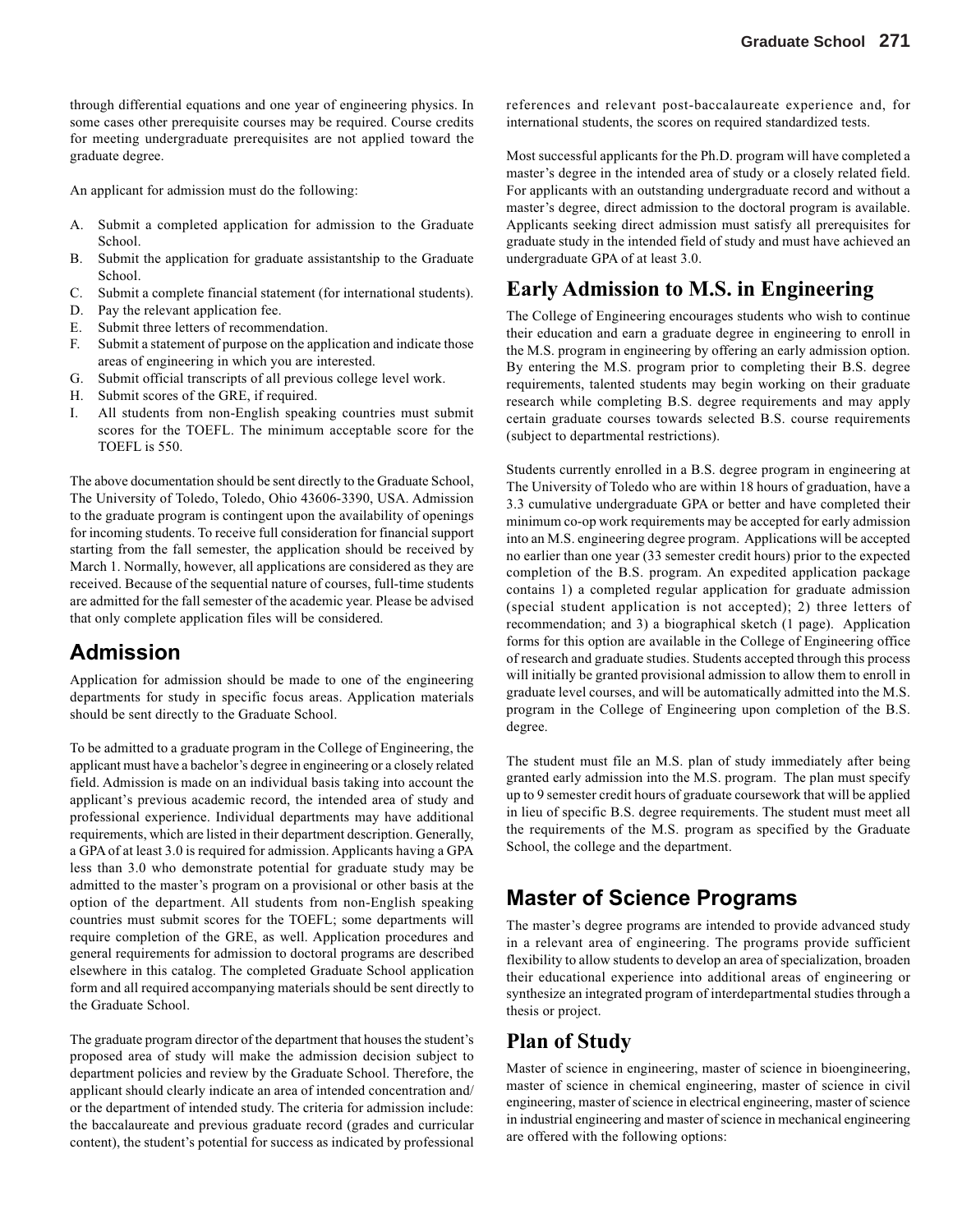- **1. Master of science degree with thesis option**: A minimum of 30 credit hours of approved graduate study including 9 credit hours of master of science thesis under the supervision of a faculty is required. Students are required to submit a written thesis and successfully complete the oral defense of the thesis work. Additional guidelines and requirements may exist for individual departments.
- **2. Master of science degree with non-thesis option:** The master of science with non-thesis option is available with the approval of the department chair or the department graduate program director:
	- **a. Master of science degree with project option:** Students are required to complete 30 credit hours of approved graduate study including 6 hours of master of science project as specified by individual department guidelines and requirements. Students are required to submit a written project report to the department.
	- **b. Master of science degree with coursework-only option:** Students are required to complete 36 credit hours of approved graduate-level course work. Additional hours of coursework to replace thesis or project are selected from departmental electives approved by the department chair or the graduate program director.

A plan of study that specifies the entire master's program to include thesis or project and graduate course work, as well as any specified preparatory undergraduate course work, is to be developed by the student working with his/her adviser. This plan of study is to be submitted for review and approval to the department's graduate director, the department chair and the Graduate School before 10 graduate credits are completed. Graduate course work is selected from that available in engineering, math, science, business and related fields to include required core courses and/or to satisfy course category restrictions specified by the individual programs. Students should consult the departmental program descriptions for additional requirements.

# **Doctoral Degree Program**

The doctor of philosophy program in the College of Engineering is intended for academically outstanding students with an appropriate bachelor's degree. The program requires the completion and defense of a significant, original research dissertation. Potential fields of study are designated as areas of research focus by individual departments. Potential concentrations are: bioengineering, chemical engineering, civil engineering, computer science and engineering, electrical engineering, environmental engineering, industrial engineering, manufacturing engineering and mechanical engineering. A Ph.D. degree program in manufacturing management and engineering is also offered through the department of mechanical, industrial and manufacturing engineering.

### **Advisory Committee**

Doctoral students, in consultation with the graduate program director and department chair, should select an adviser during their first term of study. Since the adviser is expected to become the student's dissertation supervisor, selection should be based on mutual agreement and common interests with the expectation that the student and adviser can work effectively together. Notification of the adviser's appointment should be forwarded for approval to the department's graduate program director, the college's associate dean of research and graduate studies and the Graduate School.

When the student and adviser have agreed on a general area for the dissertation within the first year of study, an advisory committee should be appointed, subject to the approval of the graduate program director and department chair. This committee, in general, is composed of a minimum of five graduate faculty members, at least one of whom must be outside the focus area and another outside the department of the adviser. The duties of the advisory committee include: developing a plan of study that will prepare the student in the chosen field and facilitate successful completion of the dissertation, reviewing and approving the dissertation proposal, advising and assisting in the completion of the dissertation research and preparation of the manuscript, and conducting the dissertation defense. Students are referred to additional details and requirements provided in the Graduate Student Handbook of individual departments.

# **Plan of Study**

The advisory committee's first responsibility is to develop and submit for approval a doctoral program study plan which meets all University, college and departmental requirements. This document specifies the course work and other requirements for the Ph.D.; it sets a tentative schedule for the examinations, and for presentation and defense of the dissertation proposal. Submission of this study plan for approval to the graduate director, the department chair and the Graduate School also accomplishes official appointment of the advisory committee.

The plan of study requires a minimum of 45 credit hours each of dissertation and course work. (Students admitted to the Ph.D. program with an M.S. degree are granted up to 30 coursework credits for their M.S. degree.) Course work must satisfy core course and other requirements specified for the student's focus area by the department.

### **Residence Requirement**

The minimum residence requirement for the Ph.D. degree is the completion of one academic year of full-time study and/or research conducted at The University of Toledo. This requirement will be met by the completion of 24 dissertation or course work credits in two consecutive semesters while in residence at the University.

### **Examinations**

At the discretion of the student's department, either a qualifying examination or a comprehensive examination or both will be required prior to admission to candidacy. Please refer to departmental and University requirements for details of the qualifying or comprehensive examinations.

# **Admission to Candidacy**

When notified that the required qualifying or comprehensive examination(s) have been passed, and all other departmental requirements for candidacy are fulfilled, the student should initiate formal admission to candidacy. This requires the signed approval of the graduate program director and department chair and notification of the Graduate School.

### **Dissertation Proposal**

The student, working with the adviser, develops a detailed written dissertation proposal for presentation to the advisory committee. The proposal should state the objectives, provide appropriate background and describe the general approach to accomplish the research clearly and completely. Specific procedures and details for the timing, preparation, distribution and defense of this proposal are noted in departmental requirements. An approved copy of the accepted proposal, signed by each member of the advisory committee, is to be kept in the student's file.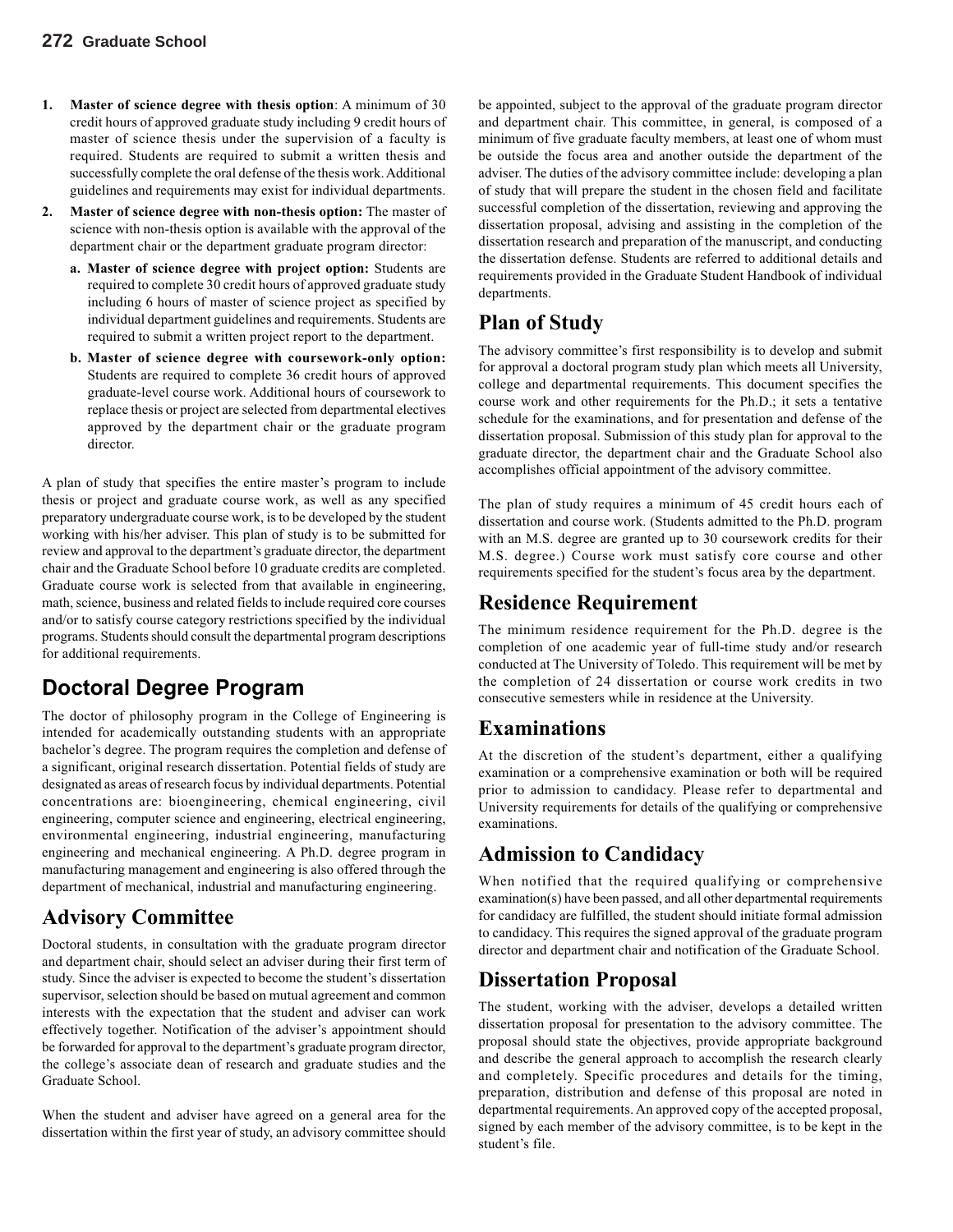### **Dissertation Defense**

After the adviser and committee have approved the dissertation proposal, the student carries out the dissertation plan. When the adviser and student believe that the work is complete and ready for defense, a dissertation manuscript is prepared with the adviser providing suggestions for improvement until both the adviser and the student believe that the document is ready for publication.

The student distributes the final adviser-approved manuscript and schedules a defense before the advisory committee.

The defense is open to the public. Notice of the exam should be sent to the departmental graduate director, associate dean of research and graduate studies of the College of Engineering and the Graduate School, and should be posted on College of Engineering bulletin boards.

Following the examination, the advisory committee will vote on whether to approve the dissertation and its defense. The committee will advise the student on what additions or corrections are necessary before another defense will be scheduled. When the examination is passed, there are generally revisions for improvement to be implemented before final approval of the document. When the final corrected, signed dissertation is submitted to the Graduate School through the graduate director and the department chair, the student is certified academically for graduation.

# **Graduate Departments**

# **Department of Bioengineering**

*Vijay Goel, chair Patricia Relue, graduate program director*

Bioengineering, a relatively new discipline with rapidly growing job opportunities, applies engineering and life science principles in order to study, understand, modify and control biological systems. The goal of bioengineering is to develop new concepts and techniques that can be applied to a variety of problems in medicine and in the manufacture of bio-related products.

Achievement of these goals requires engineering graduates that are trained in both engineering and the life sciences. The department of bioengineering is multidisciplinary in nature. It draws on faculty resources, collaborative research programs and course offerings throughout the College of Engineering, the College of Arts and Sciences, the College of Pharmacy, various departments at the Medical College of Ohio and other area medical institutions.

### **Master of Science Program**

A minimum of 30 semester hours of approved graduate work are required for a master's degree. All credits used to make up the 30 hours must have the approval of the student's adviser (or the graduate director if the permanent adviser has not been selected). The student is expected to meet the following general requirements:

- At least 2 hours of bioengineering seminar (attendance and participation at the weekly seminars are **mandatory** every semester during the entire course of study of the students).
- 14 hours of bioengineering core courses (including 5 hours of Biomedical Process and Systems Research I & II).
- 6 hours of elective courses as approved by the adviser to support the research areas.
- 9 hours of bioengineering M.S. thesis.
- Meet the grade requirement of the courses.

# **Doctor of Philosophy Program**

The doctor of philosophy degree in engineering is conferred on the basis of extended study and high scholarly attainment in the field of bioengineering. This is to be proven by publication of the research results in professional peer-reviewed journals. The entrance requirement for the Ph.D. program is the M.S. in bioengineering or an appropriate engineering field. The M.D., D.D.S. and D.V.M. are acceptable, provided that the student presents evidence of an appropriate engineering background at the undergraduate level (minimum two years of calculus through differential equations and one year of physics). Highly qualified B.S. graduates can also be admitted as a direct entry into our Ph.D. program. In this case, the students will not get an M.S. degree prior to getting their Ph.D. degree.

The general requirements for the Ph.D. degree include:

- At least 60 semester hours beyond the M.S. degree or 90 semester hours beyond the B.S. degree.
- A year of advanced Ph.D. coursework, including:
	- o 14 hours of bioengineering core courses (including 5 hours of Biomedical Process and Systems Research I & II).
	- o 6 hours of elective courses as approved by the advisers to support the research areas.
	- o At least 2 hours of bioengineering seminar.
- The bioengineering qualifying exam, to be completed during the second academic year.
- At least 45 semester hours of dissertation research. A student can register for dissertation research only after passing the qualifying exam and defending the dissertation research proposal.
- Additional coursework, including independent study, electives and/ or dissertation research, approved by the adviser.

In addition, the student must:

- Prepare and defend the dissertation research proposal within one calendar year (or upon the student's request and adviser's approval, within two calendar years) after passing the qualifying exam.
- Write a dissertation and successfully defend it.
- Meet the grade requirement of the courses.

All students are highly encouraged to publish the results of their research in recognized peer-reviewed journals and conferences.

#### **Admission to Candidacy**

All doctoral students must meet the following requirements before being admitted to doctoral candidacy:

- Satisfactory performance on the bioengineering qualifying exam
- Selection of a faculty adviser and formation of a dissertation committee
- Successful defense of the dissertation proposal
- A GPA of at least 3.0 for all graduate level coursework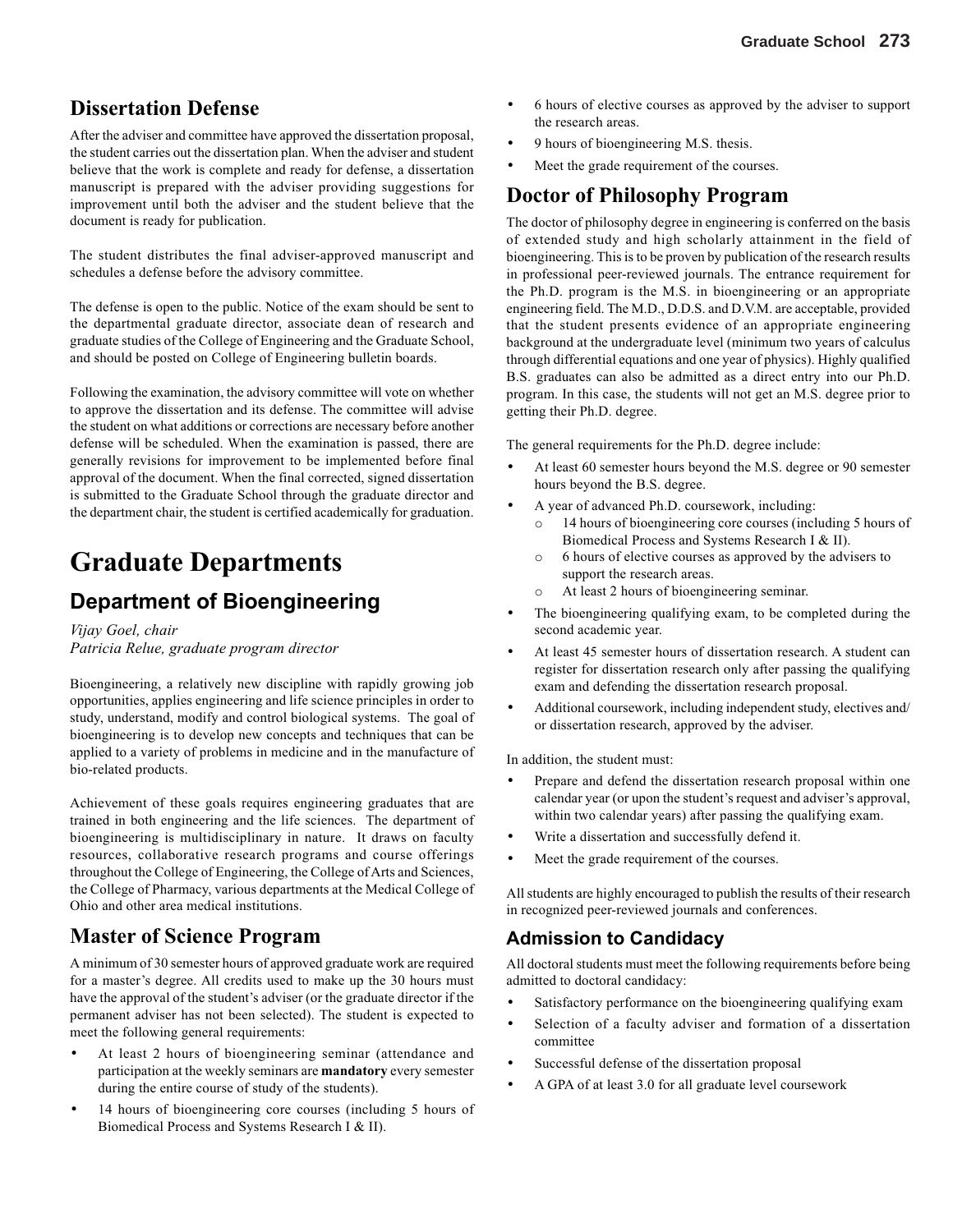### **Qualifying Exam**

The qualifying exam will occur during the second academic year for all first year doctoral students, but may occur before the end of the spring semester for current master's students in their second year applying for admission to the Ph.D. program.

The format of the qualifying exam is at the discretion of the student's faculty adviser; however, the usual format consists of an oral and/or written exam and a student assessment. The assessment is a detailed analysis of the student by the committee to determine the student's potential for succeeding at the doctoral level in the field of bioengineering. Furthermore, it is based on the student's entire record prior to joining the department, performance while at UT, oral communication skills (especially the ability to respond to questions extemporaneously) and the ability to analyze problems qualitatively as well as quantitatively. In the case of oral exam, the exam will be approximately two hours in length and will include subjects of importance to the student's program, and will probe areas of strength and weakness. The questions of the oral exam may be open-ended and student responses will be discussed in-depth. Students either pass or fail the exam, to be decided at the sole discretion of the examination committee. Students that fail the exam will have only one chance to retake the exam during a one-year period after the first testing.

# **Department of Chemical and Environmental Engineering**

*Steven E. LeBlanc, chair Arunan Nadarajah, graduate program director*

The chemical and environmental engineering department offers graduate courses and conducts research in the areas of polymer science and engineering, environmental engineering, protein engineering and materials science. Students may select from a variety of courses and research topics in each area. The department offers two graduate degrees: master of science in chemical engineering (M.S.Ch.E.) and doctor of philosophy in engineering (Ph.D.).

In polymer science and engineering, the emphasis is on transport in polymer systems, polymer processing and polymer physical chemistry. Research activities emphasize better utilization of polyester materials for material packaging. In environmental engineering, the emphasis is in environmental catalysis, environmental chemodynamics, industrial waste treatment and hazardous material spills. Pollution control and prevention in manufacturing processes are the primary research objectives. The protein engineering area focuses on protein separation processes (such as chromatography and membrane separations), thermodynamics of protein systems, protein crystallization and molecular modeling. Research efforts address problems related to downstream processing in the biotechnology and pharmaceutical industries. The materials area encompasses microelectronic and photonic materials science, thermodynamics and materials characterization.

### **Degree Requirements**

The graduate curriculum consists of four core classes, technical electives and a seminar. Master's and doctoral students must complete all four core classes: Transport Phenomena I, Transport Phenomena II, Advanced Chemical Engineering Thermodynamics and Advanced Chemical Reaction Engineering. To complete the elective requirement, students may take any course at the 5000 level or higher in the College of Engineering, the College of Pharmacy, or the EEES, biology, chemistry, mathematics and physics departments of the College of Arts and Sciences; students will choose specific courses jointly with their advisers and generally focus on classes in their specific research area. Additionally, all graduate students must enroll continuously for seminars in chemical and environmental engineering.

#### **Degree Requirements for the Master of Science in Chemical Engineering (M.S.Ch.E.)**

Students may select one of two M.S.Ch.E. degree programs: the thesis option which requires 30 credit hours, or the course work option which requires 36 credit hours. The thesis option requires successful defense of a thesis and typically takes two years to complete. The course work option does not require a thesis and typically takes one year and half to complete. Minimum requirements are:

- A. 12 hours in four chemical engineering courses:
	- CHEE 6500 Advanced Chemical Reaction Engineering
	- CHEE 6510 Advanced Chemical Engineering Thermodynamics
	- CHEE 6550 Transport Phenomena I
	- CHEE 6560 Transport Phenomena II
- B. 9 hours of elective graduate course work (excluding the graduate seminar)
- C. Continuous registration for the graduate seminar
- D. 9 hours of thesis work (thesis option) completed to the satisfaction of the thesis committee or fifteen (15) additional hours of graduate course work (course work option)

A total of 30 credit hours (thesis option) or 36 credit hours (non-thesis option), plus seminar credit, is required. Only credit hours obtained with a letter grade of C or higher, or an S grade for the limited number of classes offered on a satisfactory or unsatisfactory basis, will fulfill degree requirements.

All graduate course work must satisfy the following restrictions:

- No more than 3 hours of independent study, special problems or special topics; 6 hours if the student opts for the course work option
- No more than 7 hours in dual level courses; courses with a minority enrollment of selected undergraduates are not restricted
- All courses must be taken at the 5000 level or higher in the College of Engineering, the College of Pharmacy, or the EEES, biology, chemistry, mathematics and physics departments of the College of Arts and Sciences

All students must register for one hour of CHEE 5930, Seminar in Chemical and Environmental Engineering, each semester during the academic year. This course is usually graded on a satisfactory/ unsatisfactory basis. To receive a grade of S, students must attend all seminars or provide a written explanation for their absence.

#### **Degree Requirements for the Doctor of Philosophy in Engineering (Ph.D.)**

The doctoral degree requires a total of 90 credit hours split equally between course work and dissertation research. However, to be formally admitted to candidacy for the degree, doctoral students must first pass the preliminary and qualifying examinations. After admission to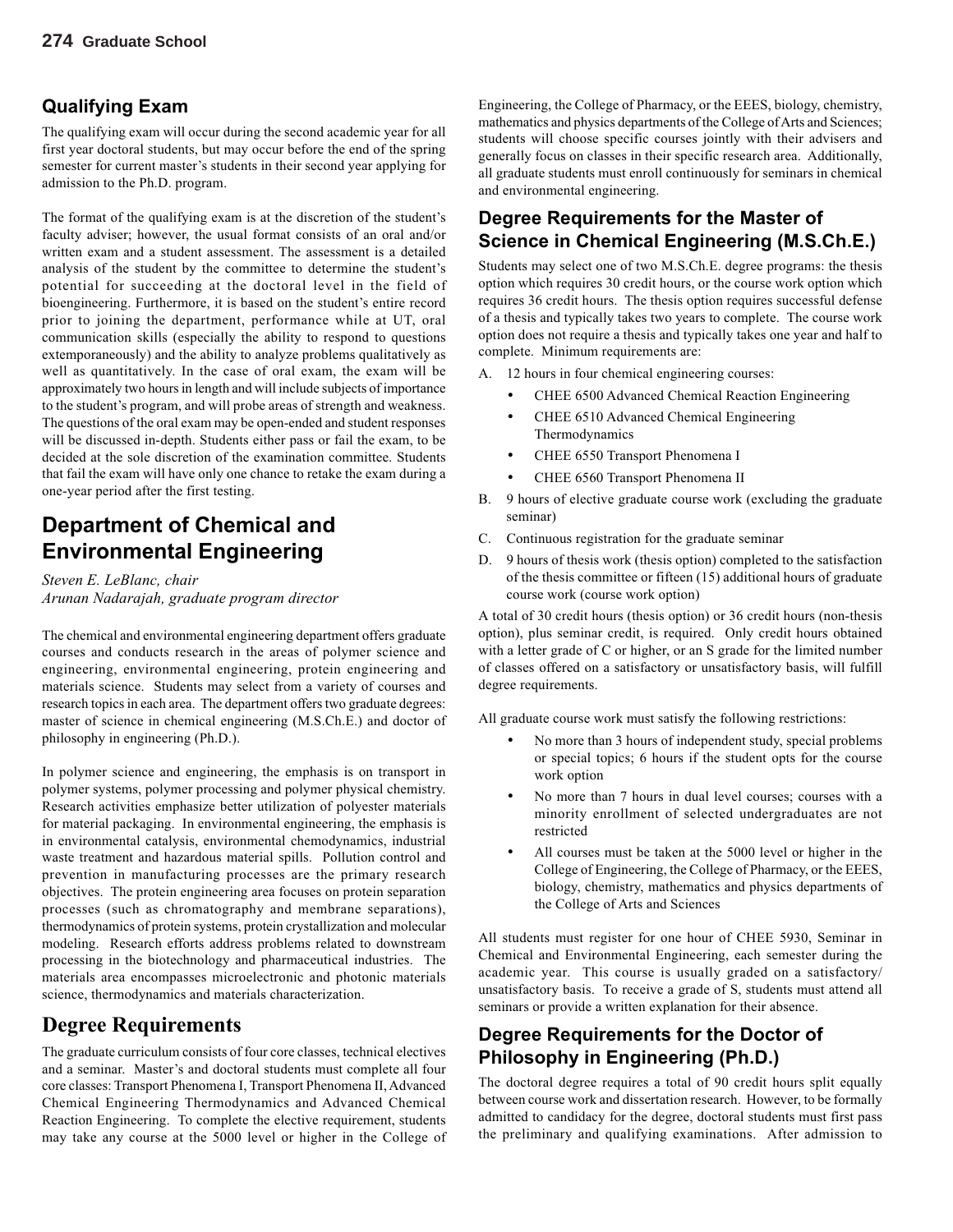candidacy, the completion of 45 credit hours of course work and 45 credit hours of dissertation research, doctoral candidates must prepare a written dissertation documenting their research efforts. Final approval for graduation is contingent upon a successful oral defense of the dissertation before the dissertation committee in a public forum.

The minimum requirements for the doctor of philosophy (Ph.D.) in engineering are:

- 12 hours in four chemical engineering courses:
	- CHEE 8500 Advanced Chemical Reaction Engineering
	- CHEE 8510 Advanced Chemical Engineering Thermodynamics
	- CHEE 8550 Transport Phenomena I
	- CHEE 8560 Transport Phenomena II
- An additional 33 hours of graduate course work (excluding the graduate seminar)
- Ph.D. degree candidate must continuously register for the graduate seminar and pass the preliminary exam and the qualifying exam. All students must register for one hour of CHEE 5930, Seminar in Chemical and Environmental Engineering, each semester during the academic year. This course is usually graded on a satisfactory/unsatisfactory basis. To receive a grade of S, students must attend all seminars or provide a written explanation for their absence.
- Passage of the preliminary exam
- Passage of the qualifying exam
- 45 hours of dissertation research completed to the satisfaction of the dissertation committee for a total of 90 credit hours. Only credit hours obtained with a letter grade of C or higher, or an S grade for the limited number of classes offered on a satisfactory or unsatisfactory basis, will fulfill degree requirements.

The graduate course work must satisfy the following restrictions:

- No more than 15 hours of independent study, special problems or special topics.
- No more than 11 hours of dual level courses, except for courses with a minority enrollment of selected undergraduates.
- All courses must be taken at the 5000 level or higher in the College of Engineering, the College of Pharmacy or the EEES, biology, chemistry, mathematics and physics departments of the College of Arts and Sciences.

The faculty may award students admitted with a master's in chemical engineering up to 30 hours of credit toward the Ph.D. This may include credit for core classes if the faculty deems classes taken as a master's student are comparable to the core classes. The student must satisfy all other requirements as listed above. Additional course work must satisfy the following restrictions:

- No more than 3 hours of independent study, special problems or special topics.
- No more than 4 hours of dual level courses, except for courses with a minority enrollment of selected undergraduates.
- All courses must be taken at the 5000 level or higher in the College of Engineering, the College of Pharmacy or the EEES, biology, chemistry, mathematics and physics departments of the College of Arts and Sciences

#### **Preliminary/Qualification Examinations**

The purpose of the preliminary exam is to determine whether a student possesses the necessary background to complete doctoral degree requirements. This is an oral exam given at the end of the spring semester, on the first Tuesday following the spring commencement. The exam will cover core chemical engineering areas: transport phenomena, thermodynamics and reaction engineering. Specific questions are tailored to match a student's background (e.g., a student with a polymer background may answer questions in the above areas with a polymer emphasis). The exam tests material covered at the undergraduate level as well as material from the fall and spring semester graduate classes. The faculty will also evaluate students' oral communication skills and their ability to analyze problems qualitatively.

The qualifying exam consists of an oral defense of the proposed dissertation research before a committee of five faculty members. Prior to the defense, students submit a written proposal to their committee. The defense consists of a brief presentation of the written proposal followed by a question and answer session. The committee will assess the appropriateness of the proposed research for a doctoral dissertation and the student's ability to successfully complete it. Students must take the qualifying exam within one calendar year of passage of the preliminary exam. Upon passing the qualifying exam, students are admitted to candidacy.

### **Department of Civil Engineering**

*Brian W. Randolph, chair Jiwan D. Gupta, graduate program director*

The department of civil engineering offers graduate degree programs and conducts research in four focus areas: environmental, geotechnical, structural and transportation engineering. Environmental engineering includes advanced study in areas such as air pollution, industrial hygiene, groundwater contamination, hazardous waste management, water and wastewater treatment, and water resources analysis. Geotechnical engineering includes advanced study in areas such as shallow and deep foundations, groundwater and seepage, experimental and theoretical soil mechanics, and a specialization in environmental geotechnology. Structural engineering includes advanced study in areas such as earthquake engineering, structural optimization, experimental stress analysis and bridge analysis, design, rehabilitation and management. Transportation engineering includes advanced study in areas such as traffic and facility design, urban transportation planning, pavement materials' properties and design, pavement management, intelligent transportation systems and transportation system management and economics.

The department offers two graduate degrees: master of science in civil engineering and doctor of philosophy in engineering.

## **Master of Science in Civil Engineering Degree Requirements**

For the master of science in civil engineering (M.S.C.E.) degree, a minimum of 30 semester credits is required: 21 hours for graduate course work (a minimum of 9 credit hours should be at the 6000 level or above) and 9 hours for thesis research (CIVE 6960) performed under the supervision of a full-time faculty member of the department of civil engineering. The department also offers a M.S.C.E. degree with a project or course work option with the written approval of the department chair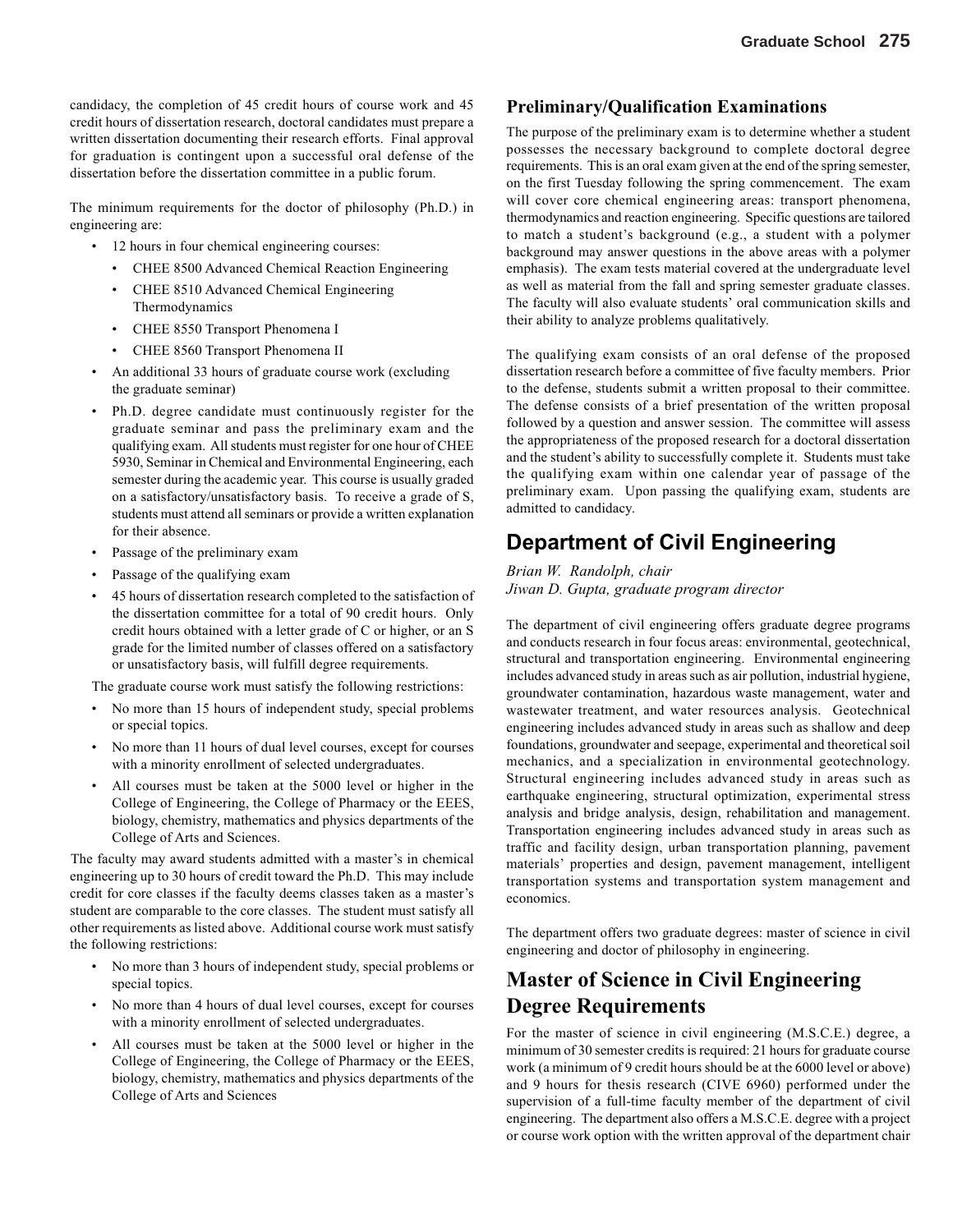or graduate program director. In a project option, a minimum of 30 semester hours is required: 24 hours for graduate course work (a minimum of 12 credit hours should be 6000 level or above) and six hours for the project report. In a course work option, a minimum of 36 semester hours in graduate course work is required of which a minimum of 18 credit hours should be at the 6000 level or above. Courses taken on an audit basis do not count toward the degree. Additional requirements include:

- A maximum of 6 hours of independent study are allowed toward the degree.
- Every full-time student must include in his or her registration the departmental seminar for one credit hour. The seminar credit may be counted toward the thesis or project credit hours.
- Students must prepare a plan of study in conjunction with the adviser (graduate program director for the first semester) with a concentration of required and elective courses in one of the department's research focus areas of graduate study and receive approval from the graduate program director. Required core courses in each area are determined by the faculty comprising that research area in conjunction with the graduate program director.
- No more than 9 credit hours towards the M.S.C.E. may be earned at another university, and in no case may the thesis or project be satisfied by work completed at another institution.

#### **Doctor of Philosophy Degree Requirements**

The doctoral degree requires a minimum of 90 semester hours, of which 45 credits are for course work and 45 credits are for dissertation research. However, to be formally admitted to candidacy for the degree, doctoral students must first pass a qualifying examination. All Ph.D. students should note that admission to the doctoral program does not constitute admission to candidacy.The doctoral program is normally a full-time program throughout all of the course work and the dissertation. The department of civil engineering does not encourage part-time studies in the Ph.D. program.

For the Ph.D. degree, a minimum of 60 graduate semester credits beyond the M.S.C.E. degree (90 semester credits beyond the B.S. degree) are required, of which at least 12 credits are for graduate course work (largely departmental), an additional 3 credits for graduate level mathematics course work, and 45 credits for dissertation research under the supervision of a full-time faculty member of the department of civil engineering. A minimum of 45 credits beyond the M.S. must be completed at The University of Toledo.

To be awarded the Ph.D. degree, the student must have at least a B average (GPA of 3.0) for all credits in the program of study. In addition, the student must be admitted into doctoral candidacy and pursue an original research problem. The research must be completed and the dissertation written and successfully defended in public before the Ph.D. degree is conferred.

#### **Admission to Candidacy for the Ph.D. Degree**

To be formally admitted to candidacy for the doctoral degree, students must first pass the qualifying examination. The purpose of the qualifying exam is to determine whether a student possesses the necessary potential to complete doctoral degree requirements. The exam consists of two parts: a written examination and an oral proposal defense. The written exam is given in the middle of the spring semester. It is intended to test the breadth and depth of the student's understanding of fundamentals

and the most important and basic elements of the broad area of graduate studies in which the student is specializing.

The oral defense of the proposed dissertation research is held before an advisory committee of no fewer than five faculty members. Prior to the defense, students submit a written proposal to the committee. The defense consists of a brief presentation of the written proposal followed by a question and answer session. During the exam, the committee will assess the appropriateness of the proposed research for a doctoral dissertation and the student's ability to successfully complete it. Students must defend their proposal in the fall semester following passage of the written exam. Upon passing both parts of the qualifying exam, students may apply for admission to candidacy.

After completion of a minimum of 45 credit hours of course work beyond the bachelor's degree and 45 credit hours of dissertation research, doctoral candidates must prepare a written dissertation documenting their research results. Final approval for graduation is contingent upon a successful oral defense of the dissertation before the advisory committee in a public forum.

Students applying for admission are expected to have completed a B.S. in civil engineering. Those with degrees in other areas of engineering or science will have to take certain undergraduate courses to prepare for graduate courses. These courses will be identified prior to admission and will appear on the student's plan of study.

# **Department of Electrical Engineering and Computer Science**

*Demetrios Kazakos, chair Ezzatollah Salari, graduate program director*

The electrical engineering and computer science department (EECS) offers advanced study leading to M.S. and Ph.D. degrees. Graduate courses and research include topics in computer systems design and applications (hardware and software), communications, control and manufacturing systems, intelligent systems, machine vision and imaging, power systems, power electronics, microelectronics, VLSI design automation, fault tolerance and reliability, computer networks, robotics, signal processing, computer graphics and visualization, automotive systems, electromagnetics, remote sensing and transportation informatics.

Faculty of the EECS department participate in four academic and research focus areas. Research activities of faculty often overlap the focus area, and therefore several faculty participate in more than one focus area. Each focus area has a recommended list of courses for all graduate students pursuing that area of specialization. Courses to complete the degree requirements are to be selected by the student in consultation with an adviser. In order to provide some breadth in their programs of study, students also are encouraged to select courses from other focus areas in consultation with their advisers. The focus areas are as follows:

- **• Advanced Computational Systems (ACS):** Computer operating systems, distributed and parallel computing, digital design, computer networking protocols, performance, reliability, modeling and simulation. **M. Alam** (coordinator), D.J. Ewing, M.M. Jamali, D. Kaur, L. Miller, H.M. Standley.
- **• Applied Electrosciences and Control Systems (AECS):** Electromagnetics, solid state electronics, VLSI, low-temperature electronics, power electronics, power systems, robotics, feedback, nonlinear and adaptive controls, remote sensing/related applications.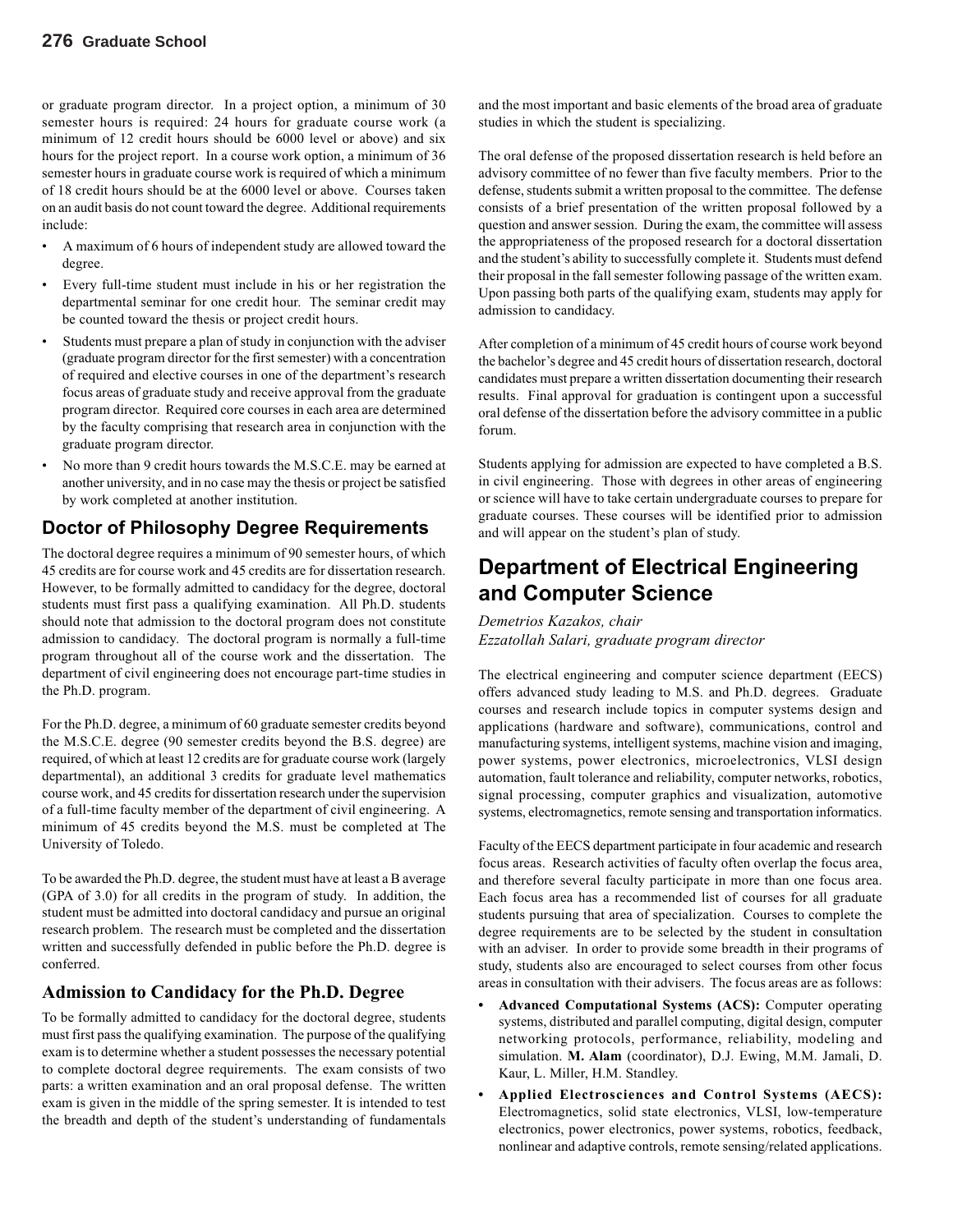**E. Smith** (coordinator), A.H. Eltimsahy, A.A. Ghandakly, S. Giles, V.J. Kapoor, R. King, R. Molyet, T.A. Stuart, A.D. Johnson.

- **Communications and Signal Processing (CSP):** Signal and systems analysis, random signals, information theory, image processing, image and video compression, vision and applications. **J. Kim** (coordinator), D. Kazakos, S.C. Kwatra, E. Salari.
- **• Software and Intelligent Systems (SIS):** Database systems, systems software and security, software engineering, language design and implementation, algorithms, computer-human interfaces, computer graphics, neural networks, client/server software design. **G. Heuring** (coordinator), H.F. Ledgard, G. Serpen.

### **Master of Science Program**

Two M.S. degrees are offered by the department: one in electrical engineering and the other in engineering. Students studying under either the ACS or SIS focus groups receive the M.S.E. while those working under the other groups receive the M.S.E.E. degree.

The master of science degree is offered with the following options.

- **1. Master of science degree with thesis option**: A minimum of 30 credit hours of approved graduate study including 9 credit hours of master of science thesis under the supervision of a faculty is required. Students are required to submit a written thesis and successfully complete the oral defense of the thesis work.
- **2. Master of science degree with non-thesis option:** The degree requirements for master of science with non-thesis option are available with the approval of the department chair or the department graduate program director:
	- **a. Master of science degree with project option:** Students are required to complete 30 credit hours of approved graduate study including 6 hours of master of science project as specified by individual department guidelines and requirements. Students are required to submit a written project report to the department.
	- **b. Master of science degree with coursework-only option:** Students are required to complete 36 credit hours of approved graduate-level course work.

Students must complete the following additional requirements:

- an approved plan of study.
- a minimum of 18 hours of EECS courses (including thesis/project and independent study).
- at least 6 hours of EECS courses at the 6000 level excluding thesis and independent study.
- 1 credit hour (included in the required 30 hours for the program) of the EECS graduate seminar course EECS 5930 with a maximum of two excused absences in the semester.

Students are encouraged to include higher level math courses in their program, subject to approval of their advisers.

Courses taken on an audit basis do not count toward the degree. Courses outside of the College of Engineering require prior approval.

In order to be awarded the master of science degree, the student must have at least a B average (GPA of 3.0/4.0) for all graduate course credits in the program of study as well as for the entire graduate transcript.

### **Doctor of Philosophy Program**

Doctoral study in EECS leads to the degree of doctor of philosophy in engineering. Briefly, a student must complete a total of not less than 90 hours of graduate credit (including dissertation) beyond the bachelor's degree, less allowances for transfer credits or other credits such as an M.S. degree. Doctoral candidacy requires satisfactory performance on the doctoral qualifying examination, selection of an academic adviser and formation of a dissertation committee. Candidates are awarded the Ph.D. degree following: 1) satisfactory completion of a minimum of 60 semester credit hours beyond the M.S. degree or a minimum of 90 semester hours beyond the B.S. degree in a closely related field and 2) successful defense of a dissertation that constitutes a fundamental advancement to knowledge in the field. The Ph.D. usually takes a minimum of three full years of graduate study beyond the M.S. degree.

The general requirements for the Ph.D. degree are:

- A minimum of 60 semester credits beyond the M.S. degree and a minimum of 90 semester credits beyond the B.S. degree.
- At least 45 semester credits of graduate-level course work beyond the B.S. degree of which the credit allowance for the master's degree will not exceed 30 semester credit hours. Usually, 45 semester credits are required for dissertation research.
- No more than 3 semester credits of independent study for students with M.S. degree and no more than 15 semester credits of independent study for students with a B.S. degree may be counted toward the Ph.D. course requirement.
- The student must pursue, complete and publish a research study that is demonstrated to be an original contribution to the field of study.
- The dissertation must be written and successfully defended publicly before the Ph.D. degree is conferred.
- The student must submit a minimum of two journal papers based on the dissertation research. Copies of the official letters of acknowledgments for the submitted papers should be given to the graduate director. Also, every student is required to attend the seminar class in EECS and maintain at least an 80 percent attendance rate.

It is the responsibility of both the student and the faculty adviser to formulate a program of study to satisfy requirements for the Ph.D. degree. The student's program of study should contain both breadth of knowledge and depth of specialization in one of the focus areas outlined earlier. The program must be approved by the faculty adviser, the advisory committee, the graduate program director and the Graduate School.

## **Department of Mechanical, Industrial and Manufacturing Engineering**

*Abdollah A. Afjeh, interim chair Mohamed Samir Hefzy, graduate program director*

Graduate students enrolled in the mechanical, industrial and manufacturing engineering department (M.I.M.E.) may pursue the following degree programs: master of science in industrial engineering, master of science in mechanical engineering and doctor of philosophy in engineering. The guidelines and procedures for the master's and doctoral programs in the M.I.M.E. department are listed in greater detail in the M.I.M.E. Graduate Student Handbook.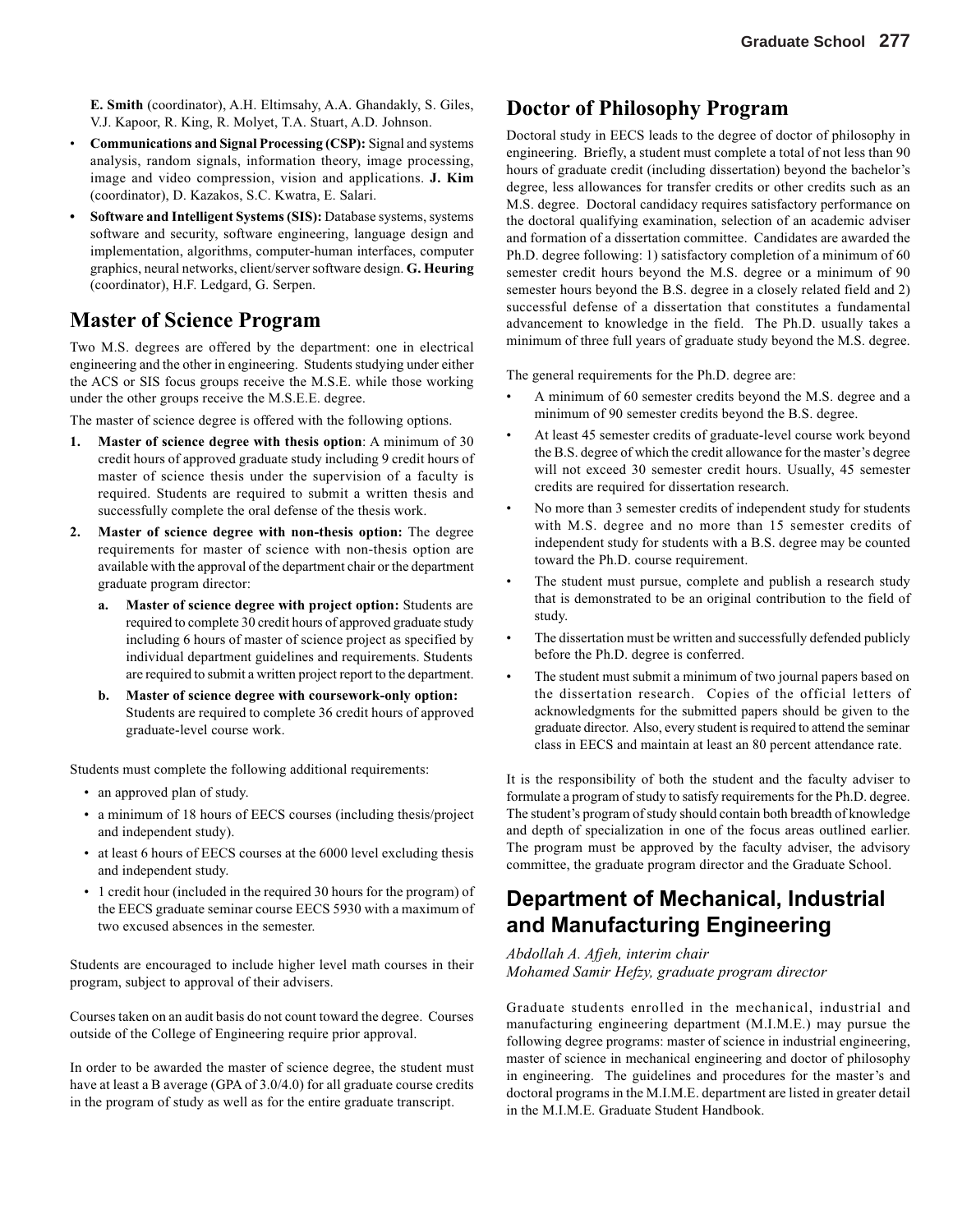# **M.I.M.E. Department Research Focus Areas**

The current research focus of the department is in the following areas:

- **• Computational and experimental thermal sciences:** The computational and experimental thermal science research focus group encompasses broad research activities. These include research in such areas as computational fluid dynamics and heat transfer, tribology, flow stability and transition, vortex dynamics, drag reduction, microgravity flows, thermal systems simulation, biofluid flow dynamics, turbulent boundary layer characterization, experimental methods using hot wire/film anemometry, laser Doppler velocimetry, particle image velocimetry, flow visualization techniques as well as thin film heat flux gauge research.
- **• Mechanics, materials and design:** The objectives of the mechanics, materials and design focus group are to conduct research that will advance the engineering knowledge base and lead to new processes and products in the broad areas of mechanical systems, dynamic systems and control, mechanical behavior of materials and mechanical design. More specifically, the research thrust of this group includes but is not limited to the dynamic behavior and control of mechanisms, machines, mechanical systems, processes, structures and smart material systems including MEMS, biomechanics, design methodology, fatigue and fracture mechanics, machine dynamics, noise and vibration analysis and control, solid modeling and vehicle dynamics.
- **• Manufacturing and systems:** The manufacturing and systems focus group emphasizes solving industrial and manufacturing problems. Example problems include planning and modeling manufacturing systems, forecasting industrial needs for materials, determining the best ways to transport goods to customers, development of processes for products, basic understanding of metal forming and cutting, design of assembly systems and improving the environmental impacts of industry. A key aspect of this group is the blend of practical plant expertise with the benefits of computational technologies including computer aided design and manufacturing. Processes are understood from a "hands-on" perspective and expanded through theoretical defining models. Engineering materials are studied throughout their life cycle from raw material acquisition, product creation and usage, remanufacturing, recycling and final material disposal. Key expertise within this group include internationally recognized faculty in computer aided design and manufacturing, rapid prototyping, system optimization, artificial intelligence, process engineering, grinding and abrasives engineering, facilities planning and modeling, and environmentally conscious design and manufacturing.

### **Master of Science Programs**

Applicants must hold a bachelor of science in mechanical or industrial engineering, or a closely related field, from an accredited engineering program. If the baccalaureate is in a non-engineering or science area, students may be required to complete prerequisite courses without graduate degree credit. The master of science degree program may be pursued with thesis and non-thesis options.

**Master of science degree with thesis option:** The plan of study must include 30 hours of graduate work selected from those approved for graduate study (5000 level or above). A minimum of 12 hours of course work must be in the student's focus area of study. This option requires a minimum of 9 hours of thesis credit.

**Master of science degree with project option:** Students are required to complete 30 semester credit hours at the graduate level including 6 hours of master of science project under the supervision of a M.I.M.E. faculty member. The project option has to be approved by the M.I.M.E. department chair or the graduate program director. Students are required to submit a professional, written project report to the department after due approval by the faculty adviser, which will be logged and archived in the department as a technical report.

**Master of science degree with coursework-only option:** Students are required to complete a minimum of 36 semester credit hours of graduate level course work as specified by the department. This option has to be approved by the M.I.M.E. department chair or graduate program director.

The majority of student's course work for all of the options will normally be from M.I.M.E. courses. Six or more hours of the course work must be from approved courses in advanced mathematics. An individual student may be required to complete more than the required minimum hours to satisfy prerequisite deficiencies specified as provisional admission conditions and/or to fulfill educational requirements of the program as specified by the adviser or department.

In addition to the above requirements, all supported students are required to enroll and/or participate in a graduate seminar (MIME 6930 or equivalent) each semester. The department, for satisfactory completion as well as enhancement of degree objectives, may specify additional credit or non-credit requirements.

The plan of study for the master of science degree must be filed before 16 hours of academic coursework has been completed. For full-time students this normally will require that the plan of study be filed before registration for the second term.

For transfer credit, students should refer to the general policies of the Graduate School.

### **Doctoral Degree Program**

A satisfactory doctoral degree plan is developed jointly by the student and the dissertation adviser, subject to the approval of the department chair or graduate director.

A minimum of 15 credits of regular departmental courses taken for a letter grade beyond the M.S. degree is required for the doctoral degree program. Twelve credits must be departmental courses. Students entering the direct doctoral program with a bachelor's degree must complete 27 credits of regular departmental courses beyond their bachelor's degree, of which at least 15 credit hours must be at the 6/8000 level. Project credits may not be counted towards the 27 credits of regular, letter-grade course work. All required courses are at the advanced graduate level as determined by the department. Other courses taken may include courses not listed as departmental courses, independent study courses and courses taken S/U. In addition to the above course requirements, all students are required to enroll and participate in a graduate seminar (MIME 8930 or equivalent) each semester. The department, for satisfactory completion as well as enhancement of degree objectives, may specify additional credit or non-credit requirements.

For transfer credit, students should refer to the general policies of the Graduate School.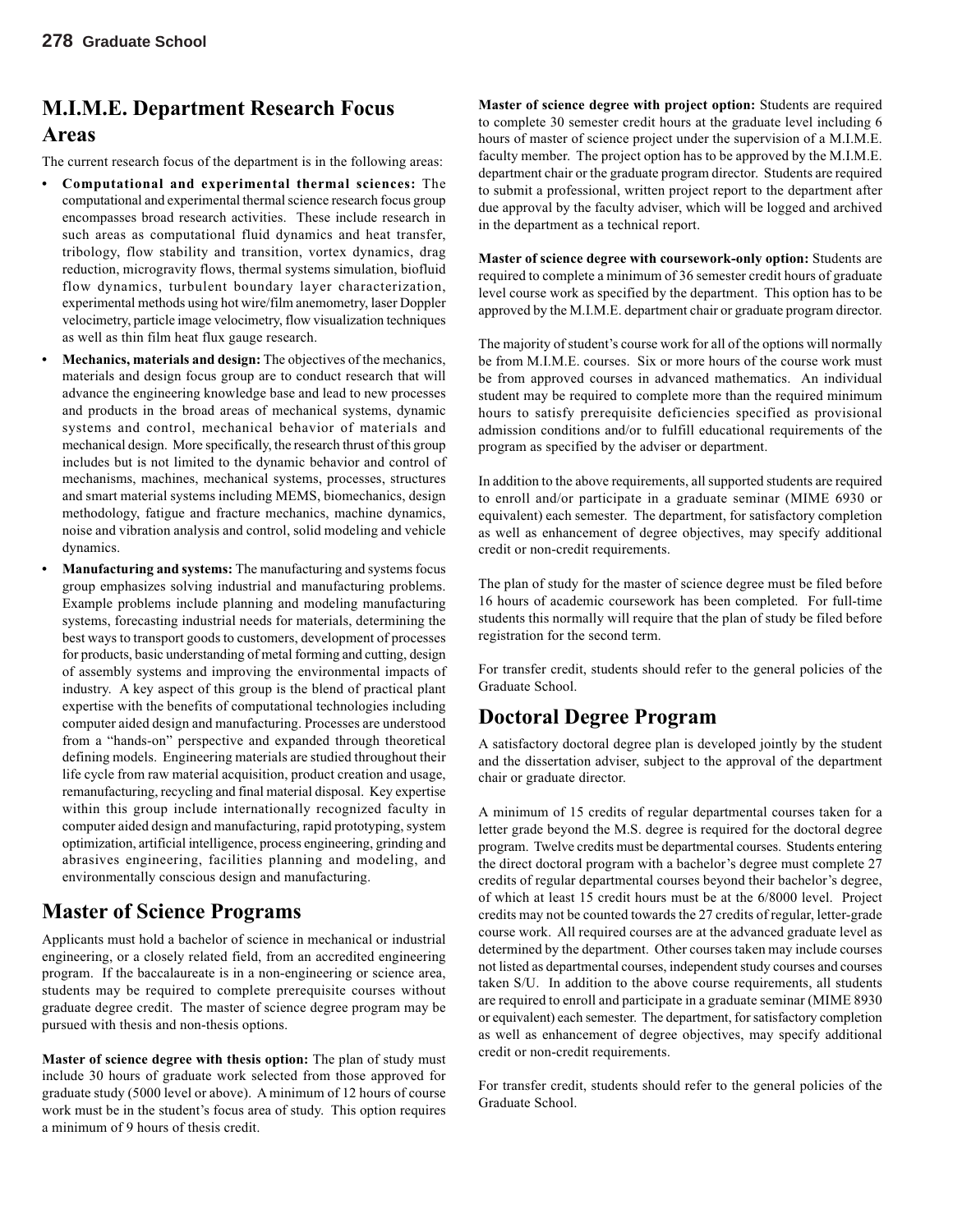### **Doctoral Degree Candidacy**

Doctoral candidacy requires satisfactory performance in the doctoral qualifying examinations, filing an approved doctoral program plan, selection of an academic adviser, formation of a doctoral dissertation committee, and maintaining good academic performance as specified in the M.I.M.E. department Graduate Student Handbook.

When the above requirements have been met, the student may file his/ her application for doctoral candidacy. The department requires that the application be filed within one year of the time the qualifying examination is passed. Doctoral students must have established candidacy for the doctoral degree before presenting and defending dissertation research.

#### **Doctoral Dissertation**

After the student and the adviser have agreed on a dissertation topic, the student must write a dissertation proposal. The student will present the proposal to the doctoral dissertation committee and successfully defend his/her dissertation proposal.

The doctoral dissertation committee must consist of at least five members. The chair of the committee will be the candidate's principal adviser. The other members usually will be the co-adviser (if any), faculty members or experts in a related field with at least one committee member outside the department. The signatures on the candidate's dissertation indicating approval of the dissertation research represent the final certification of its adequacy.

# **Doctor of Philosophy in Manufacturing Management & Engineering**

In addition to the doctor of philosophy in engineering offered by the department, the Colleges of Engineering and Business Administration jointly offer the degree of doctor of philosophy in manufacturing management & engineering. The doctoral degree program offers engineering and management tracks of study.

The applicants, preferably, should have completed a master's degree in one of the following areas: industrial, manufacturing, mechanical, production engineering or engineering management. For those applicants with a master's degree, the doctoral program of study involves a minimum of 60 semester credit hours including business and engineering foundation courses, core courses, integrative seminars/technical electives and a dissertation research.

For additional information regarding this program, please consult specific program guidelines jointly published by the colleges of Engineering and Business Administration.

# **Department of Engineering Technology**

*Daniel J. Solarek, chair Ella Fridman, graduate program director*

The engineering technology department administers the College of Engineering's part-time master of science in engineering program. This engineering master's degree program is intended for students who are full-time employees seeking the master's degree to facilitate career advancement or achievement of personal educational goals. To accommodate students who are full-time employees, coursework for this

degree program may be taken online via distance learning on the Internet or as traditional on-campus courses.

# **Master of Science in Engineering Degree Requirements**

The part-time master of science in engineering program requires 24 hours of approved graduate level course work and a six hour work-related project for a total of 30 credit hours. The student is expected to meet the following general requirements:

- 9 hours of engineering core courses to establish a common foundation in engineering. These courses include Management of Projects and Technical Innovation, Advanced Computational Methods, and Probability and Statistics in Engineering and Management Science. The engineering core courses are designed to update computer analysis skills, provide a background in applied statistics and to furnish tools for the management of projects and technological innovation.
- 9 hours of business core courses that cover introduction to financial and managerial accounting, analysis of manufacturing and service systems, and business, government and society. The business core is intended to acquaint engineers, scientists and technologists with financial, managerial and social issues that can help the engineer succeed in today's marketplace.
- 6 hours of engineering elective courses to support the student's focus area. Each elective course will be worth three credits, so two are required. Graduate offerings in the bioengineering, chemical and environmental engineering, civil engineering, electrical engineering and computer science, engineering technology, or mechanical, industrial and manufacturing engineering departments are eligible for selection as electives.
- 6 credit hours of a work-related project. The topic and other specifics of the project require prior approval of the department's graduate program director and should include approval and cooperation of the employer.
- 30 credit hours total.

The project may be completed in two semesters plus the summer. Students may complete their course requirements in four semesters by taking the recommended two courses per semester.

For transfer credit, students should refer to the general policies of the Graduate School. No more than 9 credits towards the master of science in engineering may be earned at another university, and in no case may the project be satisfied by work already completed at another institution or on the job.

In order to be awarded the master of science in engineering degree, the student must have at least a B average (GPA of 3.0/4.0) for all graduate course credits in the program of study as well as for the entire graduate transcript.

#### **Admission Requirements**

To be admitted to the part-time master of science in engineering program, applicants must have a bachelor's degree in engineering, engineering technology or in a closely related field (e.g., one of the mathematical, physical or biological sciences). Applicants must be employed or have experience in private industry, government or non-profit organizations. Admissions are made on an individual basis and take into account the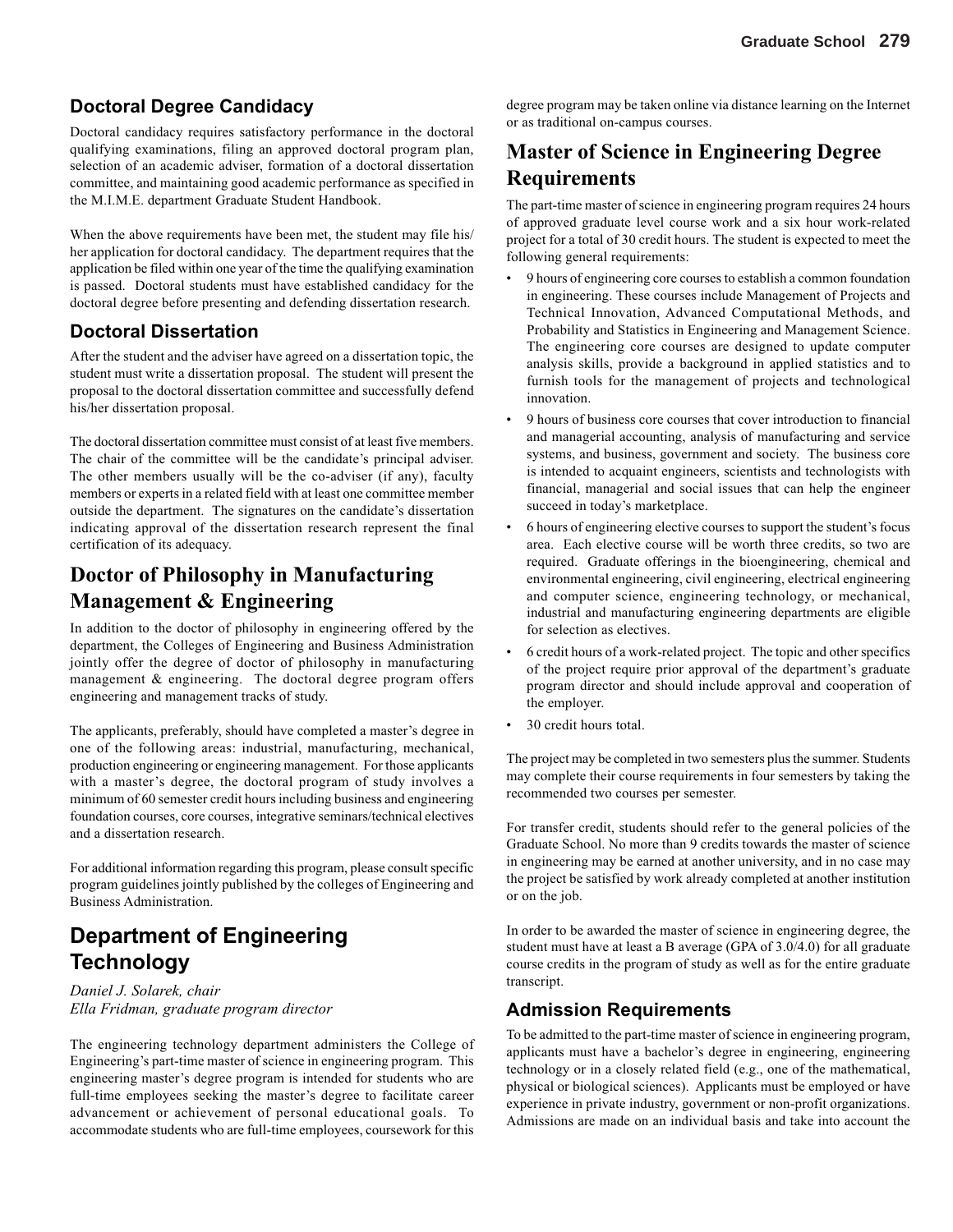applicant's previous record, the intended area of study and the needs and capacity of the College of Engineering.

Generally, a GPA of at least 2.7 is required for admission. Applicants having a GPA less than 2.7 who demonstrate potential for graduate study may be admitted to the master's program on a provisional or other basis at the option of the department. Students with an undergraduate GPA below 2.7 must register and take the GRE. Information on the GRE is available on the GRE Web site. Students who graduated with a bachelor's degree from The University of Toledo do not need to submit official transcripts. Students who did not graduate from The University of Toledo need to contact the Office of the Registrar at their undergraduate alma mater to arrange for transmission of the undergraduate transcripts.

For additional information regarding this program, please consult the College of Engineering's Web site for specific program guidelines developed in cooperation with the colleges of business administration.

# **College of Health and Human Services**

# **Graduate Programs**

The College of Health and Human Services offers flexible programs leading to diverse master's and doctoral degrees. In addition, the College of Health and Human Services and the College of Education offer several master of education and doctor of philosophy degrees collaboratively. The College of Health and Human Services, with the Medical College of Ohio and Bowling Green State University, offer a joint master of public health degree. All students are encouraged to discuss programs with graduate faculty in respective departments.

# **Admission to Graduate Programs**

Admission requirements for Graduate School are discussed in a prior section of the Graduate School section of this catalog. Admission to graduate study in the College of Health and Human Services is open to graduates of accredited colleges and universities meeting the minimum admission requirements of the Graduate School and the college, as well as specific admission requirements of the department and/or program. (Previously admitted students wishing to transfer to a different department must apply for admission to the new department. Admission to one program does not guarantee admission to another program.) Please refer to the general degree program descriptions for specific information.

# **Administration of Programs**

All graduate programs in the College of Health and Human Services are administered jointly by the college and the Graduate School of The University of Toledo. Students may contact specific departments, the college's Student Service Center or the Graduate School for further information on programs or admission requirements. The associate deans for research and graduate education will coordinate the graduate policies within the college.

# **Advising**

Students must meet with their program adviser for the purpose of developing a plan of study. It is the student's responsibility to meet all requirements for the degree as specified by the graduate program, the department, the Graduate School and the University.

# **Graduate Monitoring Committee**

The Graduate Monitoring Committee (GMC) is responsible for reviewing all requests not consistent with College of Health and Human Services and Graduate School policies. The GMC is also responsible for making recommendations to the college's associate deans for research and graduate education and the dean of the Graduate School.

# **Graduate Degrees Offered**

- **Master of Arts in Counselor Education** Community Counseling School Counseling
- **Master of Arts in School Psychology**
- **Education Specialist in School Psychology**
- **Doctor of Philosophy in Counselor Education**

**Master of Science in Exercise Science** Applied Biomechanics Clinical Kinesiology Clinical Exercise Physiology Applied Exercise Physiology

**Doctor of Philosophy in Physical Education**

Applied Biomechanics Applied Exercise Physiology Clinical Exercise Physiology

#### **Master of Public Health**

**Master of Arts in Recreation and Leisure Studies** Recreation Administration Recreational Therapy

Recreational Therapy and Therapeutic Arts

**Master of Arts in Speech-Language Pathology**

**Doctor of Philosophy in Health Education**

# **Department of Counseling & Mental Health Services**

*Dr. Nick Piazza, chair*

### **Accre**d**itation**

The Council for Accreditation of Counseling and Related Educational Programs (CACREP) has conferred accreditation to the master's degree programs in school counseling and community counseling and the Ph.D. program in counselor education.

# **Master's and Education Specialist Programs**

Department admission requirements, in addition to the Graduate School requirements, include the following: Undergraduate degree in an appropriate foundational field with a 3.0 (on a 4-point scale) undergraduate grade point average (GPA). Applicants whose undergraduate GPA is below a 3.0 on a 4-point scale must take the GRE and preference will be given to applicants with a score of at least 800 (combined verbal and quantitative scores). Applicants will submit a typed personal statement (suggested length 2-3 pages) detailing significant personal and professional experiences that relate to the applicant's decision to pursue a career in counseling or school psychology (e.g.,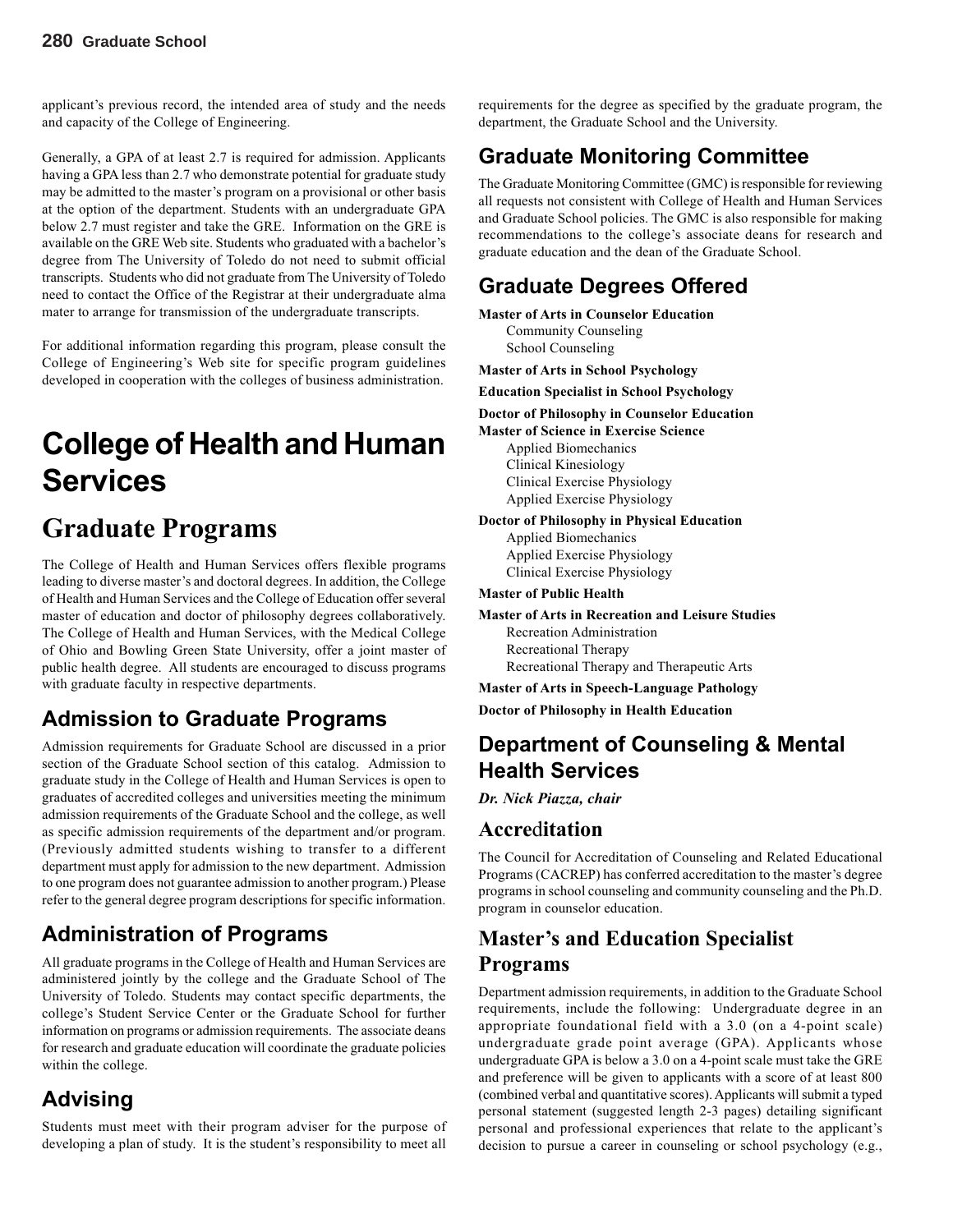rationale for seeking the degree, commitment to counseling or school psychology as a profession). The personal statement should also address such topics as the applicant's skills or knowledge, preparation through education and/or experience, strengths and weaknesses, rationale for academic deficiencies, etc. Submission of a professional resume is also required. Applicants who meet academic admission criteria will be invited to interview with the department admissions committee before a final admissions decision is rendered. Application deadlines for interviews for each semester, are September 15 and January 15.

#### **Master of Arts in Counselor Education: School Counseling Track**

Prospective applicants are urged to contact the department and program coordinators for program brochures and further details. Applicants expecting to practice outside of Ohio should consult that state's department of education to determine the current certification requirements. The curriculum leading to eligibility to take the State Department of Education examination for school counselors consists of 48 semester hours of training.

- **A. General Core Requirements** (3 hours)
	- RESM 5110 Quantitative Methods I
- **B. School Counseling Major Courses** (45 hours) **Required courses:**

| <b>CMHS</b> 5010 |                     | Professional Orientation to School Counseling                  |
|------------------|---------------------|----------------------------------------------------------------|
| <b>CMHS</b> 5110 |                     | Career Counseling & Development                                |
| CMHS 5120        |                     | Individual & Group Assessment                                  |
| CMHS 5130        |                     | Group Counseling                                               |
| CMHS 5140        |                     | Counseling Theories & Techniques                               |
| CMHS 5150        |                     | Counseling Across the Lifespan                                 |
| CMHS 5160        |                     | Counseling the Culturally Diverse                              |
| CMHS 5170        |                     | Theory & Practice of Consultation                              |
| CMHS 5190        |                     | Counseling Practicum                                           |
|                  |                     | CMHS 6/8940 Counseling Internship                              |
| <b>SPED</b>      | 5000                | Issues in Special Education                                    |
| 0r               |                     |                                                                |
| <b>SPED</b>      | 5120                | Students with Special Needs                                    |
|                  |                     | (SPED not required for students with Special Education Teacher |
| Licensure)       |                     |                                                                |
|                  | Elective courses: * |                                                                |

CMHS 6/7220 Child, Adolescent and Family Therapy CMHS 6/7230 Crisis Intervention Counseling CMHS 8460 Substance Abuse Counseling EDP 5210 Child Behavior & Development EDP 5220 Adolescent Behavior & Development \**other courses may be approved by adviser*

**Total:** 48 credit hours

### **Master of Arts in Counselor Education: Community Counseling Track**

Prospective applicants are urged to contact the department and program coordinators for program brochures and further details. The curriculum leading to the master's degree consists of 48 semester hours of training.

#### **A. General Core Requirements** (3 hours)

RESM 5110 Quantitative Methods I

#### **B.** Community Counseling Major Courses – (45 hours)

#### **Required courses:**

| Prof Orient to Community Counseling | <b>CMHS 5020</b> |
|-------------------------------------|------------------|
|                                     | <b>CMHS 5110</b> |
| Individual & Group Assessment       | <b>CMHS 5120</b> |
|                                     | CMHS 5130        |

|            | <b>CMHS 5140</b>                           |             | Counseling Theories & Techniques       |  |
|------------|--------------------------------------------|-------------|----------------------------------------|--|
|            | <b>CMHS 5150</b>                           |             | Counseling Across the Lifespan         |  |
|            | <b>CMHS 5160</b>                           |             | Counseling the Culturally Diverse      |  |
|            |                                            |             |                                        |  |
|            | <b>CMHS 5190</b>                           |             | Counseling Practicum                   |  |
|            | CMHS 6/8940                                |             | Counseling Internship                  |  |
|            | Elective courses: *                        |             |                                        |  |
|            |                                            |             | CMHS 6/7210 Psychopathology            |  |
|            |                                            | CMHS 6/7240 | Diagnosis & Mental Health              |  |
|            | <b>CMHS 7540</b>                           |             | <b>Advanced Personality Assessment</b> |  |
|            | <b>CMHS 8470</b>                           |             | Drugs & Mental Health Couns            |  |
|            | CMHS 6/7220                                |             | Child, Adolesc, Family Therapy         |  |
|            | CMHS 6/7230                                |             | Crisis Intervention Counseling         |  |
|            | <b>CMHS 8460</b>                           |             | <b>Substance Abuse Counseling</b>      |  |
|            | CMHS 5/7170                                |             | Theory & Practice of Consultation      |  |
| EDP 5210   |                                            |             | Child Behavior & Development           |  |
| EDP 5220   |                                            |             | Adolescent Behavior & Development      |  |
| EDP 5/7230 |                                            |             | <b>Adult Development</b>               |  |
|            | * other courses may be approved by adviser |             |                                        |  |

**Total:** 48 credit hours

#### **Master of Arts/Education Specialist Degree in School Psychology**

The program in school psychology constitutes a minimum three-year sequence of coursework, which includes a master's degree of 36 semester hours and a minimum of 32 additional hours toward the education specialist degree, plus an academic year paid internship in the schools.

The program is designed to meet the criteria for the master's and education specialist degrees and the Ohio State Department of Education requirements for the school psychologist certificate.

Please contact the department for program brochures and further details. The curriculum leading to the master's degree in school psychology consists of 36 semester hours of training.

**A. General Core Requirements** (3 hours)

RESM 5110 Quantitative Methods I

**B. School Psychology Major Courses** (33 hours) **Required courses:**

| <b>CMHS 5030</b> | Role & Funct School Psych         |
|------------------|-----------------------------------|
| <b>CMHS 5120</b> | Individual & Group Assessment     |
| <b>CMHS 5130</b> | Group Counseling                  |
| <b>CMHS 5140</b> | Counseling Theories & Techniques  |
| <b>CMHS 5150</b> | Counseling Across the Lifespan    |
| <b>CMHS 5160</b> | Counseling the Culturally Diverse |
| <b>CMHS 5170</b> | Theory & Practice of Consultation |
| SPED 5000        | Issues in Special Education       |
| SPED 5120        | Students with Special Needs       |
|                  | п сининги не те он                |

#### **For Students without Teaching License Only:**

| CMHS 5060 | School Observation                 |
|-----------|------------------------------------|
| EDAS 6000 | The Individual in the Organization |

#### **Elective courses: \***

| <b>EDP</b>       | 5210 | Child Behavior & Development                 |
|------------------|------|----------------------------------------------|
| <b>EDP</b>       | 5220 | Adolescent Behavior & Development            |
| <b>CMHS 6960</b> |      | Master's Thesis                              |
| <b>CMHS 6220</b> |      | Child, Adolesc, Family Therapy               |
| <b>CMHS</b> 6230 |      | Crisis Intervention Counseling               |
|                  |      | * Other course(s) may be approved by adviser |

#### **Total:** 36 credit hours

Students pursuing this program are required to complete the education specialist degree in school psychology. Internship is completed as part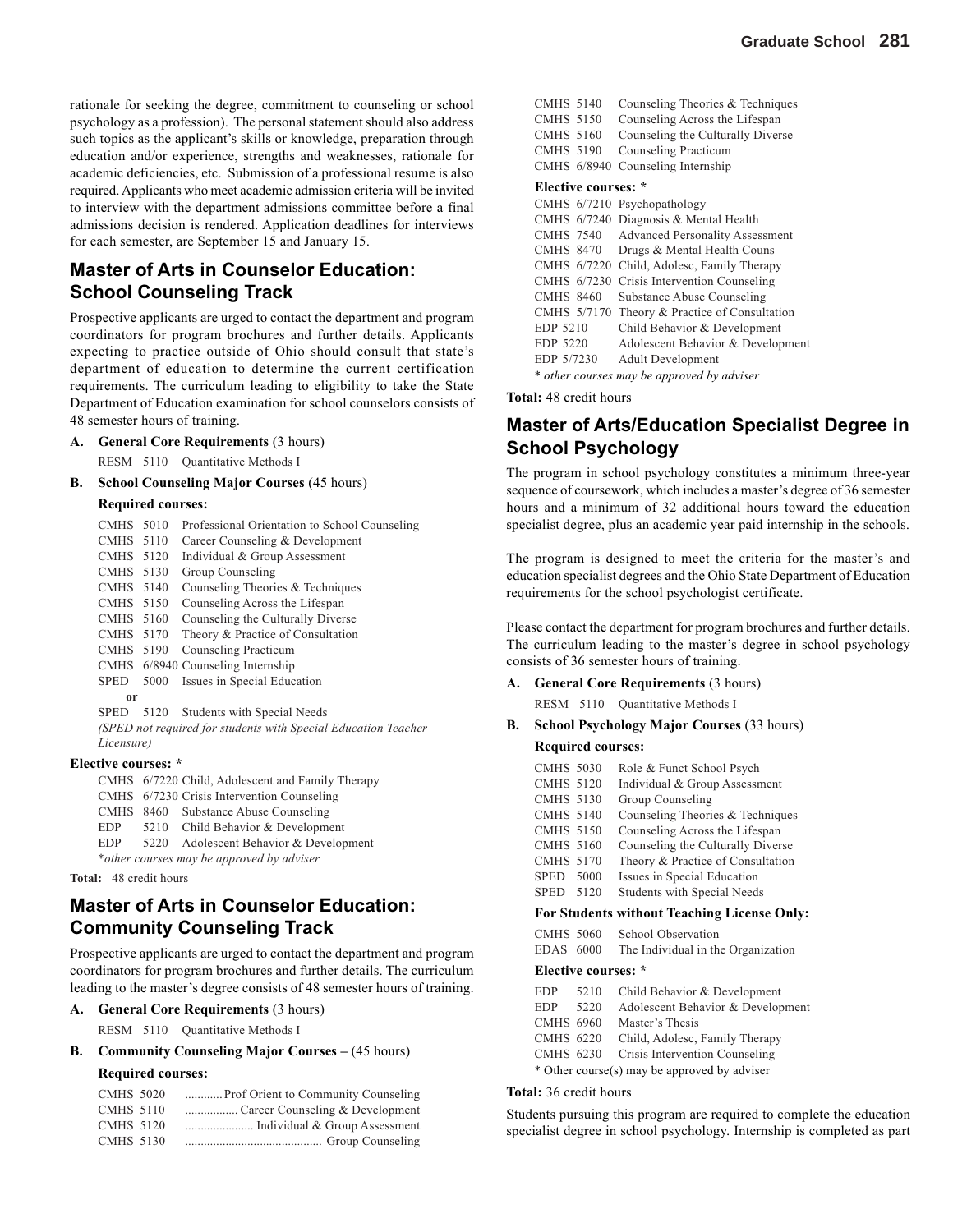of the specialist program. The curriculum leading to the education specialist degree in school psychology consists of a minimum of 32 semester hours of training.

| EDP              | 5210        | Child Behavior & Development or                         |
|------------------|-------------|---------------------------------------------------------|
| EDP.             | 5220        | Adolescent Behavior & Development                       |
| <b>EDP</b>       | 7320        | Instructional Psychology or                             |
| EDP.             | 6340        | Theories of Learning                                    |
| EDP.             | 7320        | Instructional Psychology or                             |
| <b>EDP</b>       | 7310        | Issues & Innovations Learn & Instruct                   |
| <b>PSY</b>       | 6200        | Theories of Personality                                 |
|                  | CMHS 6/7210 | Psychopathology                                         |
| <b>CMHS 8470</b> |             | Drugs& Mental Health Counseling                         |
| СI               | 6/8430      | Diagnosis of Reading Disability                         |
| <b>CMHS 7310</b> |             | Child Assessment I and                                  |
| <b>CMHS 7320</b> |             | Child Assessment II                                     |
| <b>CMHS 7330</b> |             | Clinical Practicum I and                                |
| <b>CMHS 7340</b> |             | Clinical Practicum II                                   |
| <b>CMHS 7940</b> |             | Internship in School Psychology                         |
|                  |             | Minimum of 32 semester hours Beyond the master's degree |

Note: Students may complete some of these courses as part of their master's degree in school psychology

# **Doctor of Philosophy in Counselor Education**

The department of counseling and mental health services has a doctoral program in counselor education leading to a Ph.D. Numerous opportunities exist within this program to create areas of specialization that are relevant to the academic, professional or research interests of the student. The doctoral program in counselor education and supervision is intended to prepare professional leaders in their respective fields. Applicants are expected to possess the entry-level knowledge and skills received at the master's and/or specialist level. The program objectives and curricular experiences of the doctoral program reflect an extension of those offered at the master's and specialist levels.

Persons applying for admission to doctoral study must meet the admission requirements of the Graduate School, the College of Health and Human Services and the department of counseling and mental health services. Admission requirements for the Graduate School and the College of Health and Human Services are described in detail in the Doctoral Programs Brochure. These requirements include an official transcript with two copies of any and all undergraduate/graduate credits and degrees earned, a professional resume, three letters of reference and a nonrefundable application fee (check or money order payable to The University of Toledo) that must be submitted to the Graduate School to begin the admission process. In addition, departmental requirements for admission to the doctoral program are:

- 1. A minimum GPA of 3.0 on a 4-point scale for all undergraduate academic work and a minimum GPA of 3.0 on a 4-point scale for all graduate level academic work.
- 2. A master's or education specialist degree in counseling or school psychology from a program that is approved by the Council for Accreditation of Counseling and Related Educational Programs (CACREP) or the National Association for School Psychologists (NASP). Applicants with degrees from non-accredited programs or from non-counseling or non-school psychology programs will have to demonstrate their equivalency to approved programs or make up any deficiencies that may be present in their training.
- 3. A GRE score of a minimum of 480 verbal plus a minimum of 560 quantitative (minimum of 1040, which is at the 50th percentile). Scores should not be older than 6 years.
- 4. A resume and autobiographical statement of three to five pages in length.
- 5. A personal interview with departmental faculty and an interview with current doctoral students to determine the personal and professional suitability and leadership potential of the applicant. Applicants will be notified if they are selected for an interview. Applicants are interviewed and admitted to doctoral study in the department during the fall, spring and summer semesters of each academic year. Completed application materials must be received by September 15, January 15 or May 15. Thus, application materials must be submitted to the Graduate School for processing at least six (6) weeks prior to the above departmental deadlines.
- 6. One writing sample. The writing sample consists of your responses to questions about your academic and professional background and goals. These questions can be obtained by contacting the departmental secretary. The writing sample is designed to determine your writing ability and your suitability to the profession and to the doctoral program.

The department retains the right to waive any requirement for admission in those cases where there is evidence to suggest that the applicant would successfully complete his or her degree program. The curriculum leading to the doctor of philosophy degree in counselor education and supervision consists of a minimum of 70 semester hours of training.

#### **A. Research Tools** (12 hours)

| <b>RESM 8120</b>               |  | <b>Ouantitative Methods II</b> |  |  |
|--------------------------------|--|--------------------------------|--|--|
| <b>RESM 8320</b>               |  | Research Design                |  |  |
| <b>RESM 7330</b>               |  | <b>Oualitative Research I</b>  |  |  |
| One course from the following: |  |                                |  |  |

| <b>RESM 8340</b> | <b>Oualitative Research II</b> |
|------------------|--------------------------------|
| <b>RESM 8130</b> | <b>Multivariate Statistics</b> |
| <b>RESM 8160</b> | Nonparametric Statistics       |
| <b>RESM 8350</b> | Methods of Survey Research     |
| <b>HEAL 8700</b> | Epidemiology                   |

#### **B. Counseling Major courses** (36 hours)

#### **Required courses** (28 hours)

| <b>CMHS 7510</b> | Supervision in Couns & Sch Psyc                      |  |  |
|------------------|------------------------------------------------------|--|--|
| <b>CMHS 7520</b> | Educ & Leadership in MH Profession                   |  |  |
| <b>CMHS 7530</b> | Adv Theo Couns & Consultation                        |  |  |
| <b>CMHS 7930</b> | Doctoral Research Seminar                            |  |  |
| <b>CMHS 8410</b> | Adv Pract Indiv & Grp Couns OR                       |  |  |
| <b>CMHS 8420</b> | Adv Practicum in Family Therapy                      |  |  |
| <b>CMHS 8480</b> | Adv Train Prof, Legal and Ethical Issues             |  |  |
| <b>CMHS 8940</b> | Counseling Internship                                |  |  |
|                  | <b>Elective courses</b> $(8 \text{ hours}^*)$        |  |  |
| <b>CMHS 7210</b> | Psychopathology                                      |  |  |
| <b>CMHS 7220</b> | Child, Adoles, Family Therapy                        |  |  |
| <b>CMHS 7230</b> | Crisis Intervention Counseling                       |  |  |
| <b>CMHS 7240</b> | Diagnosis and Mental Health                          |  |  |
| <b>CMHS 7540</b> | Adv Personality Assessment                           |  |  |
| <b>CMHS 8440</b> | Adv Group Theory and Practice                        |  |  |
| <b>CMHS 8450</b> | Couples and Family Therapy                           |  |  |
| <b>CMHS 8460</b> | <b>Substance Abuse Counseling</b>                    |  |  |
| <b>CMHS 8470</b> | Drugs & Mental Health                                |  |  |
|                  | * other courses may be approved by program committee |  |  |

**C. Cognate Area** (12 hours)

#### **D. Doctoral Dissertation** (10 hours)

**Total:** 70 credit hours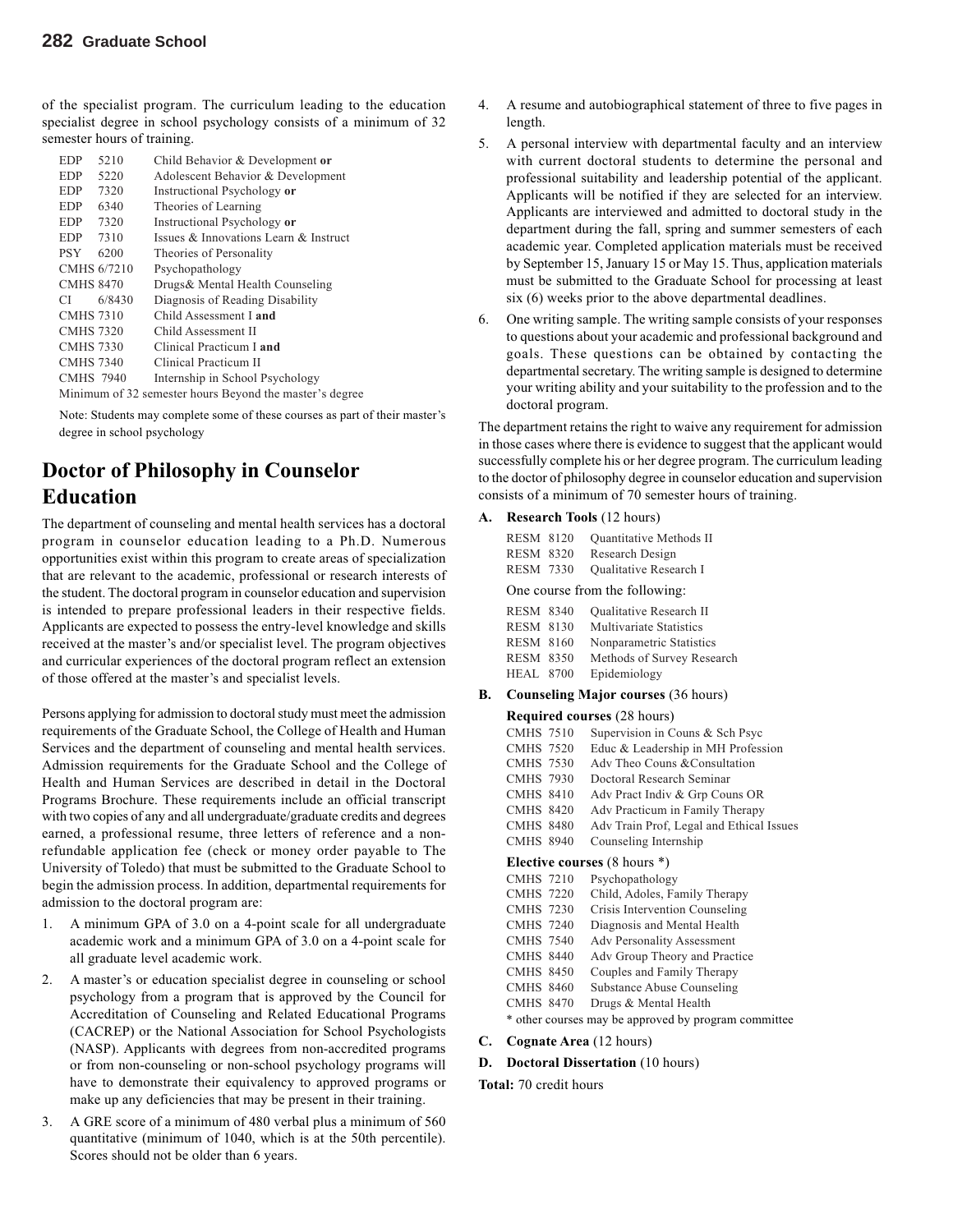# **Department of Kinesiology**

#### *Dr. Charles W. Armstrong, chair*

The department of kinesiology offers graduate programs leading to the master of science in exercise science (M.S.E.S.) and the doctor of philosophy (Ph.D.) degrees. These programs involve a combination of courses, seminars, clinical experiences and research that is intended to prepare individuals for a wide range of careers that relate to exercise science. The programs are interdisciplinary by design and all students are exposed to multiple dimensions of the field. As part of this program, students typically take courses that support their work from a variety of other departments across the campus and at the Medical College of Ohio. Involvement in research is emphasized throughout the program. Admission into the master's and doctoral programs is selective and is based on the applicants' previous academic training, their academic record, scores on the GRE, letters of recommendation, intended area of study and space within the graduate program. Meeting the minimum standards for admission does not guarantee acceptance into any of the department's programs.

### **Master of Science in Exercise Science**

**The Master's Program**: The M.S.E.S. degree is designed to provide students with an opportunity to specialize in one of four areas: applied biomechanics, clinical kinesiology, clinical exercise physiology and exercise physiology. Each of these programs involves approximately 32 - 36 semester hours of instruction and all master's students are required to complete a thesis. Full-time students typically are able to complete the programs in two years.

| <b>M.S. in Exercise Science:</b> | Hours |
|----------------------------------|-------|
|                                  |       |
|                                  |       |
|                                  |       |
|                                  |       |
| <b>Total</b>                     | 36    |

In addition to the Graduate School and college requirements, evaluation of applicants for admission to the master of science in exercise science program is based on the following criteria: (a) minimum undergraduate GPA of 3.0 in the last 60 hours of the undergraduate program; (b) completion of the GRE, with a minimum combined score of 900 for the quantitative and verbal portions of the exam; (c) a clearly defined statement of purpose that specifies the area of specialization within the degree program; (d) a minimum of three letters of reference from faculty members with specific expertise in kinesiology (or a closely related area) who have worked with the applicant in an academic setting; (e) demonstrated knowledge in human anatomy, human physiology and two additional areas of kinesiology (exercise physiology, motor learning, biomechanics, etc.); and (f) all other pertinent information requested in the application. Prospective students should contact the department for further information. Meeting the minimum admission requirements does not guarantee admission to the program. Admission to a specific program area is dependent on the availability of space within the specialization area (i.e., the number of students currently being advised by faculty in the specialization area). Under special circumstances, the department graduate admissions committee may choose to waive any of the above requirements.

### **Doctor of Philosophy in Physical Education**

The doctor of philosophy in physical education is designed to provide qualified applicants with an opportunity to pursue advanced study and research leading to the completion of the Ph.D. degree. Three areas of concentration are available within this option: clinical exercise physiology, applied physiology and biomechanics. The program involves a variety of courses, seminars and independent research experiences, and typically requires four years of full-time study to complete (parttime study is possible, but usually requires five to six years). Students work closely with a faculty mentor to design a program that meets the unique needs of the individual. This includes courses in the major area that may be taken from a variety of departments as well as courses in a cognate area (a secondary area of specialization). Upon the completion of all coursework students must pass written and oral comprehensive examinations and complete a dissertation.

In addition to the Graduate School and college requirements, evaluation of applicants for the doctoral program is based on the following criteria: (a) completion of a master's degree in exercise science or closely related area, (b) completion of the GRE, with a minimum combined score of 1060 for the quantitative and verbal portions of the exam, (c) a clearly defined statement of purpose that specifies the area of specialization within the degree program, (d) a minimum of three letters of reference from faculty members with specific expertise in kinesiology (or a closely related area) who have worked with the applicant in an academic setting. Prospective students should contact the department for further information. *Note:* Meeting the minimum admission requirements does not guarantee entrance into the program. Admission to a specific program area is dependent on the availability of space within that specialization area (e.g., the number of students currently being advised by faculty in the specialization area). Under special circumstances, the department graduate admissions committee may choose to waive any of the above requirements.

# **Department of Public Health and Rehabilitative Services**

#### *Dr. Roy H. Olsson Jr., chair*

The department of public health and rehabilitative services offers a variety of degree options and graduate courses in health/wellness and rehabilitation. In health/wellness, master's level options include the master of public health and the master of arts in recreation and leisure studies. The doctor of philosophy degree is offered in health education. In rehabilitative services, the master of arts in speech-language pathology and the master of arts in recreation and leisure studies with specialization in recreational therapy and in recreational therapy and therapeutic arts are available.

### **Master of Public Health**

This degree program provides advanced study beyond the bachelor's degree for persons wishing to update professional skills and obtain new professional competencies in the area of public health through courses offered by UT, MCO and BGSU. The program prepares students to enhance public health in the community and to be advocates for needed change. Graduates will be prepared to assess factors affecting health, critique and apply research findings and, in turn, develop strategies and implement various measures for health promotion and disease prevention. Students choose one of three tracks: environmental and occupational health, health promotion and education, or public health administration.

#### **A. Master of Public Health Core** (21 hours)

| <b>HEAL</b> 6600 | Health Behavior (UT)           |
|------------------|--------------------------------|
| <b>HEAL</b> 6640 | Issues in Public Health (UT)   |
| PUBH 600         | Public Health Statistics (MCO) |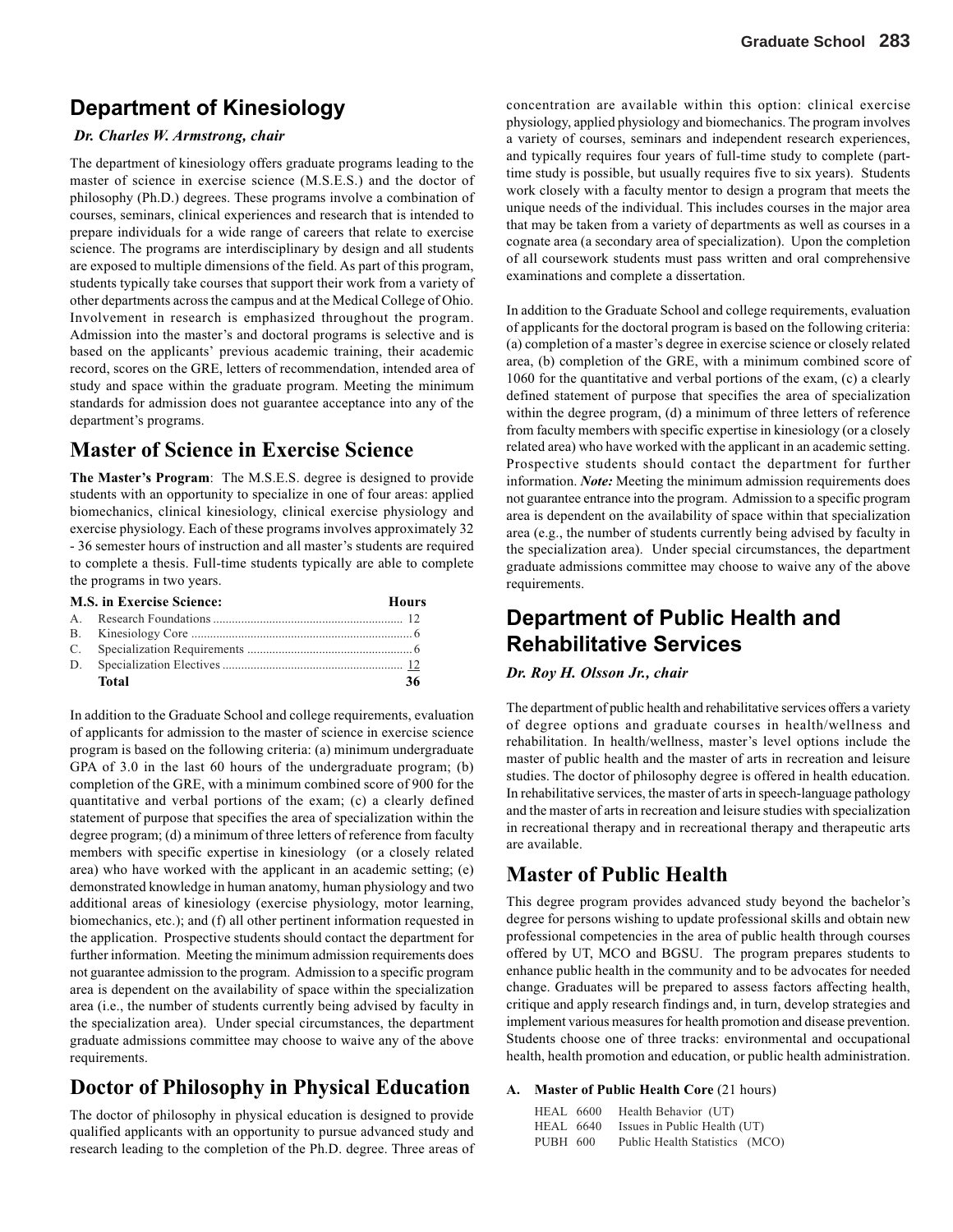| <b>PUBH 601</b> | Public Health Epidemiology (MCO)    |
|-----------------|-------------------------------------|
| PUBH 601        | Public Health Administration (BGSU) |
| <b>PUBH 680</b> | Environmental Health (BGSU)         |

#### **B. Specialization** (12 hours)

Select from: environmental and occupational health (MCO), public health administration (BGSU) or health promotion and education (UT)

#### **Health Promotion and Education Specialization**

| <b>HEAL 6200</b> | Methods and Materials in Public Health  |
|------------------|-----------------------------------------|
| HEAL 6360        | <b>Evaluation Models</b>                |
| HEAL 6460        | <b>Health Promotion Programs</b>        |
|                  | HEAL 6300 Community Health Organization |
|                  |                                         |

#### **C. Electives** (9 hours)

Select courses with permission of an adviser.

#### **D. Practicum or project** (3 hours)

HEAL 6940 Internship **or** HEAL 6960 Masters Research Thesis

### **Master of Education in Health Education/ School Nurse Certification**

The department of public health and rehabilitative services also provides major coursework for the master of education in health education and for the master of education in health education with school nurse certification. The complete description of those degrees is provided in the College of Education program descriptions.

### **Master of Arts in Recreation and Leisure: Recreation Administration**

The recreation and leisure studies program offers advanced study beyond the bachelor degree in recreation administration. This degree focuses on the study of the profession of recreation and leisure with an emphasis on administrative careers in community and natural environments.

**A. Research Core** (3- 6 hours)

Research Design

RESM 5310 **or** AED 5000 **or** SOC 5270

Research Statistics (required for project/thesis option) SOC 5290 **or** RESM 5110 **or** HEAL 6750

**B. Recreation Core** (6 hours)

| RCRT 6000 | Issues and Trends in Recreation/Recreational Therapy         |
|-----------|--------------------------------------------------------------|
|           | RCRT 6020 Financial Resources of Recreation and Recreational |
|           | Therapy                                                      |

#### **C. Specialization Area** (15 hours)

Courses selected from the graduate recreation course offering with adviser.

#### **D. Project/Thesis/Internship** (3-6 hours)

RCRT 6920 Master's Project RCRT 6940 Internship RCRT 6960 Master's Research Thesis

**E. Elective** (3-6)

# **Master of Arts in Recreation and Leisure: Recreational Therapy or Recreational Therapy and Therapeutic Arts**

The recreation and leisure studies program offers advanced study beyond the bachelor's degree in recreational therapy. This degree focuses on the study of treatment programming and research within a variety of settings. The recreational therapy and therapeutic arts specialization focuses on the study of therapeutic arts as they are related to the practice of recreational therapy.

- **A. Research Core** (3- 6 hours)
	- Research Design RESM 5310 **or** AED 5000 **or** SOC 5270

Research Statistics (required for project/thesis option) SOC 5290 **or** RESM 5110 **or** HEAL 6750

#### **B. Recreation Core** (6 hours)

RCRT 6000 Issues and Trends in Recreation/Recreational Therapy RCRT 6020 Financial Resources of Recreation and Recreational Therapy

#### **C. Specialization Area** (15 hours)

Select courses from the recreational therapy sequence with adviser.

#### **D. Project/Thesis/Internshi**p (3-6 hours) RCRT 6920 Master's Project

| -----------      |                          |
|------------------|--------------------------|
| <b>RCRT 6940</b> | Internship               |
| <b>RCRT 6960</b> | Master's Research Thesis |
|                  |                          |

**E. Electives** (3-6 hours)

# **Master of Arts in Speech-Language Pathology**

This degree is designed to contribute toward attainment of certification and licensure in the area of speech-language pathology. The process includes completion of a master's degree, an approved undergraduate program of preparation in this area and suitable practicum experiences. Students seeking certification and/or licensure for speech-language pathology should meet with an adviser to assess prior experience and to design a program that is tailored to the student's individual situation.

For fall admission to the speech-language pathology program, all materials, including GRE scores, must be received by the program admissions committee before **February 1** to receive complete consideration. An interview and spontaneous language sample is required as part of the complete application procedures for all qualified applicants.

**A. Research Core** (6 hours)

| KINE 6320 | Scientific Writing and Research |
|-----------|---------------------------------|
| RESM 5110 | or RESM 5310 or HEAL 6750       |

- **B. Speech-Language Pathology Courses** (35 41 hours)
	- SLP 6100 Diagnosis of Speech and Language Disorders SLP 6210 Preschool Language Disorders SLP 6220 Language Disorders in School-Age Children SLP 6300 Phonological and Articulatory Disorders SLP 6400 Neurological Disorders: Aphasia SLP 6450 Neurological Disorders: Brain Injury and Dementia SLP 6500 Motor Speech Disorders SLP 6550 Augmentative and Alternative Communication SLP 6600 Voice Disorders
	- SLP 6650 Dysphagia and Oropharyngeal Disorders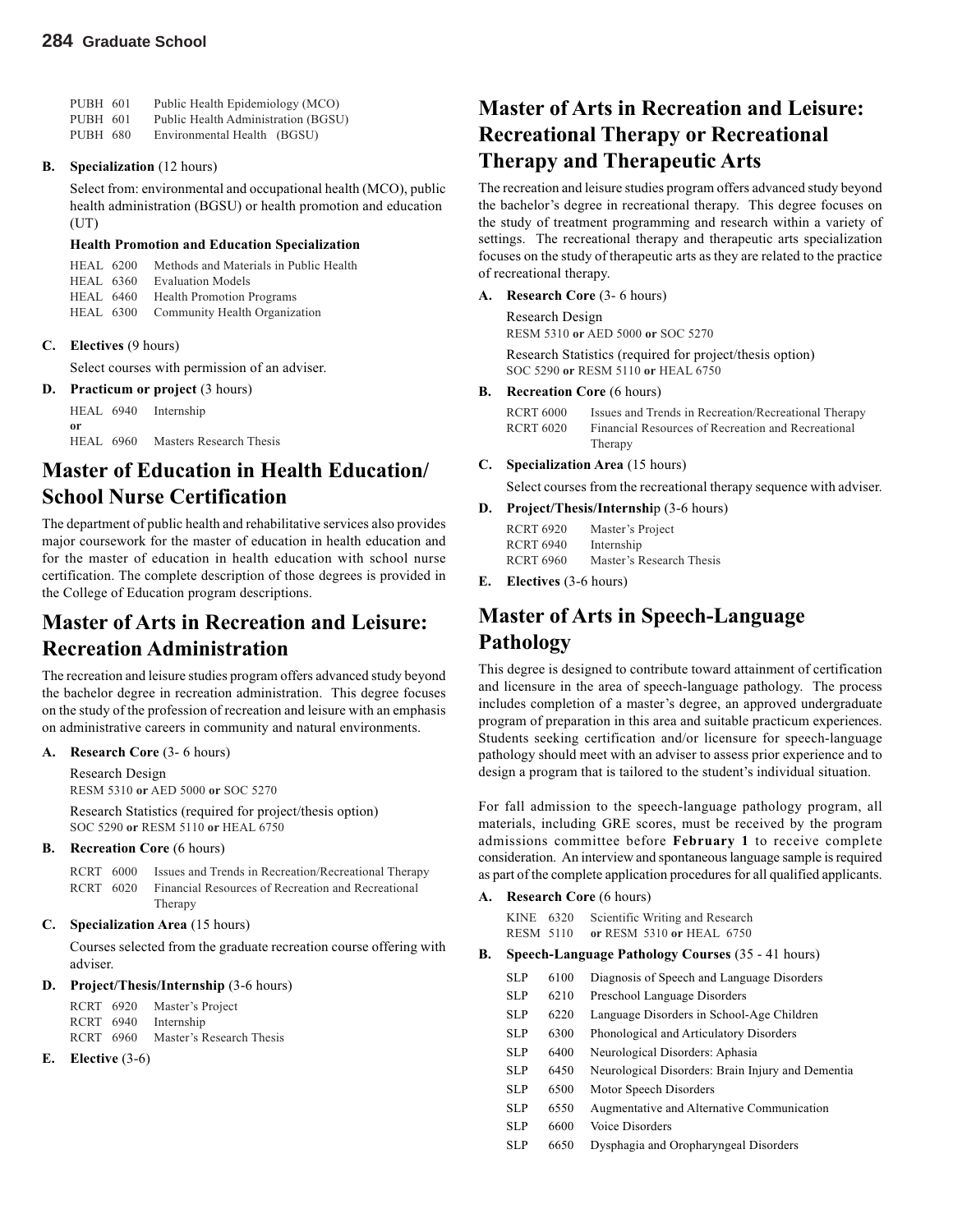SLP 6700 Assessment and Remediation of Fluency Disorders SLP 6800 Aural Rehabilitation

Clinical experiences from: 6000, 6010, 6020 and 6940

**C**. **Thesis or Comprehensive Examination** (3-6 hours)

SLP 6930 Seminar in Speech-Language Pathology **or** 6960 Research Thesis

### **Doctor of Philosophy in Health Education**

The doctoral degree program in health focuses on advanced study and research in community/public health. The program prepares advanced students to contribute to the field of health through research. Although research and health courses are required, the program is individualized through selection of minor cognate and elective courses to develop each student for leadership roles in universities, public service or the private health sector.

Admission to the program includes completion of a master's degree from an accredited institution. In addition to the Graduate School requirements, evaluation of applicants is based on the following criteria: (1) completion of the GRE, (b) a clearly defined statement of purpose that specifies the area of specialization within the degree program and (c) a minimum of three letters of reference from faculty members with specific expertise in health who have worked with the applicant in an academic setting. Evidence of research and/or writing ability through a master's thesis, project, paper, report, publication, or paper presented to a professional society will be considered. International applicants must submit a TOEFL score of 550 or higher for admission to the program. Prospective students should contact the department for further information.

#### **A. General Core Requirements** (12 credit hours)

KINE 8230 Scientific Writing and Research Methods RESM 8120 Quantitative Methods II RESM 8320 Research Design Select from: RESM 7330, 8130, 8160, 8350, **or** HEAL 8700

#### **B. Major Courses** (36 credit hours)

#### **Required courses:**

| <b>HEAL 8000</b> | Professional Issues in Health Education |
|------------------|-----------------------------------------|
| <b>HEAL 8100</b> | College Teaching of Health Education    |
| <b>HEAL 8200</b> | Methods and Materials in Public Health  |
| <b>HEAL 8300</b> | Community Health Organization           |
| <b>HEAL 8460</b> | <b>Health Promotion Programs</b>        |
| <b>HEAL 8600</b> | Health Behavior                         |
| <b>HEAL</b> 8640 | Issues in Public Health                 |
| <b>HEAL 8800</b> | <b>Evaluation of Health Programs</b>    |
| <b>HEAL 8900</b> | <b>Grant Writing</b>                    |
|                  |                                         |

#### **Elective courses:**

Consult with adviser to develop appropriate sequence of courses to meet student's goals.

**C. Cognate Areas (**12 credit hours)

Consult with adviser.

**D. Doctoral Dissertation (**10 credit hours)

### **Severe Behavioral Spectrum**

#### *Dr. Marion Boss, graduate faculty, S.B.S. adviser*

The College of Health and Human Services provides coursework for the master of education, education specialist and doctor of philosophy

degrees in curriculum and instruction for the severe behavioral spectrum. See the College of Education section for the program description.

This course of study includes evening academic offerings including graduate level educational, legal, medical and biomedical research, reading and writing requirements specifically pertaining to serious emotional disturbance and/or behavioral disorders. The severe behavioral spectrum also addresses toddlers, preschoolers and elementary children with pervasive developmental disorders, multisystem developmental disorders and autistic spectrum disorders.

# **College of Pharmacy**

# **Graduate Programs**

## **Master of Science in Pharmaceutical Sciences**

#### **Degrees Offered**

The master of science in pharmaceutical sciences degree is designed to prepare an individual for responsibilities in professional practice, the pharmaceutical industry and scientific research beyond those possible with a baccalaureate.

Although a single degree is conferred, specialization is possible in that the curriculum is organized into three distinct disciplines. Applicants must select the program of study (option) they wish to pursue.

The master of science in pharmaceutical sciences is granted to the student who satisfactorily completes a minimum of 30 semester hours of graduate credit with a 3.0 or better GPA. Of the 30 semester hours, a maximum of 6 semester hours are granted for thesis research.

### **Admission Requirements**

In general, a baccalaureate in the sciences is required for admission, although applicants possessing other bachelor's degrees will be considered if the latter represent adequate preparation. Certain options and graduate courses require undergraduate preparation as prerequisites, and this preparation should be completed as soon as possible upon admission to the Graduate School. The total time required for completion of the graduate program leading to the master of science in pharmaceutical sciences degree will depend upon the preparation of the student entering the Graduate School. Normally two years of study and research are required.

The admission requirements of the Graduate School of the University apply. The basic requirement is a 2.7 (on a 4.0 scale) GPA on all undergraduate work leading to the bachelor's degree. Applicants having less than a 2.7 GPA on all undergraduate work will be considered for admission if other criteria for estimation of potential success in graduate studies are positive.

Each student must submit three copies of transcripts, one of which must be official, showing all post-secondary academic work and degrees granted; three letters of recommendation from college faculty members acquainted with the applicant's character and ability; and scores from the aptitude portion of the GRE.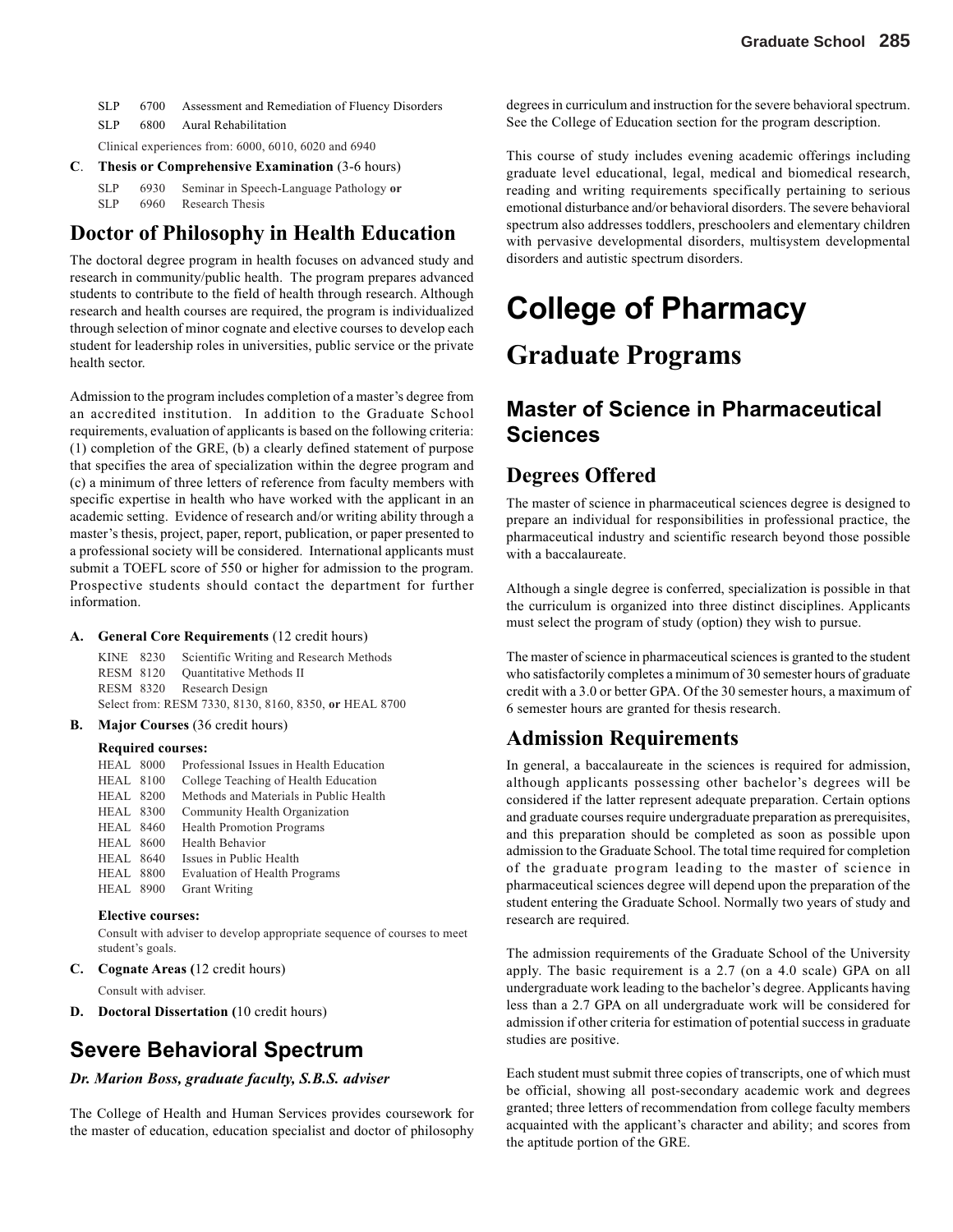International students are required to take the TOEFL, which will be given in their own country by the Educational Testing Service.

Normally acceptance will be decided by the third week in May for admission during the following fall semester. Completed applications should be received within the first week of April. (International students are encouraged to submit applications one month prior to the stated deadline to allow for delays in international correspondence). Applications received after April, including those for summer or spring semesters, may be held for consideration for the subsequent fall semester if existing graduate positions have been filled.

# **Curriculum and Options — M.S. Program in Pharmaceutical Science**

The options available to graduate students are: pharmacology/toxicology, administrative pharmacy and industrial pharmacy.

#### **Pharmacology/Toxicology option:**

#### **Undergraduate courses required (or their equivalents):**

| PHCL 2600        |      |                                                       |  |
|------------------|------|-------------------------------------------------------|--|
| PHCL 2620        |      |                                                       |  |
| MBC              | 3310 | Medicinal Chemistry I: Drug Action and Design  3      |  |
| MBC              | 3320 | Medicinal Chemistry II: Drug Targeting To Receptors 3 |  |
| <b>MBC</b>       | 4300 | Medicinal Chemistry III: Chemotherapy and             |  |
|                  |      |                                                       |  |
| <b>MATH 1750</b> |      |                                                       |  |
| <b>MATH 1760</b> |      |                                                       |  |
| <b>CHEM 3710</b> |      |                                                       |  |
| <b>CHEM 3720</b> |      |                                                       |  |
|                  |      |                                                       |  |

#### **Graduate courses required:**

| PHCL 5700 |      | Pharmacology I-Principles of Pharmacology,                 |
|-----------|------|------------------------------------------------------------|
|           |      | Autonomic Pharmacology and Non-Steroidal Anti-             |
|           |      | Inflammatory Agents and Related Pharmacology  3            |
| PHCL 5720 |      | Pharmacology II: Endocrine and CNS Pharmacology . 3        |
| PHCL 5900 |      |                                                            |
| PHCL 6150 |      |                                                            |
| PHCL 6600 |      |                                                            |
| PHCL 6700 |      | Pharmacology III: CNS and Cardiovascular/Renal             |
|           |      |                                                            |
| PHCL.     | 6720 |                                                            |
| BIOL 5610 |      | Advanced Biostatistics or                                  |
| PHCL 5140 |      | Interpretation of Pharmaceutical Data  2-4                 |
| MBC 6190  |      |                                                            |
| CHEM 6310 |      |                                                            |
|           |      | Additional course work may be selected from the following: |

| MBC 5620  |  |
|-----------|--|
| PHCL 5600 |  |
| PHCL 5620 |  |
| PHCL 5730 |  |
| PHCL 5750 |  |
| PHCL 5760 |  |

#### **Administrative Pharmacy option:**

#### **Undergraduate courses required (or their equivalents):**

| <b>BUAD 2040</b> |                                                  |  |
|------------------|--------------------------------------------------|--|
| <b>ECON 1200</b> |                                                  |  |
| PHPR 3510        | Pharmaceutic Dimensions of Health Care System  3 |  |
| PHPR 4250        |                                                  |  |

#### **Required courses include (or their equivalents):**

| <b>MKTG 5410</b> |  |
|------------------|--|
| <b>MGMT 5110</b> |  |
| FINA 5310        |  |

| RESM 5110        |  |  |
|------------------|--|--|
| <b>RESM 6120</b> |  |  |
| PHPR 6520        |  |  |
| PHPR 6530        |  |  |
| PHPR 6600        |  |  |
| PHPR 6960        |  |  |
|                  |  |  |

#### **Additional course work may be selected from or equivalents; others as approved by adviser.**

| PHPR             | 5990 |                                               |  |
|------------------|------|-----------------------------------------------|--|
| PHPR             | 6510 | Pathophysiology and Pharmacotherapy: Poison   |  |
|                  |      |                                               |  |
| PHPR             | 6810 |                                               |  |
| PHPR             | 6820 |                                               |  |
| <b>PHPR</b>      | 6830 | Advanced Community Pharmacy Administration  3 |  |
| PHPR             | 6840 |                                               |  |
| ACCT             | 6000 |                                               |  |
| <b>OPMT 5220</b> |      |                                               |  |
| INFS             | 6460 |                                               |  |
| FINA 6130        |      |                                               |  |
| BLAW 5150        |      |                                               |  |
| ORGD 6170        |      |                                               |  |
| ORGD 6590        |      |                                               |  |
| <b>BANS 5210</b> |      |                                               |  |
| <b>BANS 6520</b> |      |                                               |  |

#### **Industrial Pharmacy option:**

#### **Undergraduate courses required:**

Courses will be evaluated for students with a B.S. in pharmacy.

| PHPR 3070        |      | Pharmaceutics and Pharmaceutical Technology I and |  |
|------------------|------|---------------------------------------------------|--|
| PHPR 3080        |      | Pharmaceutics and Pharmaceutical Technology II    |  |
|                  |      | or                                                |  |
| <b>CHEM 3710</b> |      | Physical Chemistry for the Biosciences I and      |  |
| <b>CHEM 3720</b> |      | Physical Chemistry for the Biosciences II and     |  |
| <b>CHEM 3730</b> |      |                                                   |  |
| MBC 3550         |      | Physiological Chemistry I: Structure and Function |  |
|                  |      |                                                   |  |
| MBC.             | 3560 | Physiological Chemistry II: Chemical Regulation   |  |
|                  |      |                                                   |  |
| PHPR             | 4520 |                                                   |  |
| PHPR 4550        |      |                                                   |  |
|                  |      |                                                   |  |

#### **Graduate required courses:**

| <b>CHEM 6300</b> |  |  |
|------------------|--|--|
| <b>CHEM 6310</b> |  |  |
| PHCL 6150        |  |  |
| EEES 5710        |  |  |
| PHPR 5690        |  |  |
| PHPR 5700        |  |  |
| PHPR 5720        |  |  |
| PHPR 6600        |  |  |
| PHPR 6850        |  |  |
|                  |  |  |

#### **Additional course work may be selected from the following:**

| PHPR 5680        |      |                                                       |  |
|------------------|------|-------------------------------------------------------|--|
| PHPR 5710        |      | Selected Topics in Pharmaceutical Technology2-4       |  |
| PHPR 5990        |      |                                                       |  |
| PHPR             | 6530 |                                                       |  |
| PHPR 6610        |      |                                                       |  |
| PHPR 6960        |      |                                                       |  |
| PHCL 5760        |      |                                                       |  |
| CHEM 6320        |      | Characterization of Condensed Phases and Surfaces 2-4 |  |
| CHEM 6330        |      | Spectroscopic Methods and Analysis of Spectra  2-4    |  |
| <b>CHEM 6720</b> |      | Physical Chemistry of Material Transformations  2-4   |  |
| CHEM 6810        |      |                                                       |  |
| <b>CHEM 6820</b> |      |                                                       |  |
| <b>CHEM 6980</b> |      |                                                       |  |
|                  |      |                                                       |  |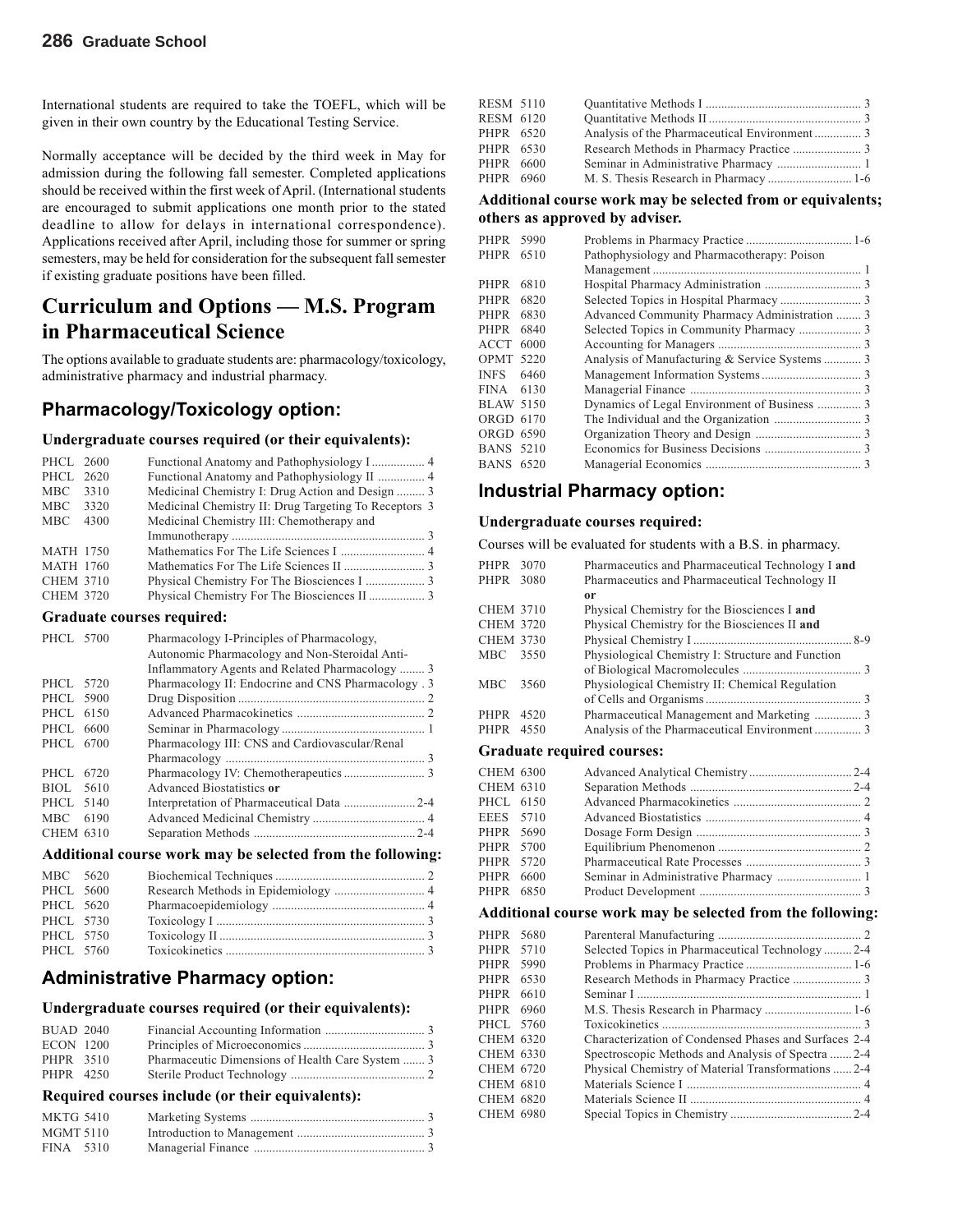Applicants for the administrative pharmacy and industrial pharmacy options who possess B.S. degrees in pharmacy from an ACPE accredited institution will be given preference for admission into those options.

# **Master of Science in Medicinal Chemistry**

#### **Admission Requirements**

Satisfactory completion of a bachelor's degree in chemistry, biology, pharmacy or a related discipline is required. It is assumed that the undergraduate training will include differential and integral calculus, college physics, a one-year course in general and inorganic chemistry including a laboratory, a year's duration course in organic chemistry including a laboratory, and training in analytical chemistry. An undergraduate course in physical chemistry is recommended.

The admission requirements of the Graduate School of the University apply.

## **Degree Requirements**

Master's students need to complete the following courses as partial fulfillment of their requirement for an M.S. degree:

| MBC 5100                                 |  |                                                   |  |  |
|------------------------------------------|--|---------------------------------------------------|--|--|
| MBC 5620                                 |  |                                                   |  |  |
| MBC 5900                                 |  | Medicinal Chemistry Seminar (2 hours required)  1 |  |  |
| MBC 6190                                 |  |                                                   |  |  |
| MBC 6200                                 |  |                                                   |  |  |
| MBC 6550                                 |  |                                                   |  |  |
| MBC 6960                                 |  | M.S. Thesis Research in                           |  |  |
|                                          |  |                                                   |  |  |
| Other 5000-6000 level courses as advised |  |                                                   |  |  |

Other 5000-6000 level courses as advised

In addition, the following items also must be completed:

- a. Minimum of 30 semester hours graduate credit of which no more than 6 hours are counted from the category of M.S. thesis or Ph. D. dissertation research (MBC 6960/8960)
- b. Preparation of a written M.S. thesis based upon the results of an original research investigation performed by the student during the M.S. program at The University of Toledo.
- c. Successful oral defense of the thesis before the thesis advisory committee (consisting of the thesis adviser and two other members) and presentation of the results of the thesis research in a seminar before the department of medicinal and biological chemistry.
- d. Acceptance of this thesis by the M.S. thesis adviser and the thesis advisory committee.
- e. Maintenance of a GPA of 3.0 or higher.

# **Doctor of Philosophy in Medicinal Chemistry**

### **Admission Requirements**

Satisfactory completion of a bachelor's degree in chemistry, biology, pharmacy or a related discipline is required. It is assumed that the undergraduate training will include differential and integral calculus, college physics, a one-year course in general and inorganic chemistry including a laboratory, a one-year course in organic chemistry including a laboratory, and training in analytical chemistry. An undergraduate course in physical chemistry is recommended.

The ability to excel in graduate studies and research must be evident based upon grades from undergraduate studies, recommendations from college faculty, results from standardized aptitude and achievement examinations (GRE), and performance in research and independent study.

Students with an M.S. degree in medicinal chemistry or a related field may be admitted directly to the Ph.D. program.

## **Ph.D. Degree Requirements**

Ph.D. students need to complete the following courses as partial fulfillment of their requirement for a Ph.D. degree: MBC 5100/7100, 5620/7620, 5900 (3 hours required), 6190/8190, 6200/8200, 6550/8550, 6300/8300, 6310/8310 and other 5000-6000 level courses as advised. In addition, the following items must also be completed: MBC 7900 (4 hours required), 8960 (30 hours required), a minimum of 8 semester hours of graduate-level chemistry, biology or medicinal and biological chemistry, selected from CHEM 6400/8400, 6410/8410, 6510/8510, 6520/8520, 6530/8530, BIOL 6010/8010, 6020/8020, 6090/8090, 6100/ 8100 or MBC 6800/8800, 6100/8100, 5380/7380 or other 7000-8000 level courses as advised.

|     | MBC 5100/7100 Research Practices in Medicinal Chemistry  1      |
|-----|-----------------------------------------------------------------|
|     |                                                                 |
|     | MBC 5900/7900 Medicinal Chemistry Seminar (4 hours required)  1 |
|     |                                                                 |
|     |                                                                 |
| МВС |                                                                 |
|     | MBC 6300/8300 Biomedicinal Chemistry Laboratory I  4            |
|     |                                                                 |
| MBC | 8960 Ph.D. Dissertation Research in Medicinal                   |
|     |                                                                 |
|     |                                                                 |

#### **Select 8 hours in chemistry, biology, or medicinal and biological chemistry from the following:**

|                              |  | BIOL 6100/8100 Research Methodology: Cell and Molecular Biology  3 |  |  |
|------------------------------|--|--------------------------------------------------------------------|--|--|
|                              |  |                                                                    |  |  |
|                              |  |                                                                    |  |  |
|                              |  |                                                                    |  |  |
| Other MBC courses as advised |  |                                                                    |  |  |

In addition, all students must satisfy the following:

- 1. Minimum of 60 semester hours of graduate credit past the master's level (see master of science in medicinal chemistry), including a minimum of 30 hours of courses, laboratories and seminars (exclusive of dissertation research) and a minimum of 30 hours of Ph.D. dissertation research.
- 2. Satisfactory overall performance on a written qualifying examination covering graduate-level medicinal chemistry, biochemistry and either organic chemistry or advanced cell/ molecular biology.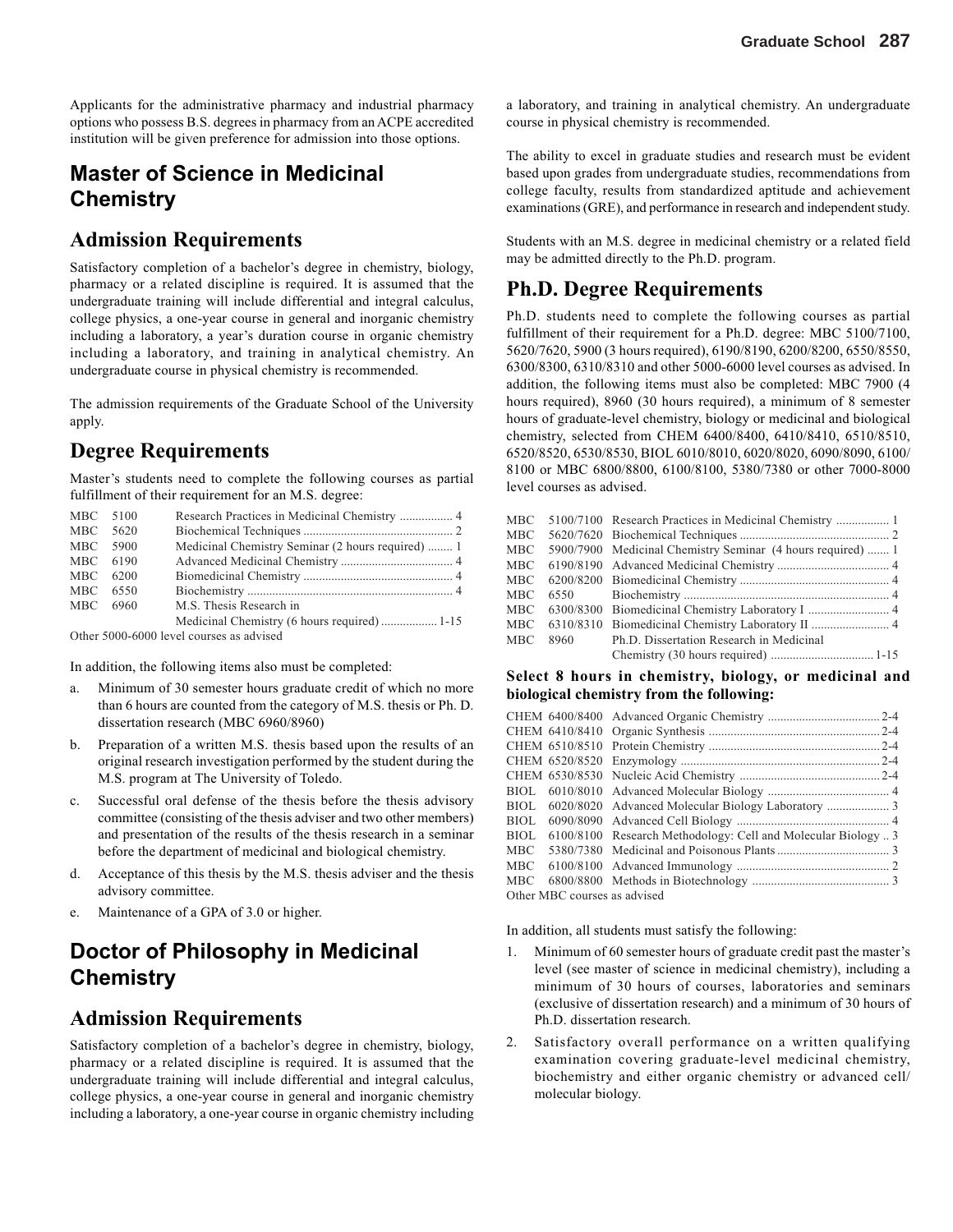- 3. Selection of a doctoral research adviser, preparation of an acceptable written Ph.D. dissertation proposal in consultation with the adviser, and the satisfactory oral defense of the proposal before the dissertation advisory committee. The written qualifying examination and the defense of the dissertation proposal will constitute the examination requirements necessary for advancement to candidacy for the Ph.D. in medicinal chemistry. The chair of the doctoral dissertation advisory committee will be the student's doctoral research adviser. The dissertation advisory committee will consist of two additional faculty plus one member from outside the student's department or college.
- 4. Subsequent to admission to candidacy for the Ph.D. degree, the student is expected to spend a minimum of two semesters in fulltime study at The University of Toledo.
- 5. Preparation of a Ph.D. dissertation based upon the results of an original research investigation performed by the student during his/ her Ph.D. program at The University of Toledo.
- 6. Successful oral defense of the dissertation before the dissertation advisory committee and presentation of the results of the dissertation research in a seminar before the department of medicinal and biological chemistry.
- 7. Acceptance of the dissertation by the Ph.D. dissertation adviser and the dissertation advisory committee.
- 8. Maintenance of a GPA of 3.0 or higher

## **Doctor of Pharmacy Degree Programs**

#### **Admission Requirements**

An applicant is considered for admission to the doctor of pharmacy program on the basis of general criteria as well as minimum specific requirements listed below. General criteria include: the performance of the applicant in the undergraduate program; the performance of the applicant in the professional setting; and recommendations from college faculty members and professional colleagues acquainted with the student's character and ability. Specific requirements include: bachelor of science in pharmaceutical sciences degree in the Pharm.D. track from The University of Toledo or a bachelor of science in pharmacy degree earned from a school or college of pharmacy accredited by the American Council on Pharmaceutical Education and a written statement of purpose stating the applicant's short-term and long-term goals after obtaining the doctor of pharmacy degree. For individuals without a B.S.P.S. degree from The University of Toledo, an on-site interview may be required of qualified candidates prior to the final decision for admission.

All applications should be completed by January 15 in order to be considered for admission into the doctor of pharmacy program starting the subsequent June. Normally, notification of acceptance into the program will be sent by the first week in March.

### **Program Requirements**

The curriculum consists of a minimum of 50 semester hours of didactic course work at the graduate level and 32 semester hours (8 months) of experiential training.

In addition, students entering the program through the B.S.P.S./Pharm.D. track are required to successfully complete PHPR 6940 (Professional Practice Exposure, 2 semester hours), PHPR 8260 (Pharmacy Jurisprudence & Ethics, 1 semester hour) and five hours of graduate electives. Students who hold a bachelor of science in pharmacy from a

school or college of pharmacy accredited by the American Council on Pharmaceutical Education are required to successfully complete course work equivalent to PHPR 4440 (PPT: Immunology) and PHPR 4450 (PPT: Renal).

#### **Subsequent Graduate Courses in the Pharm.D. program**

#### **First Semester: Summer between Fourth and Fifth Year**

| PHCL 5140   |                                                           |  |
|-------------|-----------------------------------------------------------|--|
| PHPR 6210   |                                                           |  |
| PHPR 6940   |                                                           |  |
| (PHPR 6940) | will consist of 80 hours of pharmacy practice experience) |  |
|             |                                                           |  |

#### **Second Semester: Fall Semester-Fifth Year**

| PHPR 6160 |  |
|-----------|--|
| PHPR 6230 |  |
| PHPR 6420 |  |
| PHPR 6430 |  |
| PHPR 6440 |  |
|           |  |

#### **Third Semester: Spring Semester-Fifth Year**

| PHPR 6240 |  |  |
|-----------|--|--|
| PHPR 6250 |  |  |
| PHPR 6370 |  |  |
| PHPR 6490 |  |  |
| PHPR 6510 |  |  |
| PHPR 6550 |  |  |
| PHPR 6610 |  |  |
| PHPR 8390 |  |  |
|           |  |  |
|           |  |  |
|           |  |  |

#### **Fourth Semester: Summer between Fifth and Sixth Year**

| PHPR 6380 |  |  |
|-----------|--|--|
| PHPR 8470 |  |  |
| PHPR 8480 |  |  |
| PHPR 8500 |  |  |
| PHPR 8630 |  |  |
| PHPR 8620 |  |  |
| PHPR 8260 |  |  |
|           |  |  |
|           |  |  |
|           |  |  |

#### **Fifth Semester: Fall Semester-Sixth Year**

#### **Sixth Semester: Spring Semester-Sixth Year**

|  | * Track-in Pharm.D. students only |  |
|--|-----------------------------------|--|

**Note:** At the end of the sixth year, students are candidates for a Pharm.D. degree.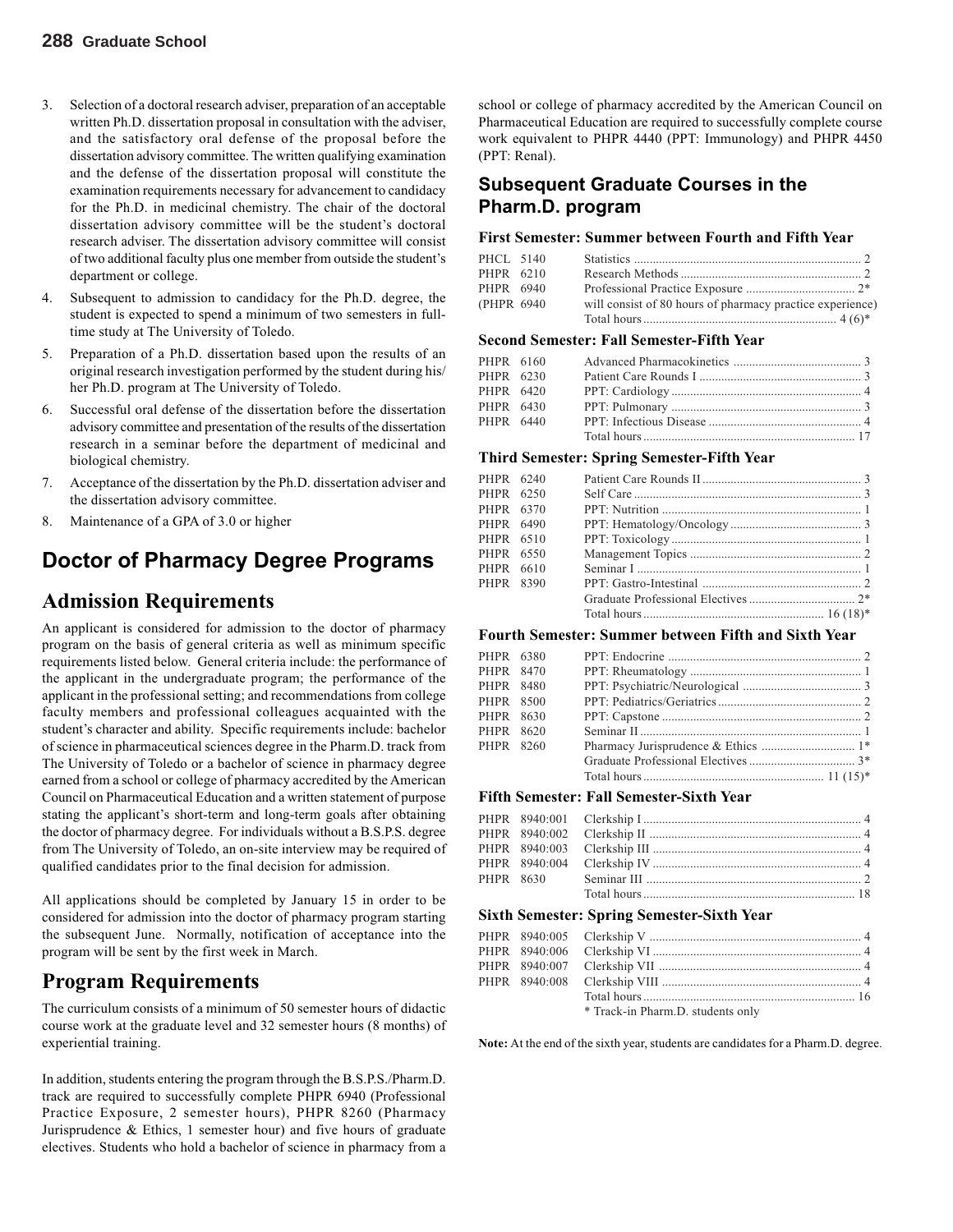# **Doctor of Pharmacy Clerkship**

#### **Academic Performance Policy of the College of Pharmacy**

#### **For Doctor of Pharmacy Clerkship Students**

Any student who fails to pass a single clerkship rotation or is dismissed from a single clerkship rotation (for reasons other than an action detrimental to patient care and/or to the clinical service) will be placed on academic probation *immediately* upon completion or dismissal from the rotation. The student will continue on academic probation *for the duration* of his/her clerkship rotation experience.

Any student on probation who fails to pass a clerkship rotation or is dismissed from a clerkship rotation will be immediately removed from the clerkship program, receive a record review by the Academic Performance Committee, and be subject to dismissal from the doctor of pharmacy program. All previously scheduled clerkship sites will become available for other clerkship students.

If the situation leading to the dismissal of a student from a clerkship rotation is related to an action that is detrimental to patient care and/or the clinical service, the student will be *immediately* removed from the clerkship program. The Academic Performance Committee will review the situation and the student may be subject to dismissal from the doctor of pharmacy program. All previously scheduled clerkship sites will become available for other clerkship students.

Actions that are subject to dismissal are outlined in the *Clerkship Dismissal Policy*.

#### **Clerkship Dismissal Policy**

Pharmacy students may be dismissed from a clerkship site at any time during the rotation by the clerkship site and/or preceptor through the initiation of the dismissal procedure described below.

#### **Actions that are Subject to Dismissal**

Circumstances or actions under which clerkship students may be dismissed using the dismissal procedure described below:

- Failure to adhere to clerkship site policy and/or procedure
- Failure to adhere to UT clerkship program policy and/or procedure
- Failure to meet a UT clerkship program requirement
- Blatantly unacceptable or continuously unacceptable clerkship program performance
- Mistreatment of University of Toledo and/or clerkship site employees
- The performance of an action that is detrimental to the care of a patient
- The performance of an action that is detrimental to the clinical service provided by the site and/or preceptor

#### **Dismissal Procedure**

When a circumstance or action occurs which is determined to be grounds for dismissal, the clerkship preceptor will inform the student and director of experiential programs of the situation. The situation will then be handled as follows:

- a) If the situation is related to: failure to meet a requirement, failure to follow policy or procedure, improper behavior, or inadequate clerkship performance, the student will be given a specific outline by the clerkship preceptor as to how his/her performance must improve and/or meet expectations within five (5) class days. A copy of this outline will be sent to the director of experiential programs. If after five (5) class days such performance has not been achieved, the student will be removed from the clerkship site and will receive either a grade of U or I as determined by the director of experiential programs.
- b) If the situation is related to an action that is detrimental to patient care and/or to the clinical service, upon discussion of the situation between the clerkship preceptor and clinical coordinator, the student shall be subject to immediate removal from the clerkship site and shall receive a grade of U.

If a student has any question over the handling of his/her dismissal procedure by the director of experiential programs and/or preceptor, he/ she should contact the chair of the department of pharmacy practice.